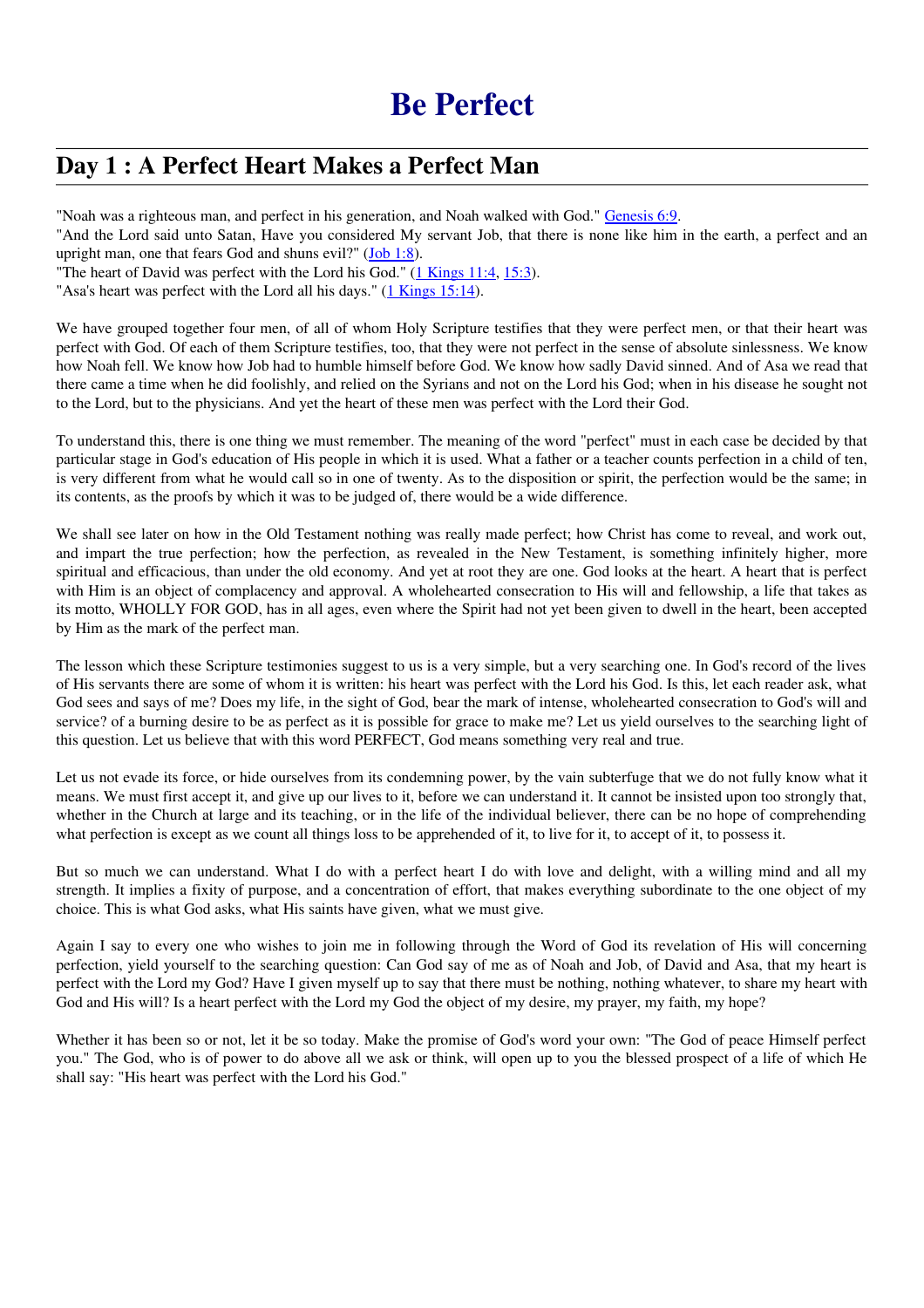## Day 2 : Walk Before Me, and Be Perfect

"And when Abram was ninety-nine years old, the Lord appeared to Abram, and said to him, I am Almighty God: walk before Me, and be perfect. And I will make My covenant between Me and you, and will multiply you exceedingly. And Abram fell on his face: and God talked with him." (Genesis 17:1-3).

"You shall be perfect with the Lord your God." [\(Deuteronomy 18:13\)](http://www.crossbooks.com/verse.asp?ref=Dt+18%3A13).

"Let your heart be perfect with the Lord your God to walk in His statutes." [\(1 Kings 8:61\)](http://www.crossbooks.com/verse.asp?ref=1Ki+8%3A61).

It was now twenty-four years since God had called Abram to go out from his father's home, and that he had obeyed. All that time he had been a learner in the school of faith. The time was approaching for him to inherit the promise, and God comes to establish His covenant with him. In view of this, God meets him with this threefold word: I am Almighty God: walk before Me: be perfect. Be perfect. The connection in which we find the word will help us to understand its meaning.

God reveals Himself as God Almighty. Abram's faith had long been tried: it was about to achieve one of its greatest triumphs: faith was to be changed to vision in the birth of Isaac. God invites Abram more than ever to remember, and to rest upon, His omnipotence. He is Almighty God: all things are possible to Him: He holds rule over all. All His power is working for those who trust Him. And all He asks of His servant is that he be perfect with Him: give Him his whole heart, his perfect confidence.

God Almighty with all His power is wholly for you; be wholly for God. The knowledge and faith of what God is lies at the root of what we are to be: "I am Almighty God: be perfect." As I know Him whose power fills heaven and earth, I see that this is the one thing needed: to be perfect with Him, wholly and entirely given up to Him. WHOLLY FOR GOD is the keynote of perfection.

Walk before Me, and be perfect. It is in the life fellowship with God, in His realized presence and favor, that it becomes possible to be perfect with Him. Walk before Me Abraham had been doing this; God's word calls him to a clearer and more conscious apprehension of this as his life calling. It is easy for us to study what Scripture says of perfection, to form our ideas of it, and argue for them.

But let us remember that it is only as we are walking closely with God, seeking and in some measure attaining, uninterrupted communion with Him, that the Divine command will come to us in its Divine Power, and unfold to us its Divine meaning. Walk before Me, and be perfect. God's realized presence is the school, is the secret, of perfection. It is only he who studies what perfection is in the full light of God's presence to whom its hidden glory will be opened up.

That realized presence is the great blessing of the redemption in Jesus Christ. The veil has been rent, the way into the true sanctuary, the Presence of God, has been opened; we have access with boldness into the Holiest of all. God, who has proved Himself God Almighty in raising Jesus from the dead and setting Him, and us in Him, at His right hand, speaks now to us: I am God Almighty: walk before Me, and be perfect.

That command came not only to Abraham. Moses gave it to the whole people of Israel; "You shall be perfect with the Lord your God." It is for all Abraham's children; for all the Israel of God; for every believer. Oh! think not that ere you can obey you must first understand and define what perfection means. No, God's way is the very opposite of this. Abraham went out, not knowing where he went. You are called to go on to perfection: go out, not knowing where you are going.

It is a land God will show you. Let your heart be filled with His glory: I am God Almighty. Let your life be spent in His presence: walk before Me. As His Power and His Presence rest upon you and fill you, your heart will, before you know, be drawn up, and strengthened to accept and rejoice in and fulfil the command: be perfect. As surely as the opening bud has but to abide in the light of the sun to attain perfection, will the soul that walks in the light of God be perfect too. As the God, who is ALL, shines upon it, it cannot but rejoice to give Him ALL.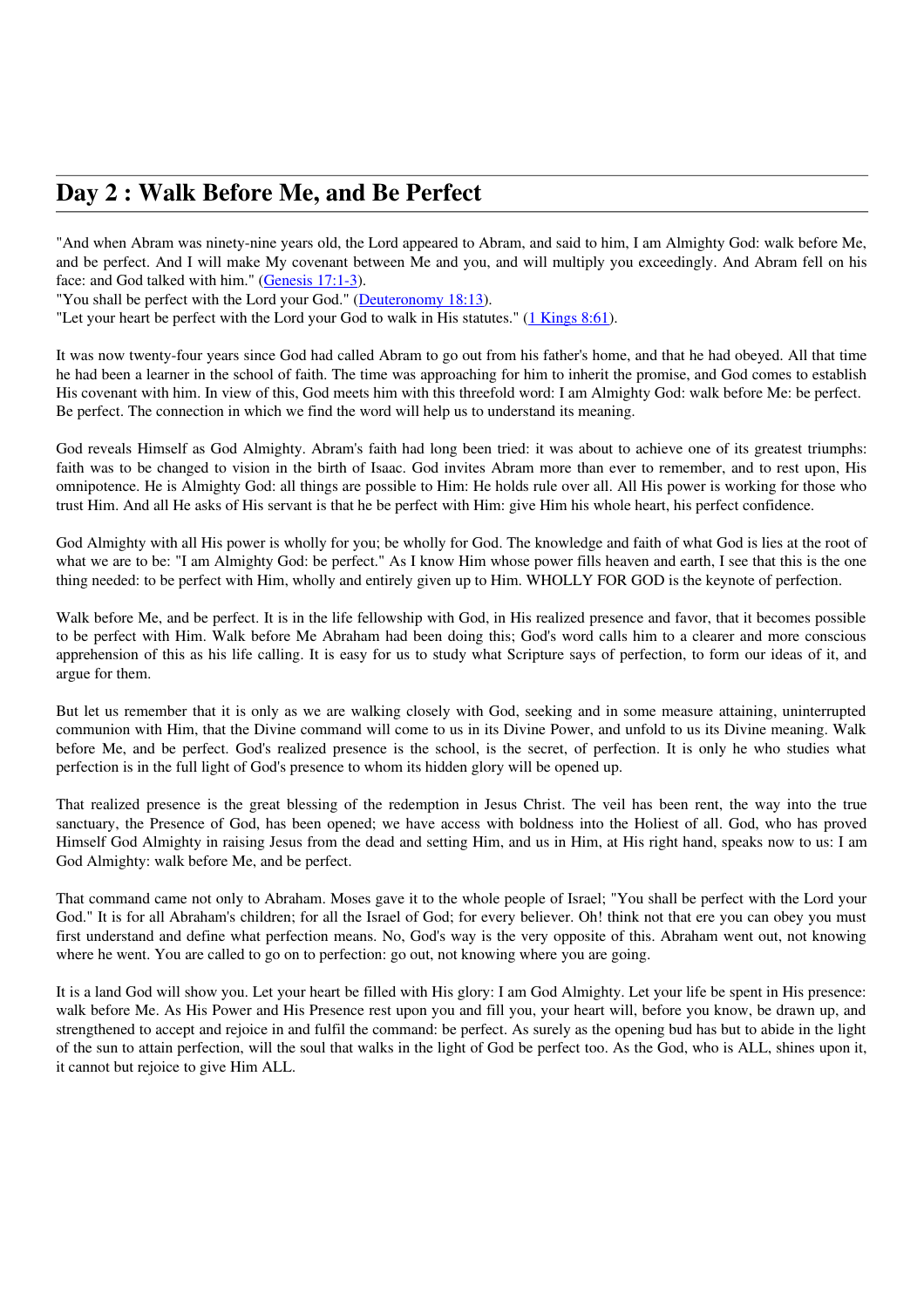## Day 3 : Perfect with the Lord Your God

"You shall be perfect with the Lord your God." [\(Deuteronomy 18:13\)](http://www.crossbooks.com/verse.asp?ref=Dt+18%3A13).

To be perfect before God is not only the calling and the privilege of a man like Abraham, it is equally the duty of all his children. The command is given to all Israel, for each man of God's people to receive and obey: "You shall be perfect with the Lord your God." It comes to each child of God; no one professing to be a Christian may turn aside from it, or refuse it obedience, without endangering his salvation. It is not a command like, "You shall not kill," or, "You shall not steal," having reference to a limited sphere in our life, but is a principle that lies at the very root of all true religion. If our service of God is to be acceptable, it must not be with a divided, but a whole, a perfect heart.

The chief hindrance in the way of obedience to this command lies in our misapprehension of what religion is. Man was created simply to live for God, to show forth His glory, by allowing God to show how completely He could reveal His likeness and blessedness in man. God lives for man; longing in the greatness of His love to communicate His goodness and His love. It was to this life, lost by sin, Christ came to redeem us back.

The selfishness of the human heart looks upon salvation as simply the escape from hell, with so much of holiness as is needed to make our happiness secure. Christ meant us to be restored to the state from which we had fallen—the whole heart, the whole will, the whole life given up to the glory and service of God. To be wholly given up to God, to be perfect with the Lord our God, lies at the very root, is the very essence of true religion. The enthusiastic devotion of the whole heart to God is what is asked of us.

When once this misconception has been removed, and the truth begins to dawn upon the soul, a second hindrance is generally met with in the question of unbelief, How can these things be? Instead of first accepting God's command, and then waiting in the path of obedience for the teaching of the Spirit, men are at once ready with their own interpretation of the word, and confidently affirm, "it cannot be." They forget that the whole object of the gospel and the glory of Christ's redemption is, that it makes possible what is beyond man's thoughts or powers; and that it reveals God, not as a Lawgiver and Judge, exacting the last penny, but as a Father, who in grace deals with each one according to his capacity, and accepts the devotion and the intention of the heart.

We understand this of an earthly father. A child of ten is doing some little service for the father, or helping him in his work. The work of the child is very defective, and yet the cause of joy and hope to the father, because he sees in it the proof of the child's attachment and obedience, as well as the pledge of what that spirit will do for the child when his intelligence and his strength have been increased. The child has served the father with a perfect heart, though the perfect heart does not at once imply perfect work. Even so the Father in heaven accepts as a perfect heart the simple childlike purpose that makes His fear and service its one object.

The Christian may be deeply humbled at the involuntary uprisings of the evil nature; but God's Spirit teaches him to say, "It is no more I, but sin that dwells in me." He may be sorely grieved by the consciousness of shortcoming and failure, but he hears the voice of Jesus, "The spirit is willing, but the flesh is weak." Even as Christ counted the love and obedience of His faithless disciples as such, and accepted it as the condition on which He had promised them the Spirit, the Christian can receive the witness of the Spirit that the Father sees and accepts in him the perfect heart, even where there is not yet the perfect performance.

"You shall be perfect with the Lord your God." Oh! let us beware of making the Word of God of no effect by our traditions. Let us believe the message, "You are not under the law, but under grace." Let us realize what grace is in its pitying tenderness: "As a father pities his children, so the Lord pities them that fear Him." And what, in its mighty power working in us both to will and to do: "The God of all grace shall Himself perfect you." If we hold fast our integrity, our confidence, and the rejoicing of hope steadfast unto the end, being perfect in heart will lead us on to be perfect in the way, and we will realize that Christ fulfils this too in us, "You shall be perfect with the Lord your God."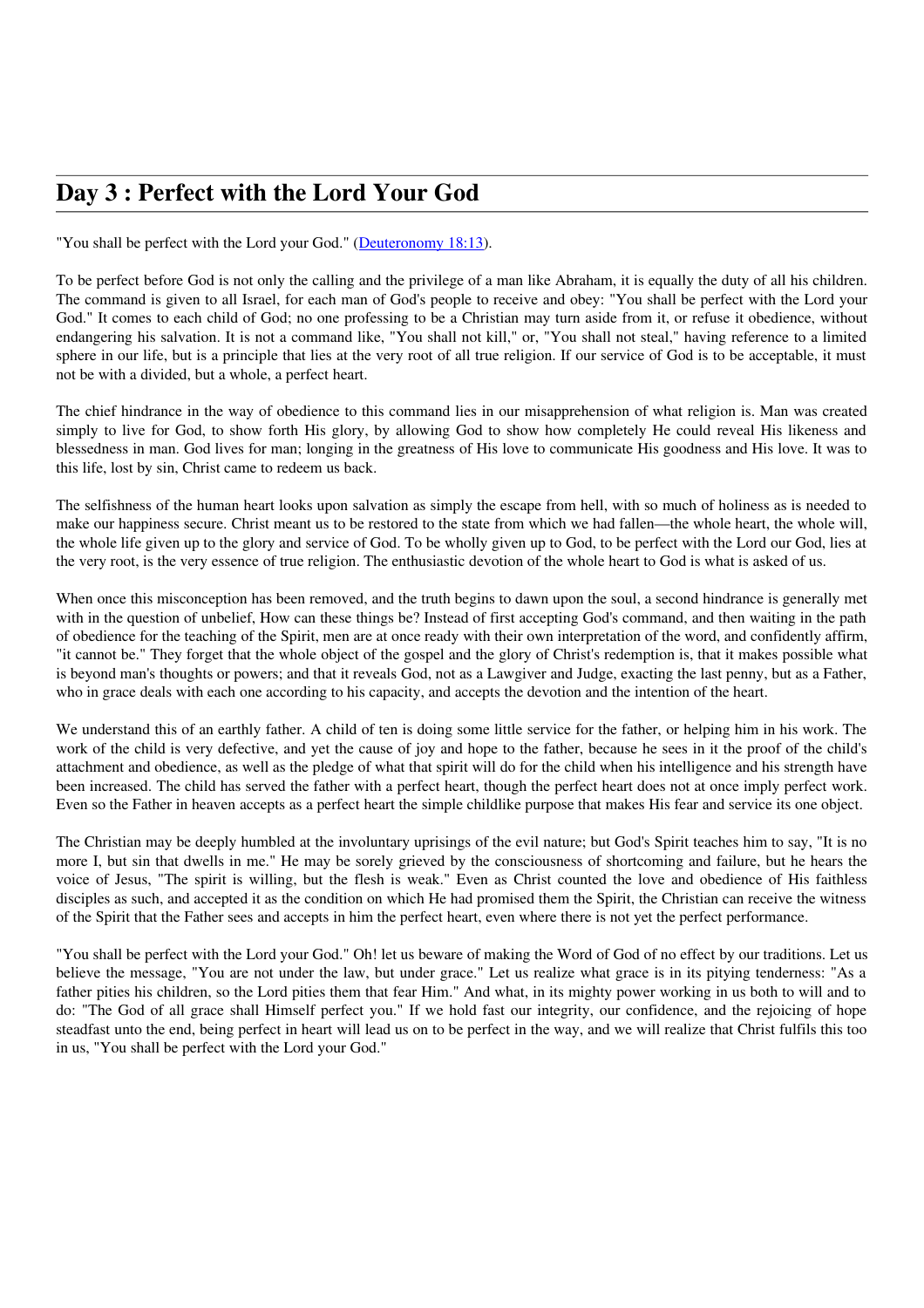## Day 4 : I Have Walked Before You with a Perfect Heart

"Then Hezekiah prayed unto the Lord, saying, 'I beg You, O Lord, remember now how I have walked before You in truth, and with a perfect heart, and have done that which is good in Your sight.' And the word of the Lord came to Isaiah, saying, 'Tell Hezekiah, this is what the Lord says, I have heard your prayer, and seen your tears; I will heal you.'" (2 Kings 20:2-5).

What a childlike simplicity of communication with God. When the Son was about to die, He spoke, "I have glorified You on earth, I have finished the work which You gave Me to do. And now, O Father, You glorify Me." He pleaded His life and work as the ground for expecting an answer to His prayer. And so Hezekiah, the servant of God, also pleaded, not as a matter of merit, but in the confidence that "God is not unrighteous to forget our work of faith and labor of love," that God should remember how he had walked before Him with a perfect heart.

The words first of all suggest to us this thought, that the man who walks before God with a perfect heart can know it—it may be a matter of consciousness. Let us look at the testimony Scripture gives of him  $(2$  Kings 18:3-6), "He did that which was right in the sight of the Lord, according to all that David his father did." Then follow the different elements of this life that was right in God's sight. "He trusted in the Lord God of Israel. He held to the Lord. He departed not from following Him. He kept His commandments, which the Lord commanded Moses. And the Lord was with Him." His life was one of trust and love, of steadfastness and obedience. And the Lord was with him. He was one of the saints of whom we read, "By faith they obtained a good report." They had the witness that they were righteous, that they were pleasing to God.

Let us seek to have this blessed consciousness. Paul had it when he wrote, "Our glorying is, the testimony of our conscience, that in holiness and sincerity of God, not in fleshly wisdom, but in the grace of God, we behaved ourselves" ([2 Corinthians 1:12\)](http://www.crossbooks.com/verse.asp?ref=2Co+1%3A12). John had it when he said, "Beloved, if our heart condemn us not, we have boldness toward God; and whatever we ask we receive, because we keep His commandments, and do the things that are pleasing in His sight" [\(1 John 3:21, 22\)](http://www.crossbooks.com/verse.asp?ref=1Jn+3%3A21-22). If we are to have perfect peace and confidence, if we are to walk in the holy boldness and the blessed glorying of which Scripture speaks, we must know that our heart is perfect with God.

Hezekiah's prayer suggests a second lesson—that the consciousness of a perfect heart gives wonderful power in prayer. Read over again the words of his prayer, and notice how distinctly this walk with a perfect heart is his plea. Read over again the words just quoted from John, and see how clearly he says that "because we keep His commandments we receive what we ask." It is a heart that does not condemn us, that knows that it is perfect toward God, that gives us boldness.

There is most probably not a single reader of these lines who cannot testify how painfully at some time or other the consciousness of the heart not being perfect with God has hindered confidence and prayer. And mistaken views as to what the perfect heart means, and as to the danger of self-righteousness in praying Hezekiah's prayer, have in very many cases banished all idea of its ever being possible to attain to that boldness and confident assurance of an answer to prayer which John connects with a heart that does not condemn us.

Oh! that we would give up all our prejudices, and learn to take God's Word as it stands as the only rule of our faith, the only measure of our expectations. Our daily prayers would be a new reminder that God asks the perfect heart; a new occasion of childlike confession as to our walking or not walking with a perfect heart before God; a new motive to make nothing less the standard of our intercourse with our Father in heaven. How our boldness in God's presence would be ever clearer; how our consciousness of His acceptance would be brighter; how the humbling thought of our nothingness would be quickened, and our assurance of His strength in our weakness, and His answer to our prayer, become the joy of our life.

Oh! the comfort, amid all consciousness of imperfection of attainment, of being able to say, in childlike simplicity, "Remember, O Lord, how I have walked before You with a perfect heart."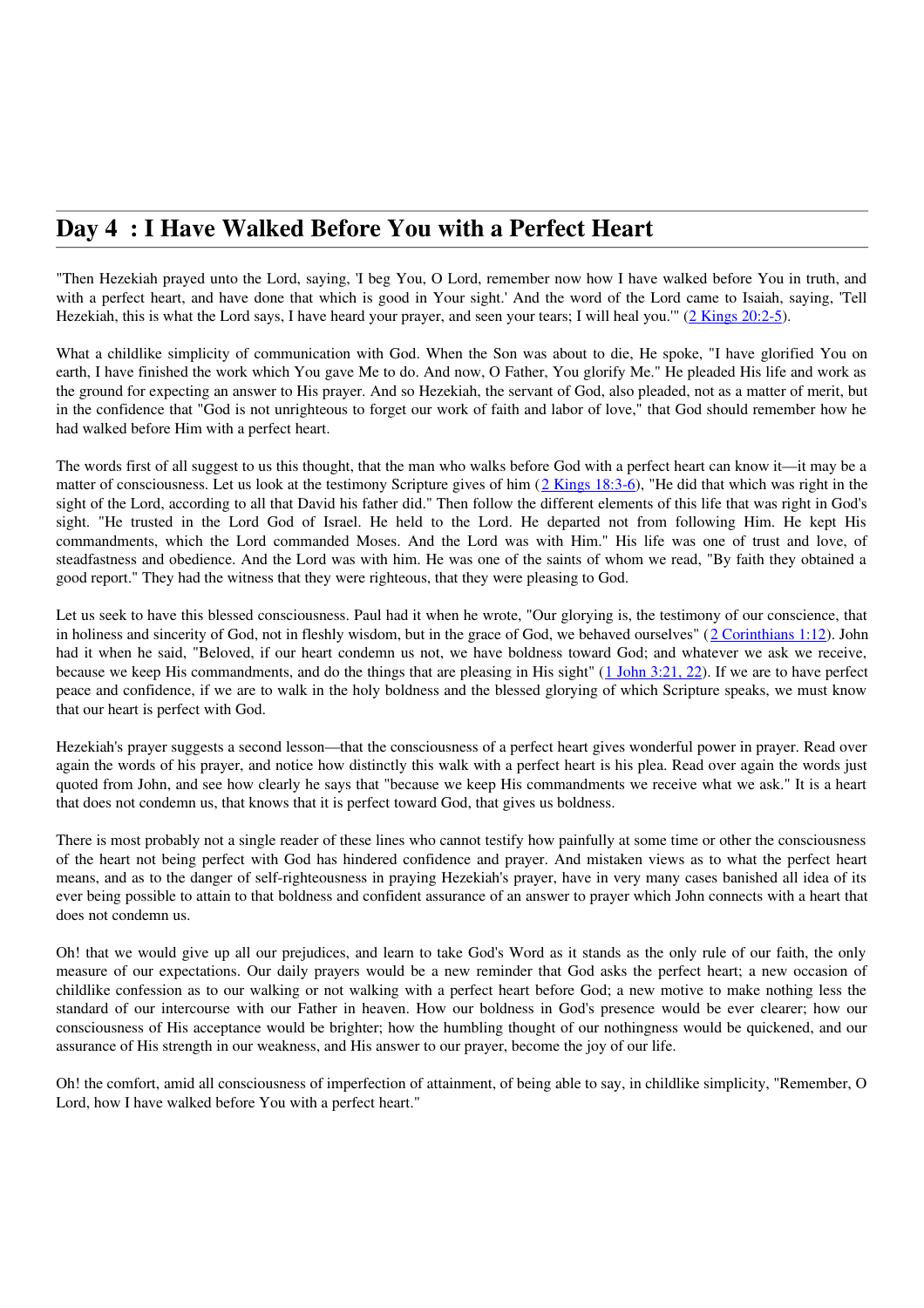## Day 5 : Lord, Give a Perfect Heart

"Give to Solomon my son a perfect heart, to keep Your commandments, Your testimonies, and Your statutes." [\(1 Chronicles](http://www.crossbooks.com/verse.asp?ref=1Ch+29%3A19) [29:19\)](http://www.crossbooks.com/verse.asp?ref=1Ch+29%3A19).

"Let my heart be perfect in Your testimonies." [Psalm 119:80.](http://www.crossbooks.com/verse.asp?ref=Ps+119%3A80)

In his parting commission to Solomon, David had laid it upon him to serve God with a perfect heart, because He is God who searches the hearts. It is nothing less than the heart, the whole heart, a perfect heart, that God wants. Very shortly afterwards, in his dedication prayer after the giving of all the material for the temple, he turns again to this as the one thing needful, and asks it for his son as a gift from God. "Give my son Solomon a perfect heart." The perfect heart is a gift from God, given and received under the laws which rule all His giving, as a hidden seed to be accepted and acted on in faith.

The command, "Be perfect," comes and claims immediate and full submission. Where this submission is yielded, the need of a Divine power to make the heart fit for perfection becomes the motive for urgent and earnest prayer. The word of command, received and hid in a good. and honest heart, becomes itself the seed of a Divine power. God works His grace in us by stirring us to work. So the desire to listen to God's command, and to serve Him with a perfect heart, is a beginning that God looks to, and that He will Himself strengthen and perfect. The gift of a perfect heart is thus obtained in the way of the obedience of faith. Begin at once to serve God with a perfect heart, and the perfect heart will be given to you.

The perfect heart is a gift from God, to be asked for, to be obtained by prayer. No one will pray for it earnestly, perseveringly, believingly, until he accepts God's word fully that it is a positive command and an immediate duty to be perfect. Where this has been done, the consciousness will soon grow strong of the utter impossibility of attempting obedience in human strength. And the faith will grow that the word of command was simply meant to draw the soul to Him who gives what He asks.

The perfect heart is a gift to be obtained in prayer. David asked the Lord to give it to his son Solomon, even as he had prayed for himself long before, "Let my heart be perfect in Your testimonies." Let all of us who desire for this blessing follow his example: let us make it a matter of definite, earnest prayer. Let each son and daughter of God say to the Father: "Give Your child a perfect heart." Let us in the course of our meditations in this little book turn each word of command, or teaching, or promise into prayer pointed, personal prayer that asks and claims, that accepts and proves the gift of a perfect heart.

And when the seed begins to strike root, and the spirit gives the consciousness that the first beginnings of the perfect heart have been bestowed in the wholehearted purpose to live for God alone, let us hold on in prayer for the perfect heart in all its completeness. A heart perfect in its purpose towards God—this is only the initial stage. Then there comes the putting on of one grace after another—the going, from strength to strength, on to perfection—the putting on, in ever-growing distinctness of likeness, the Lord Jesus, with every trait of His holy image. All this is to be sought and found in prayer too. It is just he who knows most of what it is to be perfect in purpose who will pray most to be perfect in practice too.

In the words of Hezekiah, we see that there are two elements in the perfect heart: the relation to God, and to His commandments. "I have walked before You with a perfect heart, and have done that which is good in Your sight." David speaks of the second of these in his prayer, "a perfect heart to keep Your commandments." The two always go together: walking before God, in the awareness of His presence, will ensure walking in His commandments.

"Every good gift and every perfect gift is from above, and comes from the Father of lights," the gift of a perfect heart too. "But let us ask in faith, nothing wavering." Let us be sure that in the believing, adoring worship of God there will be given to the soul that is set upon having it, nothing less than what God Himself means with a perfect heart. Let us pray the prayer boldly, "Lord, give Your child a perfect heart. Let my heart be perfect in Your testimonies."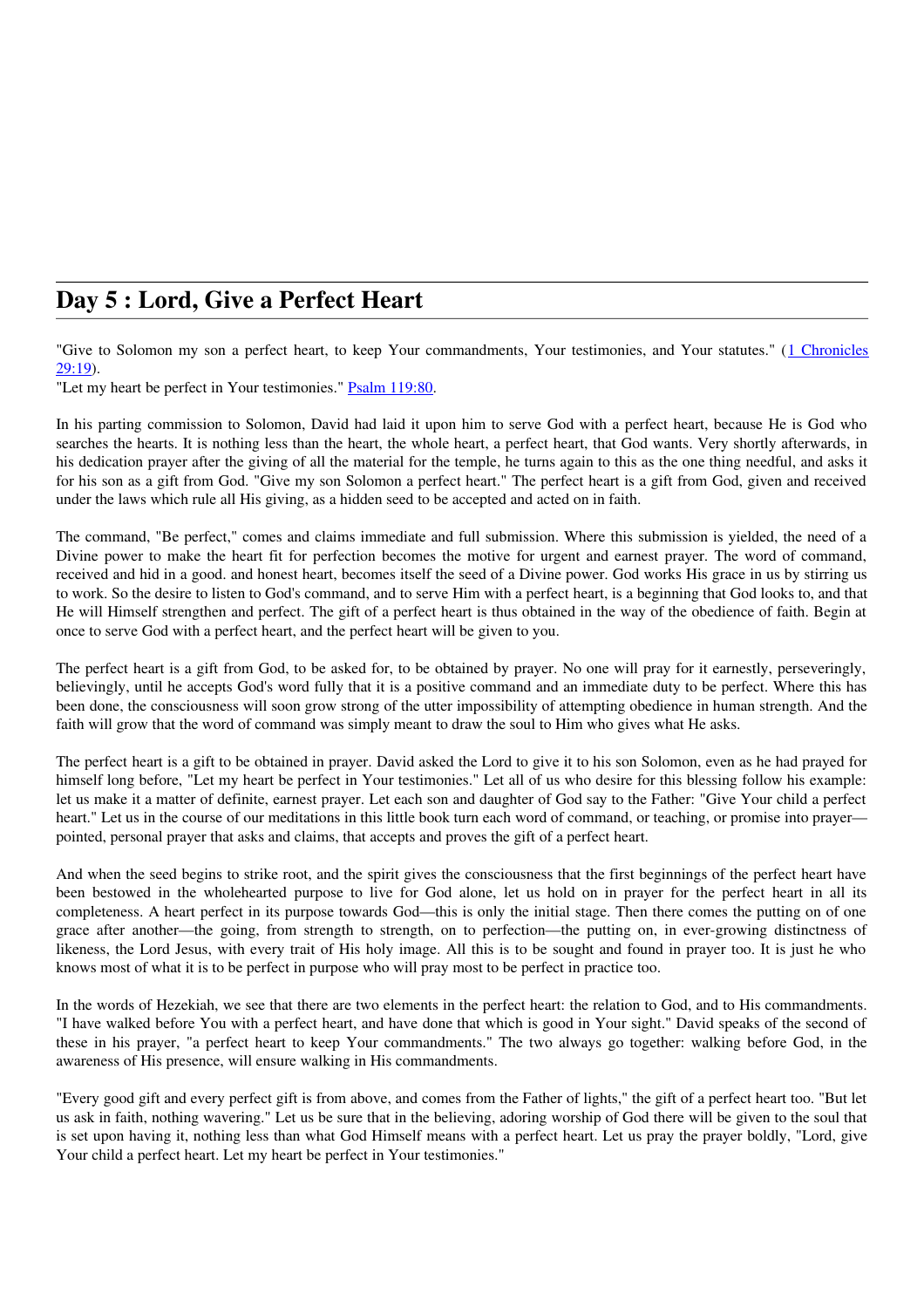## Day 6 : God's Strength for the Perfect in Heart

"Were not the Ethiopians and the Lubims a huge host? Yet, because you relied on the Lord, He delivered them into your hand. For the eyes of the Lord run to and fro throughout the whole earth, to show Himself strong in behalf of them whose heart is perfect toward Him." [2 Chronicles 16:8,](http://www.crossbooks.com/verse.asp?ref=2Ch+16%3A8) [9.](http://www.crossbooks.com/verse.asp?ref=2Ch+16%3A9)

We have here the same three thoughts we had in God's words to Abraham. There, it was the command to be perfect in connection with the faith in God's power and a walk in His Presence. Here, we have the perfect heart spoken of as the condition of the experience of God's power, and as that which His eyes seek and approve in those who walk in His presence. The words teach us the great lesson of the value of the perfect heart in His sight. It is the one thing He desires. "His eyes run to and fro through the whole earth" to find such. The Father seeks such to worship Him. And when He finds them, then He shows Himself strong in their behalf. It is the one thing that marks the soul as having the capacity of receiving, and showing God's glory, His strength.

The context proves that the chief mark of the perfect heart is trust in God. "Because you relied on the Lord, He delivered them into your hand. For the eyes of the Lord run to and fro to show Himself strong in behalf of them whose heart is perfect toward Him." The essence of faith is this, that it gives God His place and glory as God; it allows Him free scope to work, relying on Him alone; it lets God be God. In such faith or reliance the heart proves itself perfect toward God; with no other object of confidence or desire, it depends upon none but Him. As the eyes of God go to and fro throughout the world, wherever He discovers such a man, He delights to prove Himself strong to him, to work for him or in him, as the case may be, according to the riches of the glory of His power.

What precious lessons these words teach us for the Christian's life. To have God reveal His strength in us, to have Him make us strong for life or work, for doing or for suffering, our heart must be perfect with Him. Let us not shrink from accepting the truth. Let no preconceived opinion as to the impossibility of perfection keep us from allowing the Word of God to have its fulleffect upon us. He shows Himself strong to those whose heart is perfect towards Him. Before we attempt to define exactly, let us first receive the truth that there is such a thing as what God calls a perfect heart, and say it shall be ours. Let us rest contented with nothing short of knowing that the eyes of the Lord have seen that we are wholehearted with Him. Let us not be afraid to say, "With my whole heart, I have sought Thee."

We saw how the chief mark of this perfect heart is reliance upon God. God looks for men who trust Him fully; in them He will show His power. God is a Being of Infinite and Incomprehensible Glory and Power. Our mind can form no right conception of what He can do for us. Even when we have His word and promises, our human thoughts of what He means are always defective. By nothing do we dishonor God more than by limiting Him. By nothing do we limit Him more than by allowing our human ideas of what He purposes to be the measure of our expectations. The reliance of a heart perfect towards Him is simply this: it yields to Him as God, it rests upon Him, it allows Him, as God, to do in His own way what He has promised. The heart is perfect towards Him in meeting Him with a perfect faith for all that He is and does as God. Faith expects from God what is beyond all expectation.

The Father seeks such. Oh! with what joy He finds them. How He delights in them as His eyes, running to and fro throughout the world, rests upon them to show Himself their strong and mighty Helper! Let us walk before this God with a perfect heart, relying upon Him yet to work in us above all that we can ask or think. The one great need of the spiritual life is to know how entirely it is dependent upon God working in us, and what the exceeding greatness of His power is in us who believe. As the soul knows this, and with a perfect heart yields to this Almighty God to let Him do His work within, oh! how strong He will show Himself in its behalf.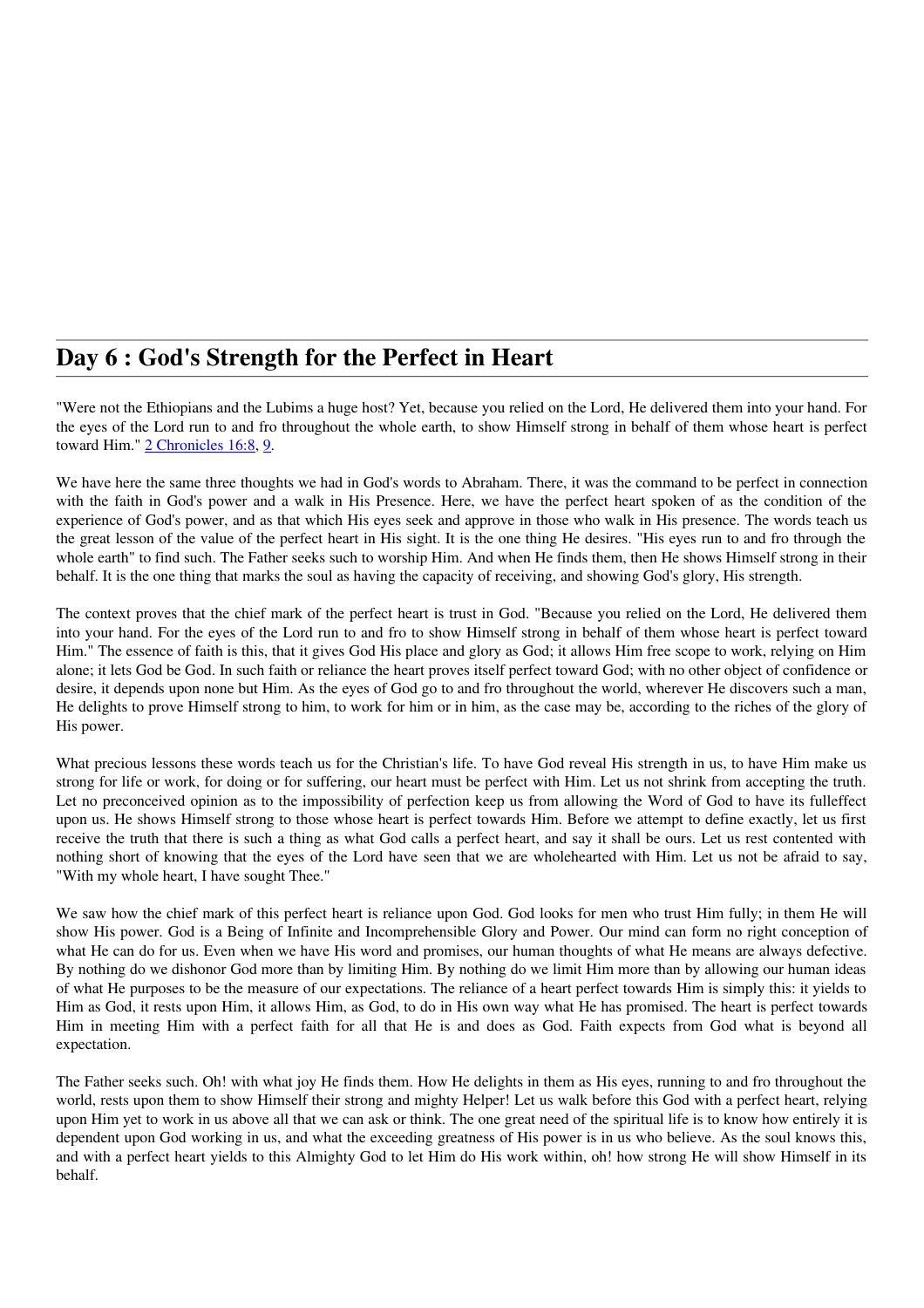## Day 7 : With the Perfect God Shows Himself Perfect

"I was also perfect with Him, and I kept myself from my iniquity." "To the perfect man, You will show Yourself perfect." "As for God, His way is perfect." "He is a shield to them that trust Him." "It is God who arms me with strength and makes my way perfect." [\(Psalm 18:23,](http://www.crossbooks.com/verse.asp?ref=Ps+18%3A23) [25,](http://www.crossbooks.com/verse.asp?ref=Ps+18%3A25) [30,](http://www.crossbooks.com/verse.asp?ref=Ps+18%3A30) [32\)](http://www.crossbooks.com/verse.asp?ref=Ps+18%3A32).

"As for God, His way is perfect." In all He does, and all He is God is the perfection of goodness and beauty. In nature and grace, in heaven and on earth, in the greatest and the least, everything that is in God and of God, down to the very hem of His garment, is infinite perfection. If men who study and admire the perfection of His works, if saints who love and seek the perfection of His service and fellowship, but understood it, they would see that here alone perfection can be truly known and found—in God Himself. As for God—this is the highest we can say of Him, though we can comprehend but little of it—As for God, His way is perfect.

"He makes my way perfect." Of God's perfection this is the chief excellence—that He does not keep it for Himself: heaven and earth are full of His glory. God is Love; who lives, not for Himself, but in the energy of an infinite life, makes His creatures, as far as they can possibly receive it, partakers of His perfection. It is His delight to perfect all around Him. And especially the soul of man that rises up to Him. Between His servant and Himself, God would have perfect harmony. The Father wants the child to be like Himself. The more I learn in adoring worship to say, "As for God, His way is perfect," the sooner I will have faith and grace with the Psalmist to say, "He makes my way perfect."

As we believe this, that is, receive the heavenly truth in these words into our inmost being and assimilate it, we shall not wonder that the same man also said, "I was also perfect with Him, and kept myself from my iniquity." "The God that arms me with strength, and makes my way perfect," His alone is the power and the honor and the glory of what He has created. This makes the confession, "I was also perfect with Him," so far from being presumption or self-righteousness, nothing but an ascription of praise to Him to whom it is due.

And then follow the words in which the perfection of God and that of man are seen in their wonderful relationship and harmony: "With the perfect man, You will show Yourself perfect." As little as there can be a ray of the light of day, however dull and clouded it be, but what speaks of the sun, so little can there be any perfection but what is of God. In its feeblest beginnings in a soul, in its darkest and almost hopeless strugglings, it is all God's perfection wrestling with man to break through and get possession. As long as man refuses to consent, God cannot make His perfection known, for God must be to us what we are to Him: "With the warped, You show Yourself twisted." But where man's will consents, and his heart chooses this perfection and this perfect God as its portion, God meets the soul with ever larger manifestation of how perfect He is towards His own. "With the perfect man You will show Yourself perfect."

Christian! walk before God with a perfect heart, and you will experience how perfect the heart, and the love, and the will of God to bless, is towards you. Of a heart perfectly yielded to Him, God will take perfect possession. Walk before God in a perfect way —it is God who makes my way perfect—and your eyes and heart will be opened to see, in adoring wonder, how perfect God's way is with you and for you. Do take mightily hold of this word as the law of God's revelation of Himself: "With the perfect man, You will show Yourself perfect." To a soul perfectly devoted to Him, God will wonderfully reveal Himself.

Turn with your whole heart and life, your whole trust and obedience, towards God—walk before Him with a perfect heart—and He will show Himself perfect to you, the God whose way is perfect and makes your way perfect, the God who perfects you in every good thing. Meet God with your, "With my whole heart I have sought You"; He will answer you with His, "Yes, I will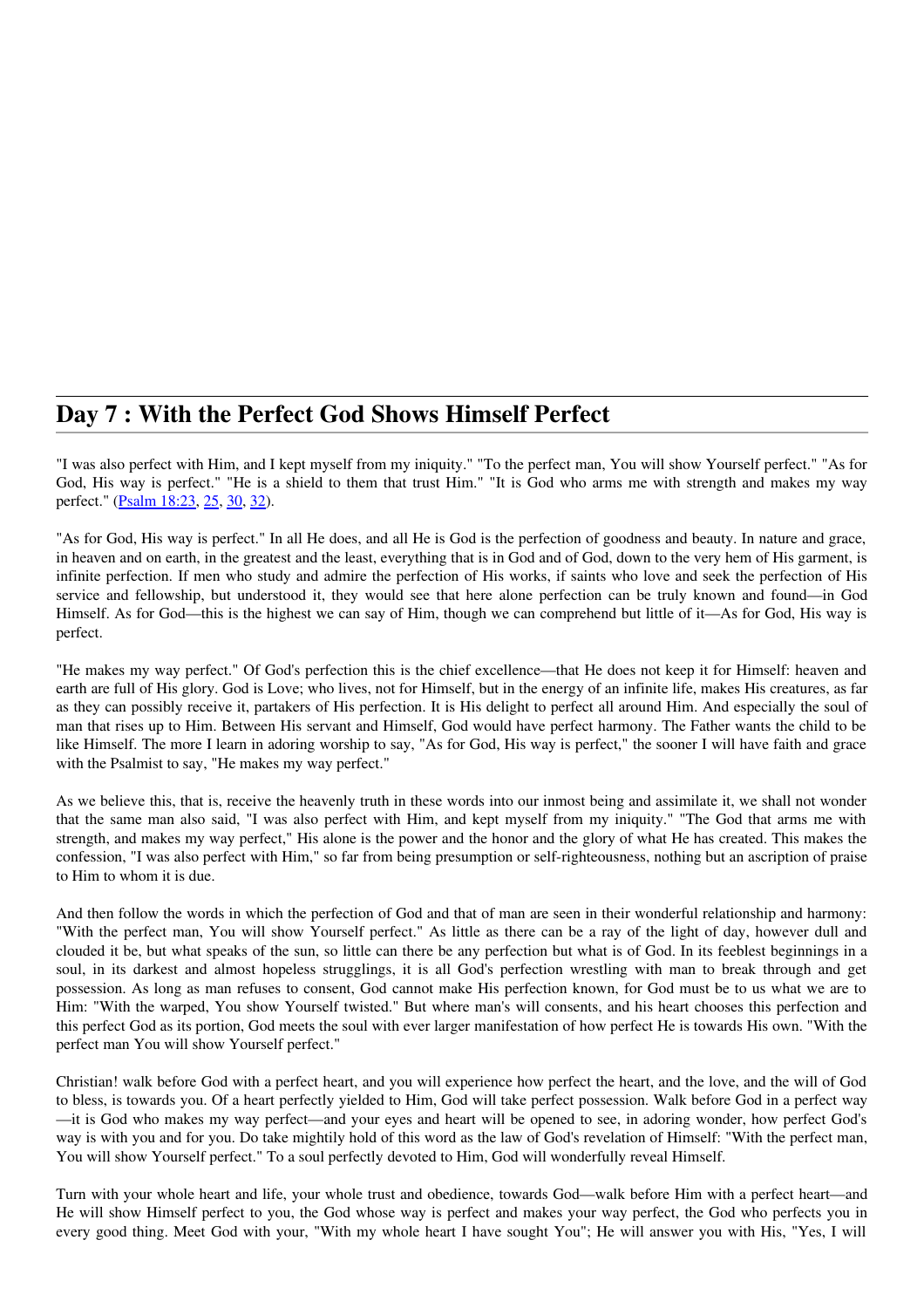rejoice over you to do you good, with my whole heart and with my whole soul." Oh! say it in faith, and hope, and joy, "With the perfect man You will show Yourself perfect."

#### Day 8 : Perfect in Heart Leads to Perfect in the Way

"Blessed are they that are perfect in the way, who walk in the law of the Lord. Blessed are they that keep His testimonies, that seek Him with the whole heart." [Psalm 119:1,](http://www.crossbooks.com/verse.asp?ref=Ps+119%3A1) [2.](http://www.crossbooks.com/verse.asp?ref=Ps+119%3A2)

"Let my heart be perfect in Thy testimonies." [Psalm 119:80.](http://www.crossbooks.com/verse.asp?ref=Ps+119%3A80)

"I will behave myself wisely in a perfect way. Oh! when will You come to me? I will walk within my house with a perfect heart." [Psalm 101:2.](http://www.crossbooks.com/verse.asp?ref=Ps+101%3A2)

We have seen what Scripture says of the perfect heart: here it speaks of the perfect walk. "Blessed are the perfect in the way, who walk in the law of the Lord." These are the opening words of the beautiful psalm, in which there is given to us the picture, from the witness of personal experience, of the wonderful blessedness of a life in the law and the will of God. As he looks back upon the past, the Psalmist does not hesitate to claim that he has kept that law: "I have kept Your testimonies;" "I have conformed to Your law;" "I did not desert Your standards;" "I have not strayed from Your judgments;" "I have done judgment and justice;" "I have not swerved from Your testimonies;" "I have done Your commandments;" "My soul has conformed to Your declarations." Of a truth may the man who can look up to God and, in simplicity of soul, speak thus, say, "How blessed are the perfect in the way!"

What is meant by this being "perfect in the way" becomes plain as we study the psalm. Perfection includes two elements. The one is the perfection of heart, the earnestness of purpose, with which a man gives himself up to seek God and His will. The other, the perfection of obedience, in which a man seeks, not only to do some, but all the commandments of his God, and rests content with nothing less than the New Testament privilege of "standing perfect in all the will of God."

Of both, the Psalmist speaks with great confidence. Hear how he testifies of the former in words such as these: "Blessed are they that seek Him with the whole heart;" "With my whole heart I have sought You;" "With my whole heart, I will conform to Your law;" "I will keep Your standards with my whole heart;" "Your standards are my delight;" "O, how I love Your standards!" "Consider how I love Your standards;" "I love them exceedingly." This is indeed the perfect heart of which we have already heard. The whole psalm is a prayer, and an appeal to God Himself to consider and see how His servant in wholehearted simplicity has chosen God and His standard as his only portion.

We have more than once said that in this wholeheartedness, in the perfect heart, we have the root of all perfection.

But it is only the root and beginning: there is another element that may not be lacking. God is to be found in His will; he who would truly find and fully enjoy God, must meet Him in all His will. This is not always understood. A man may have his heart intent on serving God perfectly, and yet may be unconscious how very imperfect his knowledge of God's will is. The very earnestness of his purpose, and his consciousness of integrity towards God, may deceive him. As far as he knows, he does God's will. But he forgets how much there is of that blessed will that he does not yet know. He can learn a very blessed lesson from the writer of our psalm.

Hear how he speaks: "I have refrained my feet from every evil way;" "I hate every false way;" "I esteem all Your standards concerning all things to be right." It is this surrender to a life of entire and perfect obedience that explains at once the need he felt of Divine teaching, and the confidence with which he pleaded for it and expected it: "Let my heart be perfect in Your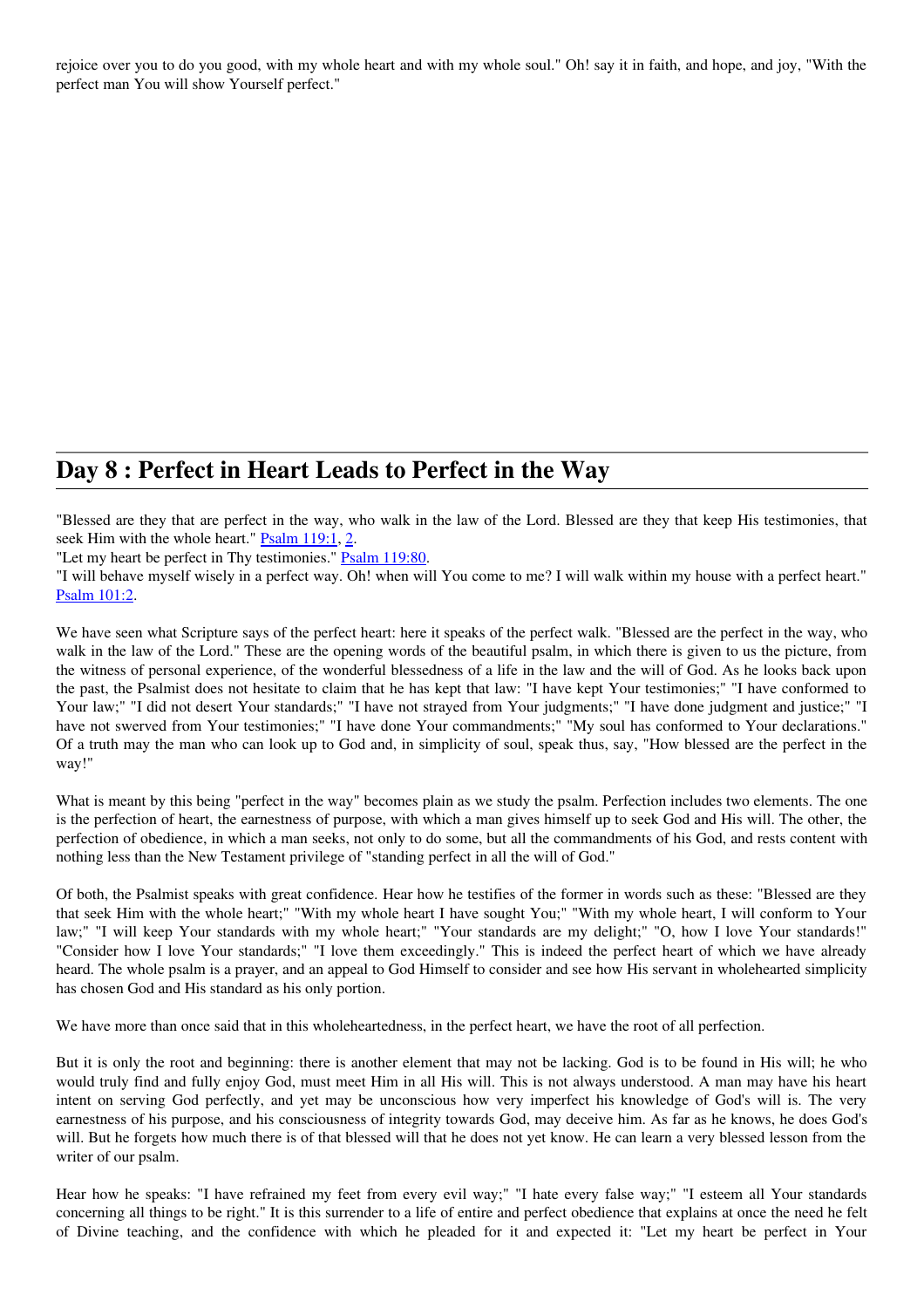testimonies." The soul that longs for nothing less than to be perfect in the way, and in deep consciousness of its need of a Divine teaching pleads for it, will not be disappointed.

In our next meditation we pass on to the New Testament. In the Old we have the time of preparation, the awakening of the spirit of holy expectancy, waiting God's fulfilment of His promises. In the Old the perfect heart was the receptacle, emptied and cleansed for God's filling. In the New we will find Christ perfected forevermore, perfecting us, and fitting us to walk perfect in Him. In the New the word that looks at the human side, perfect in heart, disappears, to give place to that which reveals the Divine filling that awaits the prepared vessel: Perfect Love; God's love perfected in us.

"Blessed are the perfect in the way!" We have heard the testimony of an Old Testament saint, and is it not written of New Testament times, "He that is feeble shall be as David"? Surely now, in the fulness of time, when Jesus our High Priest in the power of an endless life saves completely, and the Holy Spirit has come out of God's heaven to dwell within us and be our life, surely now there need not be one word of the psalm that is not meant to be literal truth in the mouth of every believer. Let us read it once more. Speaking it word for word before God, as its writer did, we too shall begin to sing, "Blessed are the perfect in the way, that seek Him with their whole heart."

"I will behave myself wisely in a perfect way. Oh! when will You come to me! I will walk within my house with a perfect heart."

#### Day 9 : Perfect As the Father

"For this reason you will be perfect, as your heavenly Father is perfect." [Matthew 5:48.](http://www.crossbooks.com/verse.asp?ref=Mt+5%3A48)

Perfect before God, perfect with God, perfect towards God: these are the expressions we find in the Old Testament. They all indicate a relationship: the choice or purpose of the heart set upon God, the wholehearted desire to trust and obey Him. The first word of the New Testament at once lifts us to a very different level, and opens to us what Christ has brought for us. Not only perfect towards God, but perfect as God; this is the wonderful prospect it holds out to us. It reveals the infinite fulness of meaning the word perfect has in God's mind. It gives us at once the only standard we are to aim at and to judge by. It casts down all hopes of perfection as a human attainment; but awakens hope in Him who, as God, has the power, as Father has the will, to make us like Himself.

A young child may be the perfect image of his father. There may be a great difference in age, in stature, in power, and yet the resemblance may be so striking that every one notices it. And so a child of God, though infinitely less, may yet bear the image of the Father so markedly, may have such a striking likeness to his Father, that in his creaturely life he will be perfect, as the Father is in His Divine life. This is possible. It is what Jesus here commands. It is what each one should aim at. "Perfect as your Father in heaven is perfect," must become one of the first articles of our creed, one of the guiding lights of our Christian life.

Wherein this perfection of the Father consists is evident from the context: "Love your enemies, that you may be sons of your Father which is in heaven; for He makes His sun to shine on the evil and the good: Be therefore perfect, as your Father in heaven is perfect." Or as it is in [Luke 6:36:](http://www.crossbooks.com/verse.asp?ref=Lk+6%3A36) "Be merciful, even as your Father is merciful." The perfection of God is His love; His will to communicate His own blessedness to all around Him. His compassion and mercy are the glory of His being. He created us in His image and after His likeness, to find our glory in a life of love and mercy and beneficence. It is in love we are to be perfect, even as our Father is perfect.

The thought that comes up at once, and that ever returns again, is this: But is it possible? And if so, how? Certainly not as a fruit of man's efforts. But the words themselves contain the answer: "perfect as your Father is perfect." It is because the little child has received his life from his father, and because the father watches over his training and development, that there can be such a striking and everincreasing resemblance between him in his feebleness and his father in his strength. It is because the sons of God are partakers of the Divine nature, have God's life, and spirit, and love within them, that the command is reasonable, and its obedience in ever-increasing measure possible: Be perfect, as your Father is. The perfection is our Father's: we have its seed in us; He delights to give the increase. The words that first appear to cast us down in utter helplessness now become our hope and strength. Be perfect, as your Father is perfect. Claim your child's heritage; give up yourself to be wholly a son of God; yield yourself to the Father to do in you all He is able.

And then, remember too, who it is gives this message from the Father. It is the Son, who Himself was, by the Father, perfected through suffering; who learned obedience and was made perfect; and who has perfected us forever. The message, "Be perfect," comes to us from Him, our elder Brother, as a promise of infinite hope. What Jesus asks of us, the Father gives. What Jesus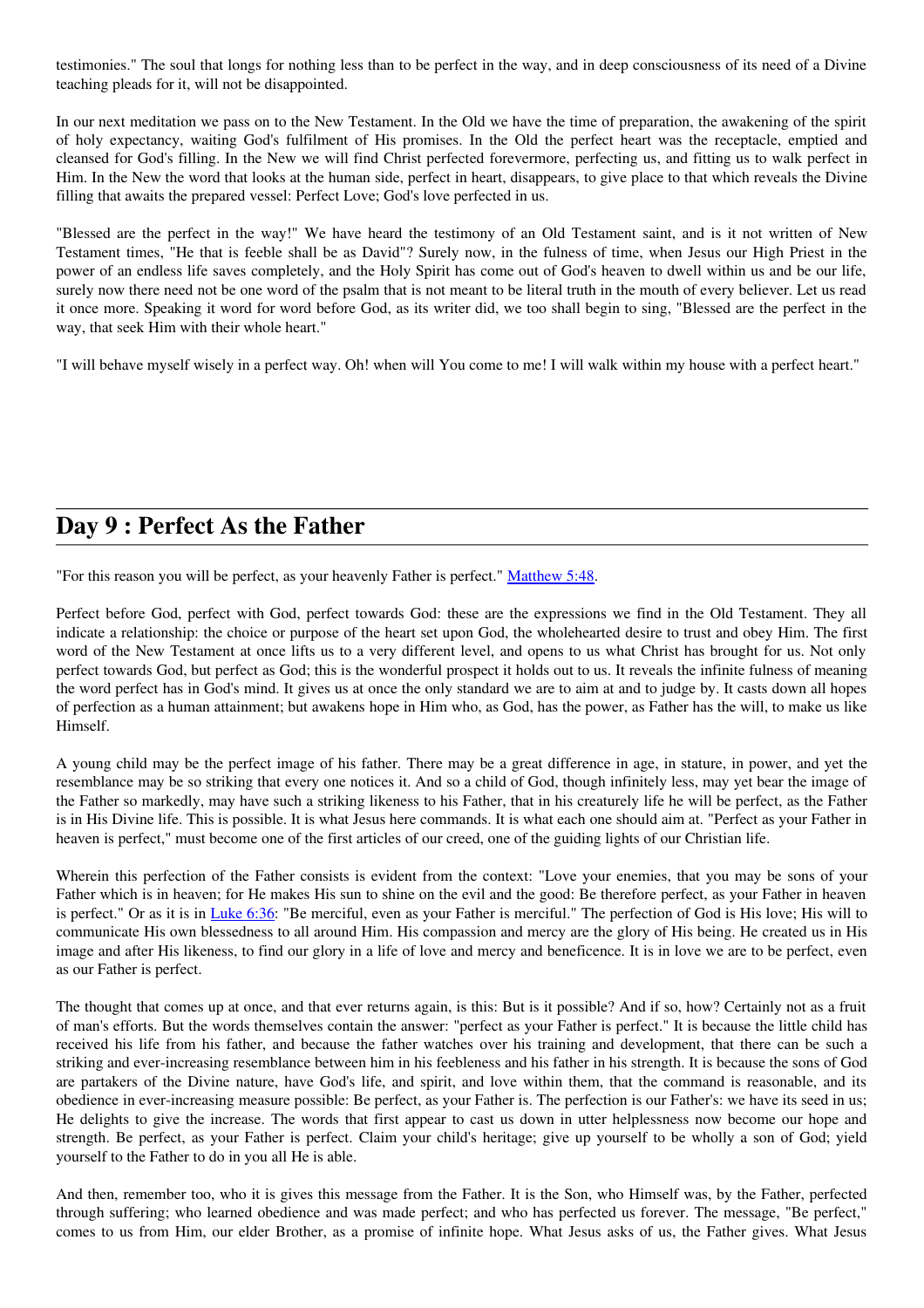speaks, He does. To "present every man perfect in Christ Jesus," is the one aim of Christ and His gospel. Let us accept the command from Him; in yielding ourselves to obey it, let us yield ourselves to Him: let our expectation be from Him in whom we have been perfected. Through faith in Him we receive the Holy Ghost, by whom the love of God is shed abroad in our hearts. Through faith in Him, that love becomes in us a fountain of love springing up without ceasing. In union with Him, the love of God is perfected in us, and we are perfected in love. Let us not fear to accept and obey the command, "Be perfect, as your Father is perfect."

#### Day 10 : Perfected As the Master

"Be therefore merciful, as your Father also is merciful.... The disciple is not above his master: but every one who is perfected will be as his master." **Luke 6:36, [40.](http://www.crossbooks.com/verse.asp?ref=Lk+6%3A40)** 

In his report of part of the Sermon on the Mount, Luke records that Jesus says, not: "Be perfect," but, "Be merciful," as your Father is. He then introduces the word perfect immediately after; not, however, in connection with the Father, but the Son, as the Master of His disciples. The change is most instructive; it leads us to look to Jesus, as He dwelt in the flesh, as our model. It might be said that our circumstances and powers are so different from those of God that it is impossible to apply the standard of His infinite perfection in our little world. But here comes the Son, in the likeness of sinful flesh, tempted in all things like as we are, and offers Himself as our Master and Leader. He lives with us that we may live with Him; He lives like us that we may live like Him.

The Divine standard is embodied and made visible, is brought within our reach, in the human model. Growing into His likeness, who is the image of the Father, we shall bear the likeness of the Father too: becoming like Him, the firstborn among many brethren, we shall become perfect as the Father is. "The disciple is not above his Master: but every one who is perfected shall be as his Master."

"The disciple is not above his Master." The thought of the disciple being as the Master sometimes has reference to outward humiliation: like the Master he will be despised and persecuted [\(Matthew 10:24, 25;](http://www.crossbooks.com/verse.asp?ref=Mt+10%3A24-25) [John 15:20\)](http://www.crossbooks.com/verse.asp?ref=Jn+15%3A20). And sometimes to inward humility, the willingness to be a servant [\(Luke 22:27;](http://www.crossbooks.com/verse.asp?ref=Lk+22%3A27) [John 13:16\)](http://www.crossbooks.com/verse.asp?ref=Jn+13%3A16). Both in his external life and his inner disposition the perfected disciple knows nothing higher than to be as his Master.

To take Jesus as Master, with the distinct desire and aim to be and live and act like Him—this is true Christianity. This is something far more than accepting Him as a Savior and Helper. Far more even than acknowledging Him as Lord and Master.

A servant may obey the commands of his master most faithfully, while he has little thought of through them rising up into the master's likeness and spirit. This alone is full discipleship, to long in everything to be as like the Master as possible, to count His life as the true expression of all that is perfect, and to aim at nothing less than the perfection of being perfect as He was. "Everyone who is perfected shall be as his Master."

The words suggest to us very distinctly that in discipleship there is more than one stage. Just as in the Old Testament it is said only of some that they served the Lord with a perfect heart, while of others we read that their heart was not perfect with the Lord [\(1 Kings 11:4,](http://www.crossbooks.com/verse.asp?ref=1Ki+11%3A4) [15:3;](http://www.crossbooks.com/verse.asp?ref=1Ki+15%3A3) [2 Chronicles 25:2\)](http://www.crossbooks.com/verse.asp?ref=2Ch+25%3A2), so even now there are great differences between disciples. Some there are to whom the thought of aiming at the perfect likeness of the Master has never come: they only look to Christ as a Savior. And some there are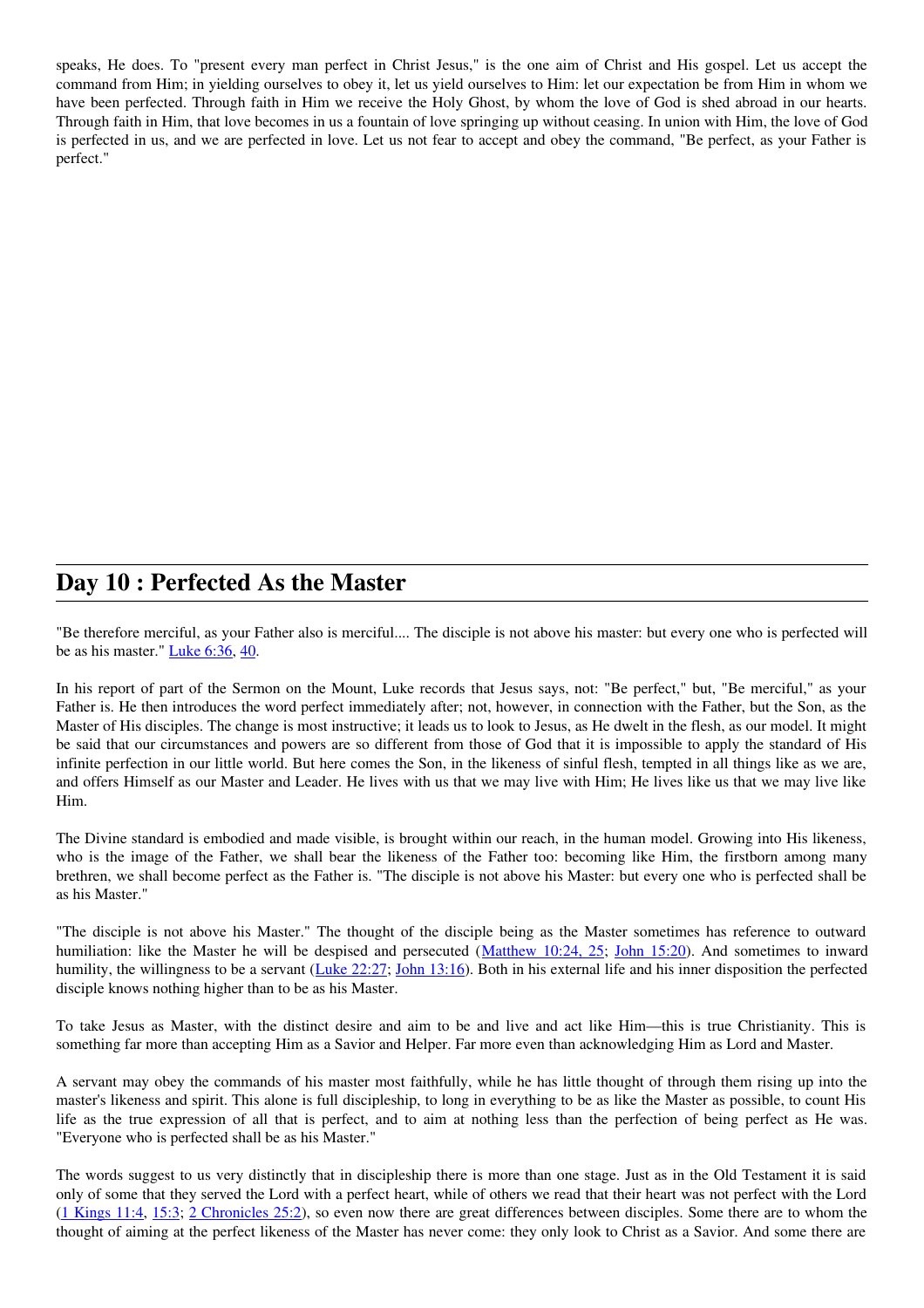whose heart indeed longs for full conformity to their Lord, "to be as the Master," but who have never understood, though they have read the words, that there is such a thing as "a perfect heart" and a life "perfected in love."

But there are those, too, to whom it has been given to accept these words in their Divine meaning and truth, and who do know in blessed experience what it is to say with Hezekiah, "I have walked before Thee with a perfect heart," and with John, "as He is, even so are we in this world."

As we go on in our study of what Scripture says of perfection, let us hold fast the principle we have learnt here. Likeness to Jesus in His humiliation and humility: the choice, like Him, of the form of a servant, the spirit that does not exercise lordship and would not be ministered unto, but girds itself to minister and to give its life for others, this is the secret of true perfection. "The disciple is not above his Master, but every one who is perfected shall be as his Master." With the perfect love of God as our standard, with that love revealed in Christ's humanity and humility as our model and guide, with the Holy Spirit to strengthen us with might, that this Christ may live in us, we shall learn to know what it is that every one who is perfected shall be as his Master.

#### Day 11 : The Perfect Selling All to Follow Christ

"Jesus said unto him, 'If you desire to be perfect, go sell everything, and give to the poor, and you will have treasure in heaven; and come, follow Me." [Matthew 19:21.](http://www.crossbooks.com/verse.asp?ref=Mt+19%3A21)

To the rich young ruler poverty was to be the path to perfection. "The disciple is not above his Master, but every one who is perfected shall be as his Master." Poverty was part of the Master's perfection, part of that mysterious discipline of self-denial and suffering through which it became God to perfect Him: while He was on earth, poverty was to be the mark of all those who would be always with, and wholly as, the Master.

What does this mean? Jesus was Lord of all. He might have lived here on earth in circumstances of comfort and with moderate possessions. He might have taught us how to own, and to use, and to sanctify property. He might in this have become like us, walking in the path in which most men have to walk. But He chose poverty. Its life of self-sacrifice and direct dependence on God, its humiliation, its trials and temptations, were to be elements of that highest perfection He was to exhibit.

In the disciples whom He chose to be with Him, poverty was to be the mark of their fellowship with Him, the training school for perfect conformity to His image, the secret of power for victory over the world, for the full possession of the heavenly treasure, and the full exhibition of the heavenly spirit. And even in him, who, when the humiliation was past, had his calling from the throne, in Paul, poverty was still the chosen and much-prized vehicle of perfect fellowship with his Lord.

What does this mean? The command, "Be perfect," comes to the rich as well as the poor. Scripture has nowhere spoken of the possession of property as a sin. While it warns against the danger riches bring, and denounces their abuse, it has nowhere promulgated a law forbidding riches. And yet it speaks of poverty as having a very high place in the life of perfection.

To understand this we must remember that perfection is a relative term. We are not under a law, with its external commands as to duty and conduct, that takes no account of diversity of character or circumstance. In the perfect law of liberty in which we are called to live, there is room for infinite variety in the manifestation of our devotion to God and Christ. According to the diversity of gifts, and circumstances, and calling, the same spirit may be seen in apparently conflicting paths of life. There is a perfection which is sought in the right possession and use of earthly goods as the Master's steward; there is also a perfection which seeks even in external things to be as the Master Himself was, and in poverty to bear its witness to the reality and sufficiency of heavenly things.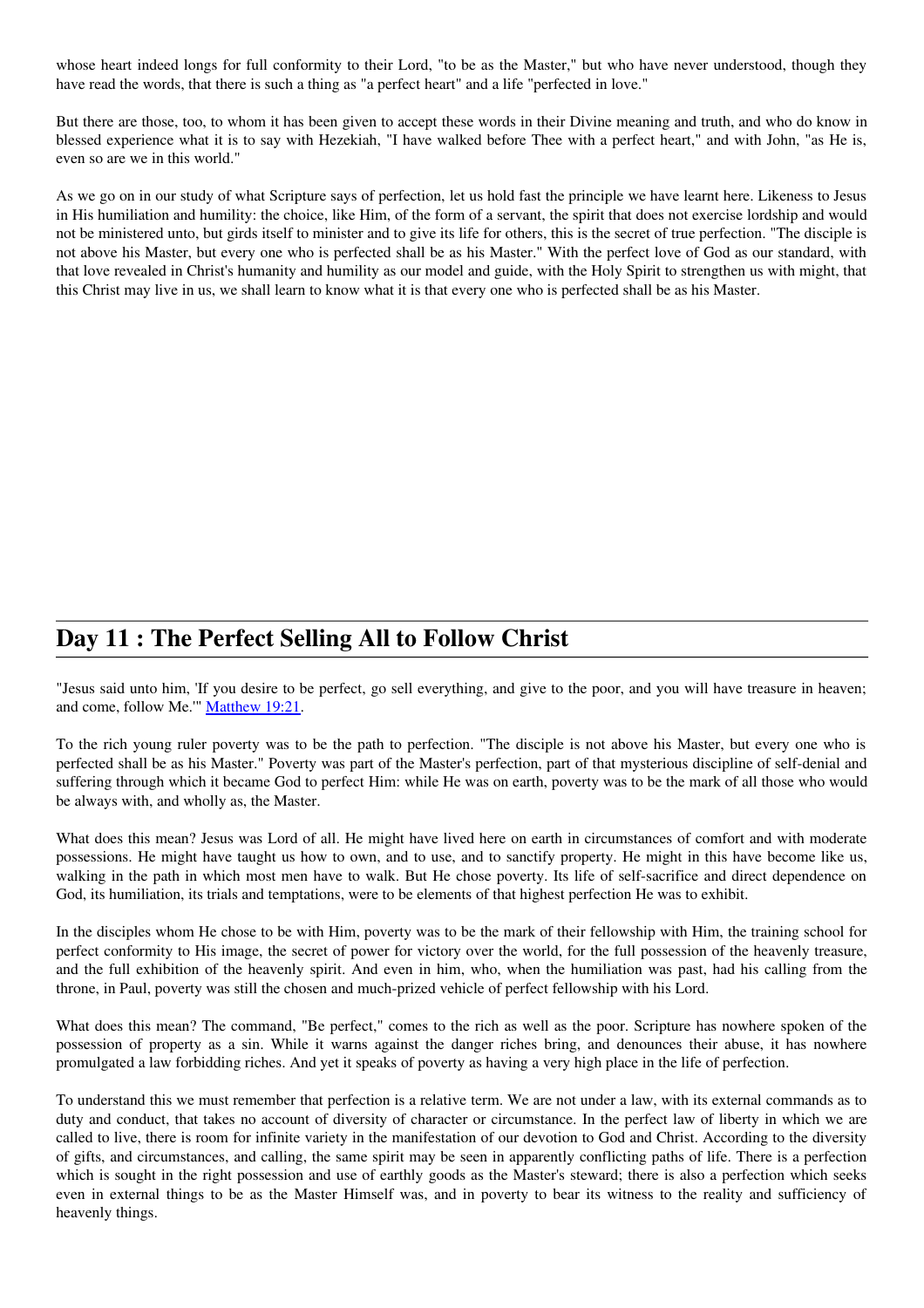In the early ages of the Church this truth, that poverty is for some the path of perfection, exercised a mighty and a blessed influence. Men felt that poverty, as one of the traits of the holy life of Jesus and His apostles, was sacred and blessed. As the inner life of the Church grew feeble, the spiritual truth was lost in external observances, and the fellowship of the poverty of Jesus was scarce to be seen. In its protest against the selfrighteousness and the superficiality of the Romish system, the Protestant Church has not yet been able to give to poverty the place it ought to have either in the portraiture of the Master's image or the disciple's study of perfect conformity to Him.

And yet it is a truth many are seeking after. If our Lord found poverty the best school for His own strengthening in the art of perfection, and the surest way to rise above the world and win men's hearts for the Unseen, it surely need not surprise us if those who feel drawn to seek the closest possible conformity to their Lord even in external things, and who long for the highest possible power in witnessing for the Invisible, should be irresistibly drawn to count this word as spoken to them too: "If you desire to be perfect, sell everything, and follow Me."

When this call is not felt, there is a larger lesson of universal application: No perfection without the sacrifice of all. To be perfected here on earth Christ gave up all: to become like Him, to be perfected as the Master, means giving up all. The world and self must be renounced. "If you desire to be perfect, sell all, and give to the poor; and come, follow Me."

#### Day 12 : The Perfect Man a Spiritual Man

"Howbeit we speak wisdom among the perfect." [1 Corinthians 2:6.](http://www.crossbooks.com/verse.asp?ref=1Co+2%3A6)

"And I, brethren, could not speak to you as to spiritual, but as to carnal, as to babes in Christ. For whereas there is among you jealousy and strife, are you not yet carnal?" [1 Corinthians 3:1,](http://www.crossbooks.com/verse.asp?ref=1Co+3%3A1) [3.](http://www.crossbooks.com/verse.asp?ref=1Co+3%3A3)

Among the Corinthians there were mighty and abundant operations of the Holy Spirit. Paul could say to them [\(1:5\)](http://www.crossbooks.com/verse.asp?ref=1Co+1%3A5), "In everything you were enriched in Christ, so that you come behind in no gift." And yet in the sanctifying grace of the Holy Spirit there was much that was wanting. He had to say, "There are contentions among you; I beseech you that there be no divisions among you, but that you may be perfected together in the same mind." The spirit of humility, and gentleness, and unity was wanting; without these they could not be perfected, either individually or as a body. They needed the injunction, "Above all these things put on love, which is the bond of perfectness."

The Corinthians were as yet carnal; the gifts of the Spirit were among them in power; but His grace, renewing, sweetening, sanctifying every temper into the likeness of Jesus, in this they were lacking much. The wisdom Paul preached was a heavenly, spiritual wisdom, God's wisdom in a mystery, even the hidden wisdom, which needed a spiritual, heavenly mind to apprehend it. "We speak wisdom among the perfect;" he could not speak to them "as unto spiritual, but as unto carnal." Spiritual things must be spiritually discerned; the wisdom among the perfect could only be received by those who were not carnal, but spiritual. The perfect of whom Paul speaks are the spiritual.

And who are the spiritual? Those in whom not only the gifts, but the graces of the Spirit have obtained supremacy and are made manifest. God's love is His perfection (Matthew 5:40-46); Christ's humility is His perfection. The self-sacrificing love of Christ, His humility, and meekness, and gentleness, manifested in daily life, are the most perfect fruit of the Spirit, the true proof that a man is spiritual. A man may have great zeal in God's service, he may be used to influence many for good, and yet, when weighed in the balance of love, be found sadly wanting. In the heat of controversy, or under unjust criticism, haste of temper, slowness to forgive and forget, quick words and sharp judgments, often reveal an easily wounded sensitiveness, which proves how little the Spirit of Christ has full possession or real mastery. The spiritual man is the man who is clothed with the spirit of the suffering, crucified Jesus.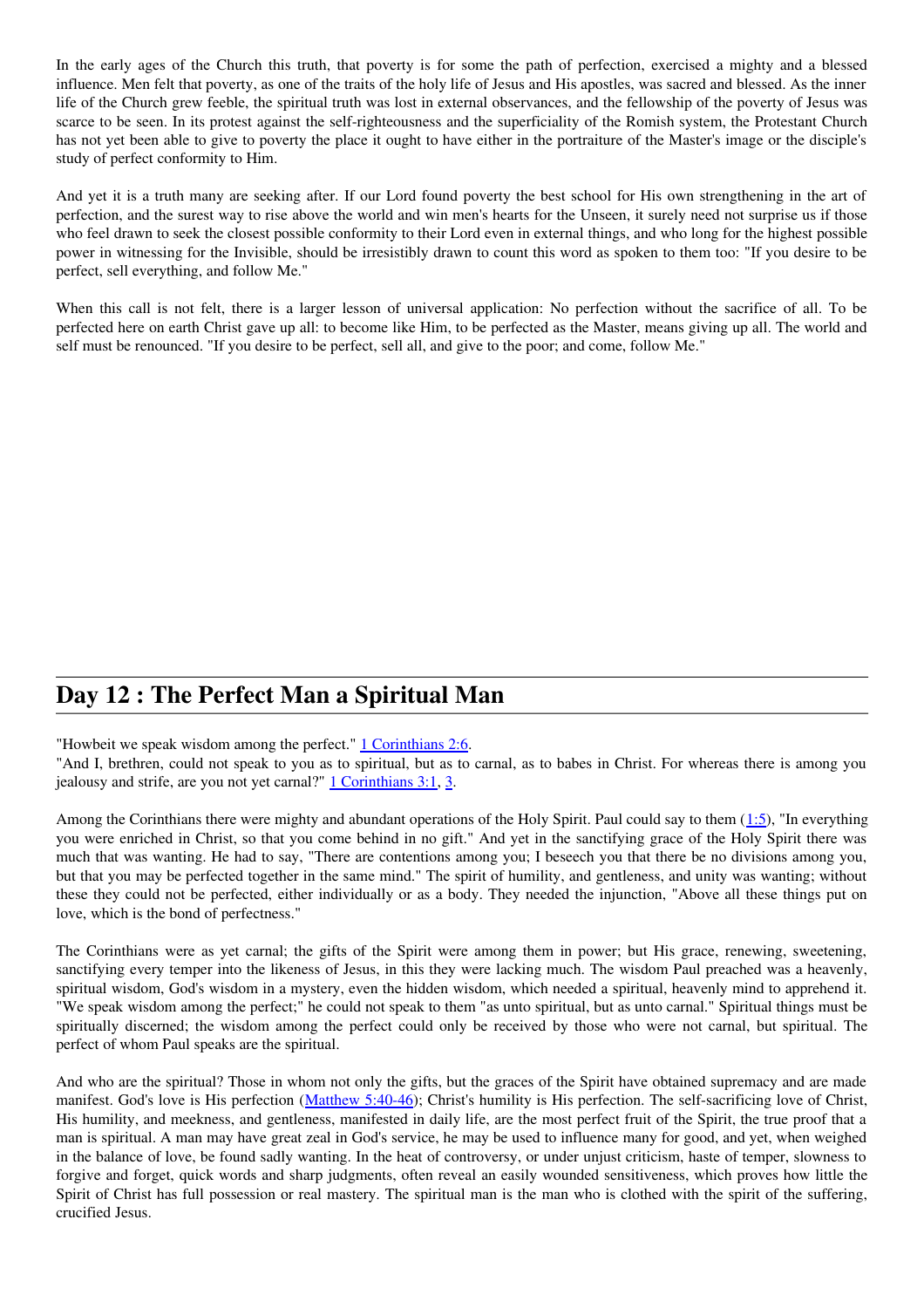And it is only the spiritual man who can understand "the wisdom among the perfect," "even the mystery which now has been manifested to the holy ones, to whom God was pleased to make known what is the riches of the glory of this mystery, which is Christ in you." A Christian teacher may be a man of wonderful sagacity and insight, may have the power of opening the truth, of mightily stimulating and helping others, and may yet have so much of the carnal that the deeper mystery of Christ in us remains hidden. It is only as we yield ourselves wholly to the power of God's Holy Spirit, as the question of being made free from all that is carnal, of attaining the utmost possible likeness to Jesus in His humiliation, of being filled with the Spirit, rules heart and life, that the Christian, be he scholar or teacher, can fully enter into the wisdom among the perfect.

To know the mind of God we must have the mind of Christ. And the mind of Christ is this, that He emptied and humbled Himself, and became obedient to death. This His humility was His capacity, His fitness for rising to the throne of God. This mind must be in us if the hidden wisdom of God is to be revealed to us in its power. It is this that is the mark of the spiritual, the perfect man. May God increase the number of the perfect. And to that end the number of those who know to speak wisdom among the perfect, even God's wisdom in a mystery. As the distinction between the carnal and the spiritual, the babes and the perfect, comes to recognition in the Church, the connection between a spiritual life and spiritual insight will become clearer, and the call to perfection will gain new force and meaning. And it will once again be counted just cause of reproof and of shame not to be among the perfect.

#### Day 13 : Perfecting Holiness

"Having therefore these promises, beloved, let us cleanse ourselves from all defilement of flesh and spirit, perfecting holiness in the fear of God." [2 Corinthians 7:1.](http://www.crossbooks.com/verse.asp?ref=2Co+7%3A1)

These words give us an insight into one of the chief aspects of perfection, and an answer to the question: Wherein is it we are to be perfect? We must be perfect in holiness. We must be perfectly holy. Such is the exposition of the Father's message, Be perfect. We know what holiness is. God alone is holy, and holiness is that which God communicates of Himself. Separation and cleansing and consecration are not holiness, but only the preliminary steps on the way to it.

The temple was holy because God dwelt in it. Not that which is given to God is holy, but that which God accepts and appropriates, that which He takes possession of, takes up into His own fellowship and use—that is holy. "I am the Lord who makes you holy," was God's promise to His people of old, on which the command was based, "Be holy." God's taking them for His own made them a holy people; their entering into this holiness of God, yielding themselves to His will, and fellowship, and service, was what the command, "Be holy," called them to.

Even so it is with us Christians. We are made holy in Christ; we are saints or holy ones. The call comes to us to follow after holiness, to perfect holiness, to yield ourselves to the God who is ready to sanctify us wholly. It is the knowledge of what God has done in making us His holy ones, and has promised to do in sanctifying us wholly, that will give us courage to perfect holiness.

"Having therefore these promises, beloved, let us perfect holiness." Which promises? They had just been mentioned: "I will dwell in them; I will be their God; I will receive you; I will be to you a Father." It was God's accepting the temple, and dwelling there Himself, that made it holy. It is God's dwelling in us that makes us holy; that gives us not only the motive, but the courage and the power to perfect holiness, to yield ourselves for Him to possess perfectly and entirely. It is God's being a Father to us, begetting His own life, His own Son within us, forming Christ in us, until the Son and the Father make their abode in us, that will give us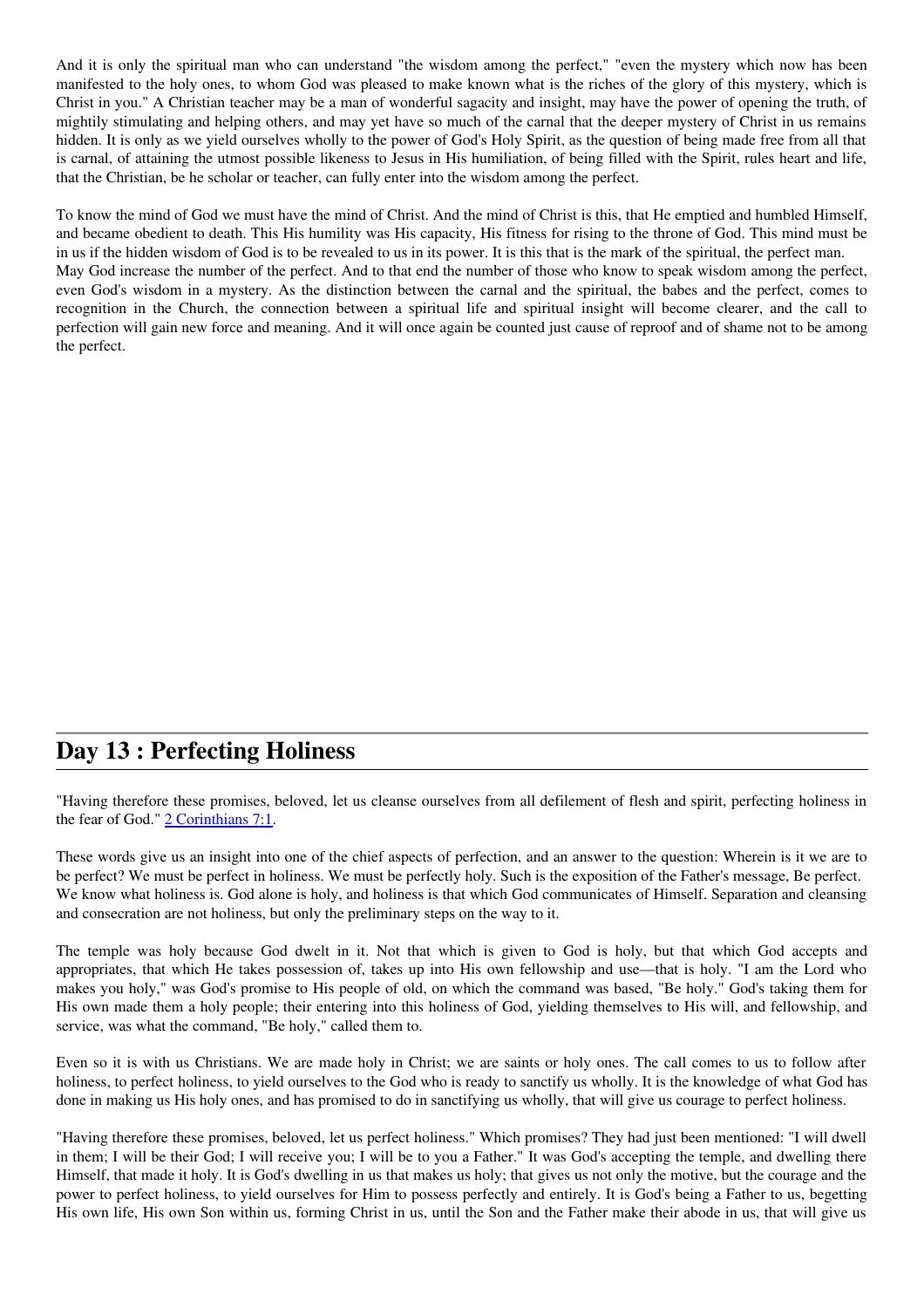confidence to believe that it is possible to perfect holiness, and will reveal to us the secret of its attainment. "Having therefore these promises, beloved," that is, knowing them, living on them, claiming and obtaining them, let us "perfect holiness."

This faith is the secret power of the growth of the inner life of perfect holiness. But there are hindrances that check and prevent this growth. These must be watched against and removed. "Having these promises, let us cleanse ourselves from all defilement of flesh and spirit, perfecting holiness in the fear of the Lord." Every defilement, outward or inward, in conduct or inclination, in the physical or the spiritual life, must be cleansed and cast away. Cleansing in the blood, cleansing by the word, cleansing by the pruning knife or the fire—in any way or by any means—but we must be cleansed. In the fear of the Lord every sin must be cut off and cast out; everything doubtful or defiling must be put away; soul and body and spirit must be preserved entire and blameless. Thus cleansing ourselves from all defilement we will perfect holiness: the spirit of holiness will fill God's temple with His holy presence and power.

Beloved, having these promises, let us perfect holiness. Perfectly holy! perfect in holiness let us yield ourselves to these thoughts, to these wishes, to these promises, of our God. Beginning with the perfect childlike heart, pressing on in the perfect way, clinging to a perfect Savior, living in fellowship with a God whose way and work is perfect, let us not be afraid to come to God with His own command as our prayer: Perfect holiness, O my Lord! He knows what He means by it, and we will know if we follow on to know. Lord, I am called to perfect holiness: I come to You for it; make me as perfectly holy as a redeemed sinner can be on earth. Let this be the spirit of our daily prayer. I would walk before God with a perfect heart: perfect in Christ Jesus; in the path of perfect holiness. I would this day come as near perfection as grace can make it possible for me. "Perfecting holiness" shall, in the power of His Spirit, be my aim.

## Day 14 : We Pray for Your Perfecting: Be Perfected

"This we also pray for, even your perfecting.... Finally, brethren, farewell. Be perfected, be comforted, be of the same mind, live in peace; and the God of love and peace will be with you." [2 Corinthians 13:9,](http://www.crossbooks.com/verse.asp?ref=2Co+13%3A9) [11.](http://www.crossbooks.com/verse.asp?ref=2Co+13%3A11)

The word here translated "perfect" means to bring a thing into its right condition, so that it is as it should be. It is used of mending nets, restoring them to their right state, or of equipping a ship: fitting it out with all it should have. It implies thus two things: the removal of all that is still wrong; the supply of all that is still lacking.

Within two verses Paul uses the word twice. First, as the expression of the one thing which he asks of God for them, the summary of all grace and blessing: "This we pray for, even your perfecting." That you be perfectly free from all that is wrong and carnal, and that you should perfectly possess and exhibit all that God would have you be: we pray for your perfecting. Next as the summing up in a farewell word of what He would have them aim at. "

Finally, brethren, farewell. Be perfected." And then follow three other verbs, which show how this one, which takes the lead, has reference to the Christian's daily life, and is meant to point to what is to be his daily aim and experience. "Be perfected, be comforted, be of the same mind, live in peace." Just as the comfort of the Spirit, and the unity of love, and the life of peace are, if the God of love and peace is to be with us, our duty and our privilege every hour, so, too, the being perfected. The close of the two Epistles gathers up all its teaching in this one injunction—Farewell—Be Perfected.

The two texts together show us what the prayer and the preaching of every minister of the gospel ought to be; what his heart, above everything, ought to be set on. We justly look upon Paul as a model whom every minister ought to copy—let every Gospel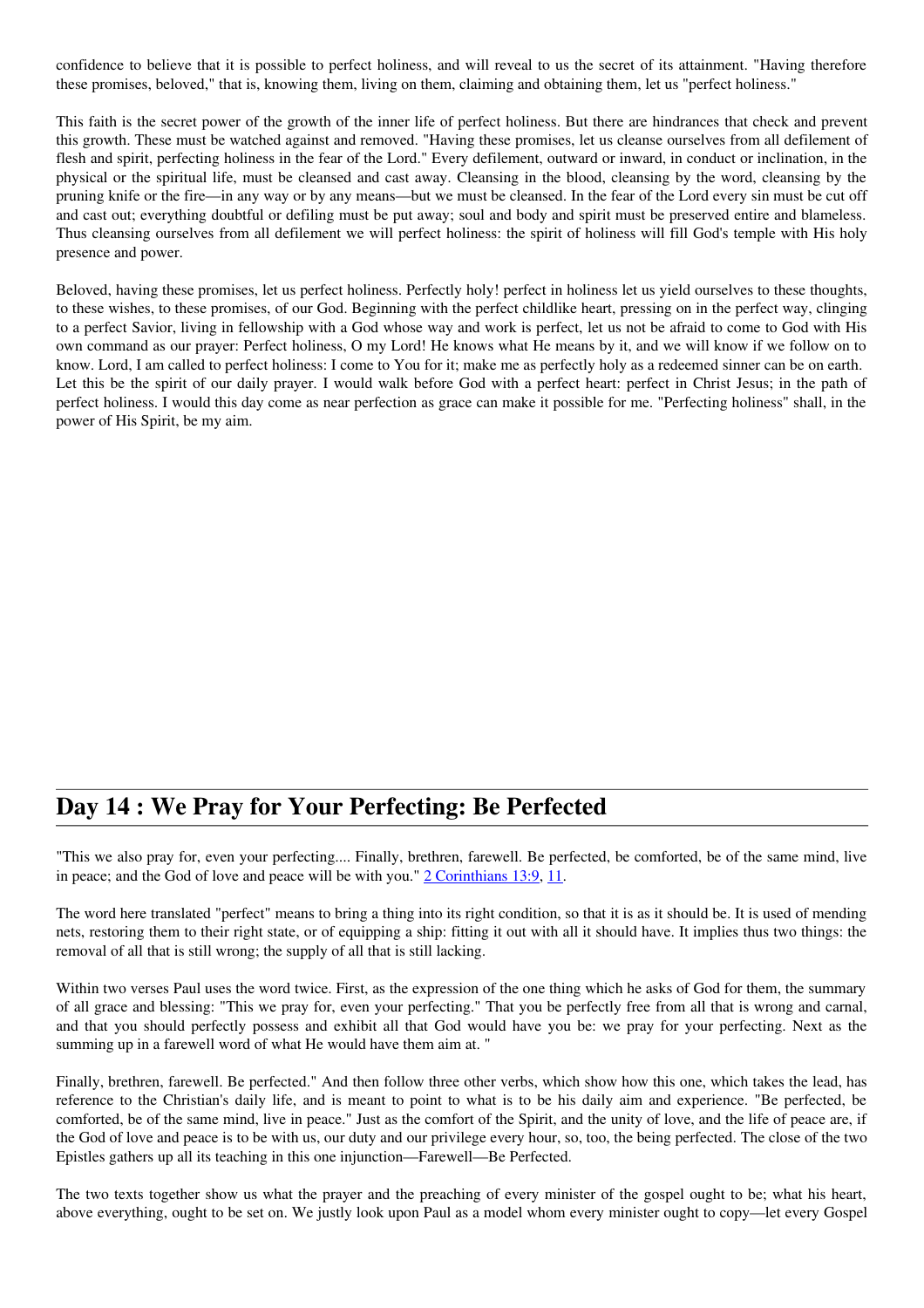minister copy him in this, so that his people may know as he goes in and out among them that his heart breathes heavenward for them this one wish: Your perfecting! and may feel that all his teaching has this one aim: Be perfected!

If ministers are to seek this above everything in their charge of the Church of God, they need themselves to feel deeply and to expose faithfully the low standard that prevails in the Church. Some have said that they have seen Perfectionism slay its thousands. All must admit that Imperfectionism has slain its tens of thousands. Multitudes are soothing themselves in a life of worldliness and sin with the thought that as no one is perfect, imperfection cannot be so dangerous. Numbers of true Christians are making no progress because they have never known that we can serve God with a perfect heart, that the perfect heart is the secret of a perfect way, of a work going on unto perfection. God's call to us to be perfect, to perfect holiness in His fear, to live perfect in Christ Jesus, to stand perfect in all the will of God, must be preached, until the faith begins to live again in the Church that all teaching is to be summed up in the words, and each day of our life to be spent under their inspiration: Be Perfected!

When once ministers know themselves and are known as the messengers of this God-willed perfection, they will feel the need of nothing less than the teaching of the Holy Spirit to guide men in this path. They will see and preach that religion must indeed be a surrender of all to God. Becoming as conformed to His will, living as entirely to His glory, being as perfectly devoted to His service, as grace can enable us to be, and no less, will be the only rule of duty and measure of expectation. The message, Be Perfected! will demand the whole heart, the whole life, the whole strength. As the soul learns each day to say, "Father! I desire to be perfect in heart with You today, I desire to walk before You and be perfect," the need and the meaning of abiding in Christ will be better understood, Christ Himself with His power and love will have new preciousness, and God will prove what He can do for souls, for a Church wholly given up to Him.

O you ministers of Christ, you messengers of His salvation, say to the Churches over which the Holy Spirit has made you overseers: This also we pray for—even your perfecting! Finally, brethren, Be perfected!

#### Day 15 : Not Perfected, yet Perfect

"Not that I have already obtained, or am already perfected; but I press on.... One thing I do, I press on towards the goal. Let us therefore, as many as be perfect, be thus minded."  $\frac{P\{h\}}{P\{h\}}$  3:12-15.

In perfection there are degrees. We have perfect, more perfect, most perfect. We have perfect, waiting to be perfected. So it was with our Lord Jesus. In Hebrews we read thrice of Him that He was perfected or made perfect. Of sinful imperfection there was not the faintest shadow in Him. At each moment of His life He was perfect—just what He should be. And yet He needed, and it became God to perfect Him through suffering and the obedience He learned in it. As He conquered temptation, and maintained His allegiance to God, and amid strong crying and tears gave up His will to God's will, His human nature was perfected, and He became High Priest, "the Son perfected forevermore." Jesus during His life on earth was perfect, but not yet perfected.

The perfected disciple shall be as his Master. What is true of Him is true, in our measure, of us too. Paul wrote to the Corinthians of speaking wisdom among the perfect, a wisdom carnal Christians could not understand. Here in our text he classes himself with the perfect, and expects and enjoins them to be of the same mind with himself. He sees no difficulty either in speaking of himself and others as perfect, or in regarding the perfect as needing to be yet further and fully perfected.

And what is now this perfection which has yet to be perfected? And who are these perfect ones? The man who has made the highest perfection his choice, and who has given his whole heart and life to attain to it, is counted by God a perfect man. "The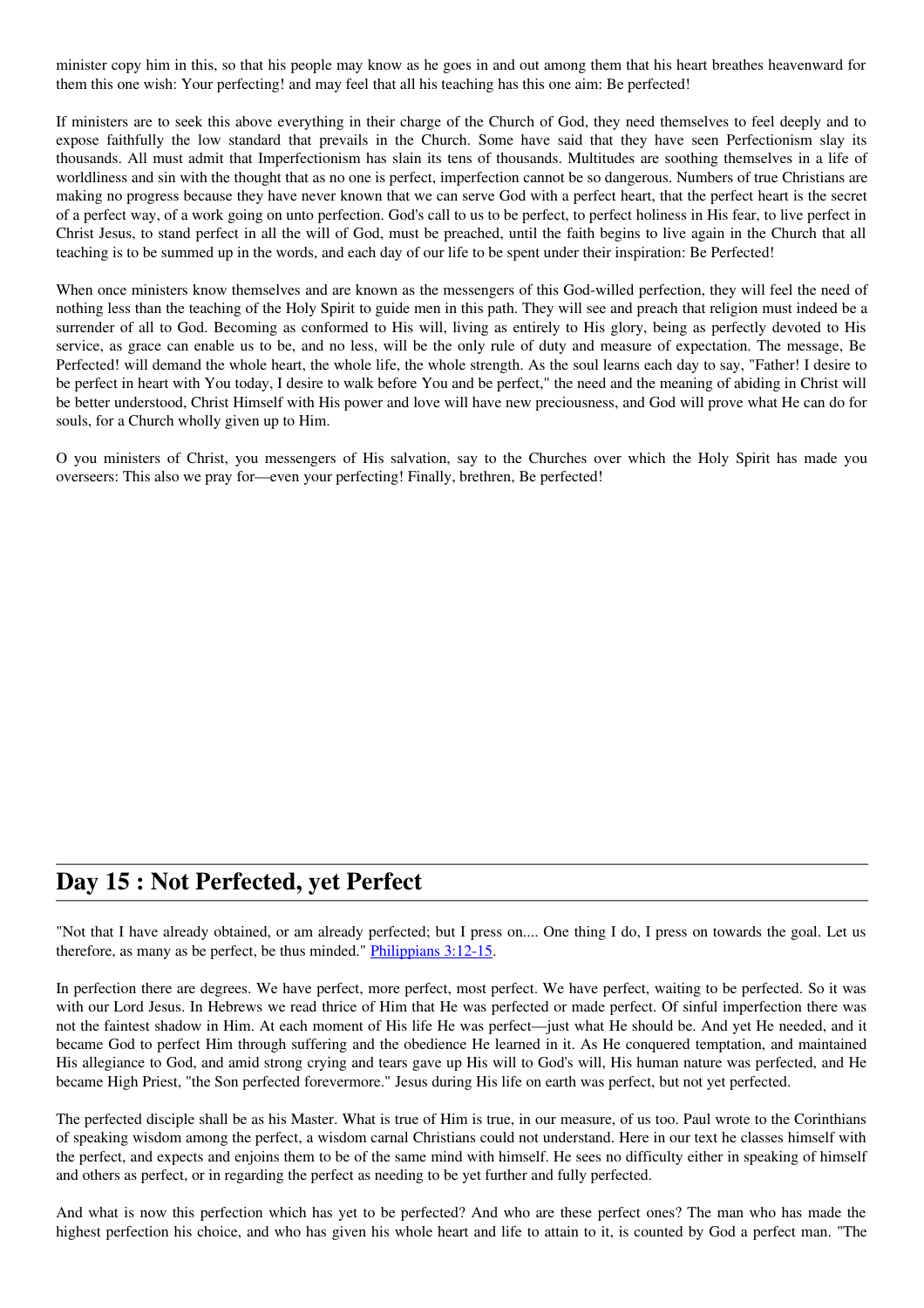kingdom of heaven is like a seed." Where God sees in the heart the single purpose to be all that God wills, He sees the divine seed of all perfection. And as He counts faith for righteousness, so He counts this wholehearted purpose to be perfect as incipient perfection. The man with a perfect heart is accepted by God, amid all imperfection of attainment, as a perfect man. Paul could look upon the Church and unhesitatingly say, "As many of us as be perfect, let us be thus minded."

We know how among the Corinthians he describes two classes. The one, the large majority, carnal and content to live in strife; the other, the spiritual, the perfect. In the Church of our day it is to be feared that the great majority of believers have no conception of their calling to be perfect. They have not the slightest idea that it is their duty not only to be religious, but to be as eminently religious, as full of grace and holiness, as it is possible for God to make them. Even where there is some measure of earnest purpose in the pursuit of holiness, there is such a want of faith in the earnestness of God's purpose when He speaks: "Be perfect," and in the sufficiency of His grace to meet the demand, that the appeal meets with no response. In no real sense do they understand or accept Paul's invitation: "Let us, as many as be perfect, be thus minded."

But, thank God! it is not so with all. There is an everincreasing number who cannot forget that God means what He says when He speaks: "Be perfect," and who regard themselves as under the most solemn obligation to obey the command. The words of Christ: "Be perfect," are to them a revelation of what Christ is come to give and to work, a promise of the blessing to which His teaching and leading will bring them. They have joined the band of like-minded ones whom Paul would associate with himself; they seek God with their whole heart; they serve Him with a perfect heart; their one aim in life is to be made perfect, even as the Master.

My reader! as in the presence of God, who has said to you: "Be perfect!" and of Christ Jesus, who gave Himself that you might obey this command of your God, I charge you that you do not refuse the call of God's servant, but enrol yourself among those who accept it: "Let us, as many as be perfect, be thus minded." Fear not to take your place before God with Paul among the perfect in heart. So far will it be from causing self-complacency, that you will learn from him how the perfect has yet to be perfected, and how the one mark of the perfect is that he counts all things loss as he presses on unto the prize of the high calling of God in Jesus Christ.

## Day 16 : Perfect, and yet to Be Perfected

"Not that I have already obtained, or am already perfected, but I press on.... One thing I do, I press on toward the goal. Let us therefore, as many as be perfect, be thus minded. Brethren, be ye imitators together of me." Philippians 3:12-17.

The mark of the perfect, as set before us in Paul and all who are thus minded, is the passionate desire to be yet made perfect. This looks like a paradox. And yet what we see in our Master proves the truth of what we say: the consciousness of being perfect is in entire harmony with the readiness to sacrifice life itself for the sake of being yet made perfect. It was thus with Christ. It was thus with Paul. It will be thus with us, as we open our hearts fully and give God's words room and time to do their work.

Many think that the more imperfect one is the more he will feel his need of perfection. All experience, in every department of life, teaches us the very opposite. It is those who are nearest perfection who most know their need of being yet perfected, and are most ready to make any sacrifice to attain to it. To count everything loss for perfection in practice, is the surest proof that perfection in principle has possession of the heart. The more honestly and earnestly the believer claims that he seeks God with a perfect heart, the more ready will he be with Paul to say: "Not that I have already obtained, or am already perfected."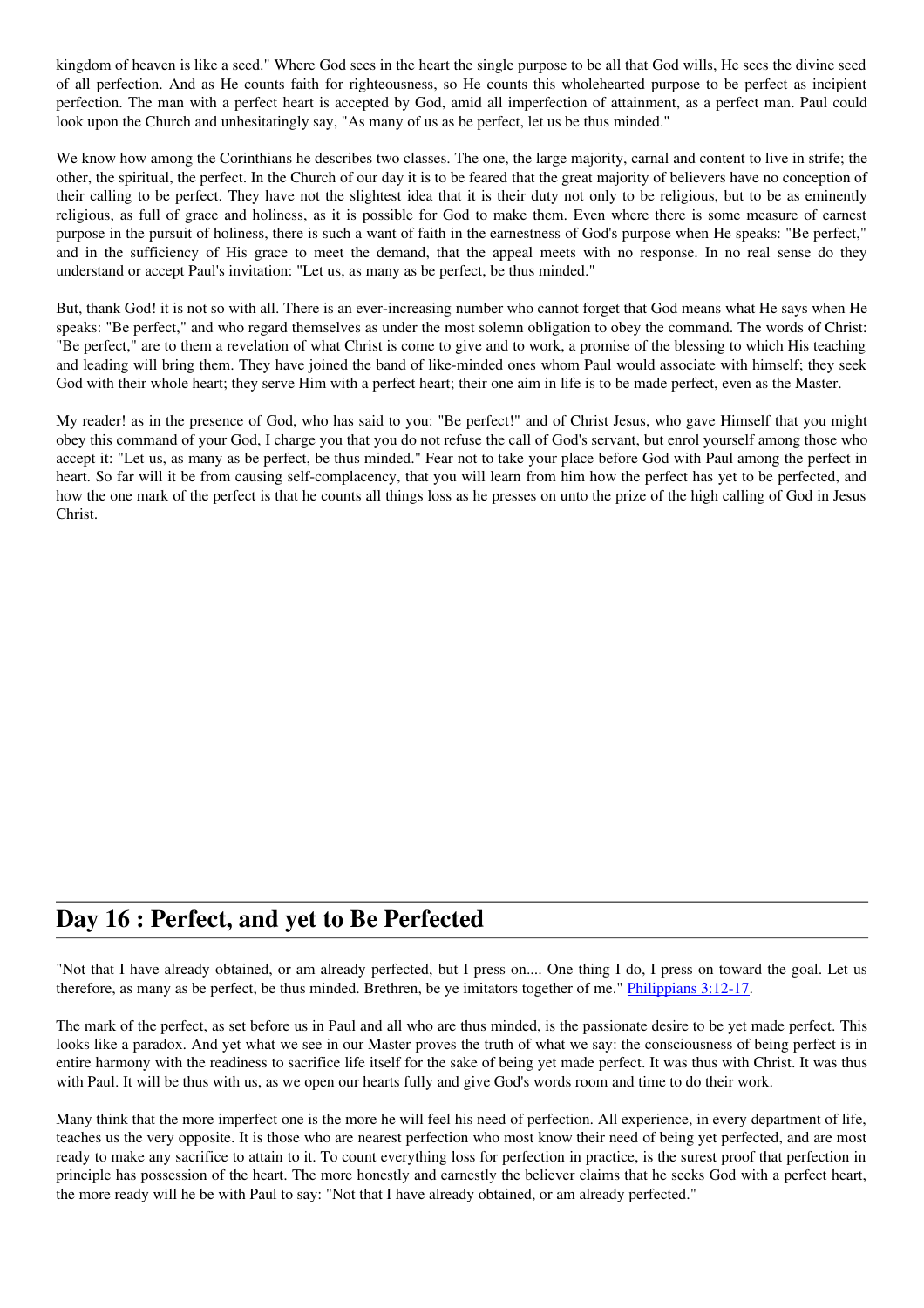And wherein was it now that Paul longed to be made perfect? Read the wonderful passage with care, and without prejudice or preconceived ideas, and I think you will see that he gives here no indication of its being sin or sinful imperfection from which he was seeking to be perfectly free. Whatever his writings teach elsewhere, the thought is not in his mind here. The perfected disciple is as his Master. Paul is speaking here of his life and lifework, and feels that it is not perfected until he has reached the goal and obtained the prize. To this he is pressing on. He that runs in a race may, as far as he has gone, have done everything perfectly; all may pronounce his course perfect as far as it has gone. Still it has to be perfected.

The contrast is not with failure or shortcoming, but with what is as yet unfinished, and waiting for its full end. And so Paul uses expressions which all tell us how what he already had of Christ was but a part. He did know Christ, he had gained Christ, he was found in Him, he had apprehended in wonderful measure that for which Christ had apprehended him. And yet of all these things of knowing Christ, of gaining Him, of being found in Him, of apprehending that for which he was apprehended—he speaks as of what he was striving after with all his might: "If by any means I may attain to the resurrection of the dead;" "I press on to the goal, unto the prize." It is of all this he says: "Not that I am already made perfect. Let as many as are perfect be thus minded."

Paul had known Christ for many years, but he knew there were in Him riches and treasures greater than he had known yet, and nothing could satisfy him but the full and final and eternal possession of what the resurrection would bring him. For this he counted all things but loss; for this he forgot the things that were behind; for this he pressed on to the goal, unto the prize. He teaches us the spirit of true perfection. A man who knows he is perfect with God; a man who knows he must yet be perfected; a man who knows that he has counted all things loss to attain this final perfection; such is the perfect man.

Christian, learn here the price of perfection, as well as the mark of the perfect ones. The Master gave His life to be made perfect forever. Paul did the same. It is a solemn thing to profess the pursuit of perfection. The price of the "pearl of great price" is high: all things must be counted loss. I have urged you to put down your names in the class-list of the perfect; to ask the Master to put it down and give you the blessed witness of the Spirit to a perfect heart. I urge you now, if, like Paul, you claim to be perfect, single and wholehearted in your surrender to God, to live the life of the perfect, with all things loss for Jesus as its watchword and its strength, and its one desire to possess Him wholly, to be possessed of Him, and to be made perfect even as He was.

O our Father! be pleased to open the eyes of Your children, that they may see what the perfection of heart is that You now ask of them, and what the perfection in Christ is that You desire for them to seek at any cost.

#### Day 17 : Perfect in Christ

"Christ in you, the hope of glory: whom we proclaim, admonishing every man, and teaching every man in all wisdom; that we may present every man perfect in Christ: whereunto I labor also, striving according to His working which works in me mightily." Colossians 1:27-29.

Perfect in Christ: in our inquiry into the teaching of the Word as to perfection, we have here a new word opening up to us the hope, giving us the assurance, of what we have seen to be our duty. It links all that we have seen of God's call and claim, with all that we know of Christ in His grace and power. Perfect in Christ: here is the open gateway into the perfect life. He to whom it is given to see fully what it means, finds through it an abundant entrance into the life of Christian perfectness.

There are three aspects in which we need to look at the truth of our being perfect in Christ. There is, first, our perfectness in Christ, as it is prepared for us in Him, our Head. As the second Adam, Christ came and wrought out a new nature for all the members of His body. This nature is His own life, perfected through suffering and obedience. In thus being perfected Himself, He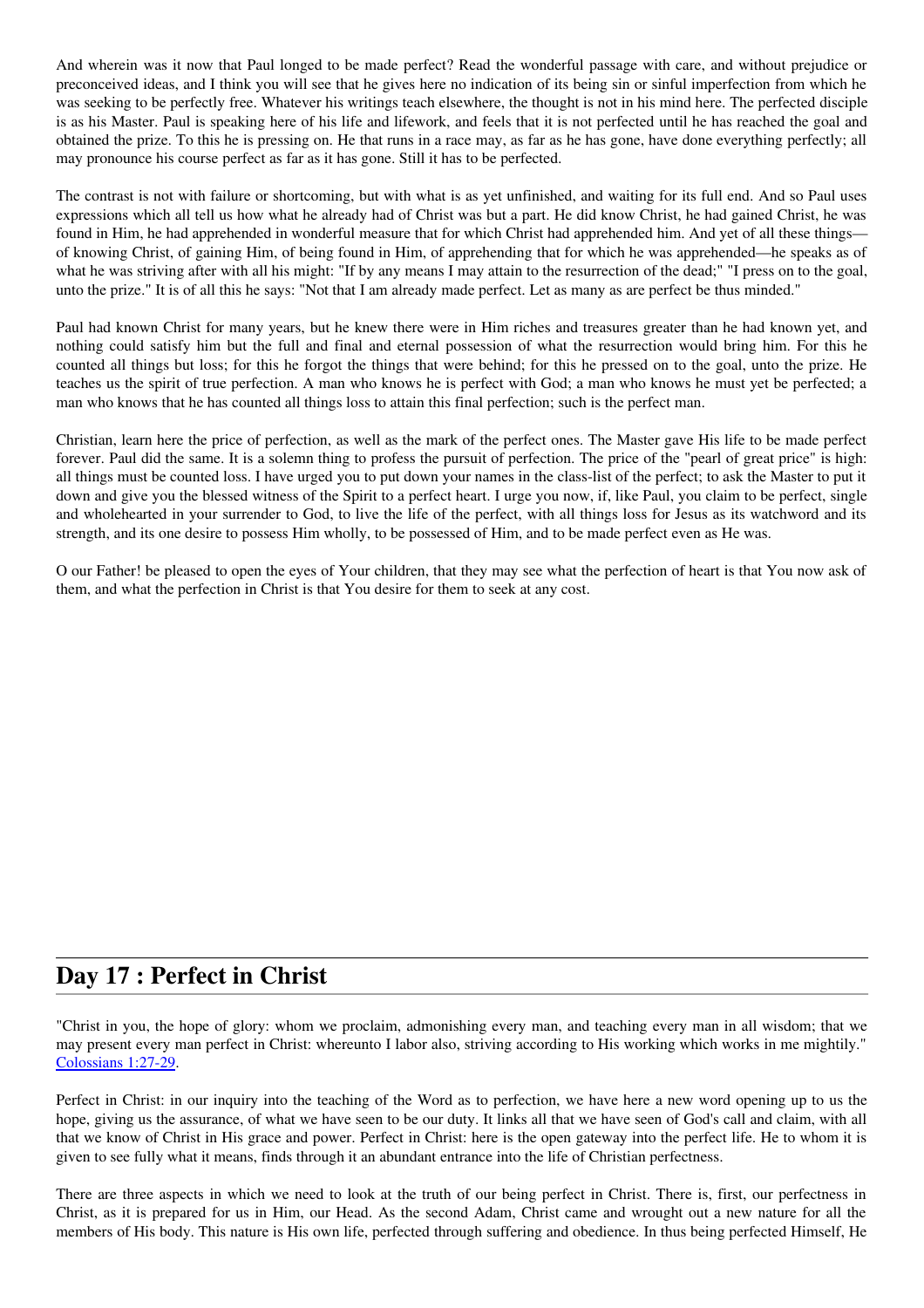perfected forever them that are sanctified. His perfection, His perfect life, is ours. And that not only judicially, or by imputation, but as an actual spiritual reality, in virtue of our real and living union with Him. Paul says in the same Epistle, "You are complete, made full in Him"; all that you are to be is already fulfilled, and so you are fulfilled in Him: circumcised in Him, buried with Him, raised with Him, quickened together with Him. All Christ's members are in Him, fulfilled in Him.

Then there is our perfection in Christ, as imparted to us by the Holy Spirit in uniting us to Him. The life which is implanted in us at the new birth, planted into the midst of a mass of sin and flesh, is a perfect life. As the seed contains in itself the whole life of the tree, so the seed of God within us is the perfect life of Christ, with its power to grow, and fill our life, and bring forth fruit to perfection.

And then there is also our perfection in Christ, as wrought in us by the Holy Spirit, appropriated by us in the obedience of faith, and made manifest in our life and conduct. As our faith grasps and feeds upon the truth in the two former aspects, and yields itself to God to have that perfect life master and pervade the whole of our daily life in its ordinary actions; perfect in Christ will become each moment a present practical reality and experience.

All that the Word has taught of the perfect heart, and the perfect way, of being perfect as the Father, and perfect as the Master, shines with new meaning and with the light of a new life. Christ, the living Christ, is our Perfection; He, Himself, lives each day and hour to impart it. The measureless love of Jesus, and the power of the endless life in which His life works, become the measure of our expectation. In the life in which we now live in the flesh, with its daily duties in relationship with men and money, with care and temptation, we are to give the proof that Perfect in Christ is no mere ideal, but in the power of Almighty God, simple and literal truth.

It is in the last of these three aspects that Paul has used the expression in our text. He speaks of admonishing every man, and teaching every man, in all wisdom, that he may present every man perfect in Christ Jesus. It is to the perfectness in daily life and walk that the admonishing and teaching have reference. In principle, Christians were perfect in Christ: in practice they were to become perfect. The aim of the Gospel Ministry among believers was to present every man perfect in Christ Jesus, to teach men how they might put on the Lord Jesus, have His life cover them and have His life in them.

What a task! What a hopeless task to the minister, as he looks upon the state of the Church! What a task of infinite hopefulness, if he does his work as Paul did, "Whereunto," nothing less than presenting every man perfect in Christ: "Whereunto I also labor, striving according to His working which works in me mightily." The aim is high, but the power is Divine. Let the minister, in full purpose of heart, make Paul's aim his own: to present every man perfect in Christ Jesus. He may count upon Paul's strength: "His working which works in me mightily."

## Day 18 : Perfect in All the Will of God

"Epaphras, who is one of you, a servant of Jesus Christ, salutes you, always striving for you in his prayers, that you may stand perfect and fully assured in all the will of God." [Colossians 4:12.](http://www.crossbooks.com/verse.asp?ref=Col+4%3A12)

In this, as in some of the other Epistles, there is set before us the life of the believer as he lives it in heaven in Christ, and then as he lives it here on earth with men. The teaching of Scripture is intensely spiritual and supernatural, but, at the same time, intensely human and practical. This comes out very beautifully in the two expressions of our Epistle. Paul had told the Colossians what he labored for; he now tells them what another minister, Epaphras, prayed on their behalf. Paul's striving was in his labor that they might be perfect in Christ Jesus. The striving of Epaphras was in the prayer that they might be perfect in all the will of God.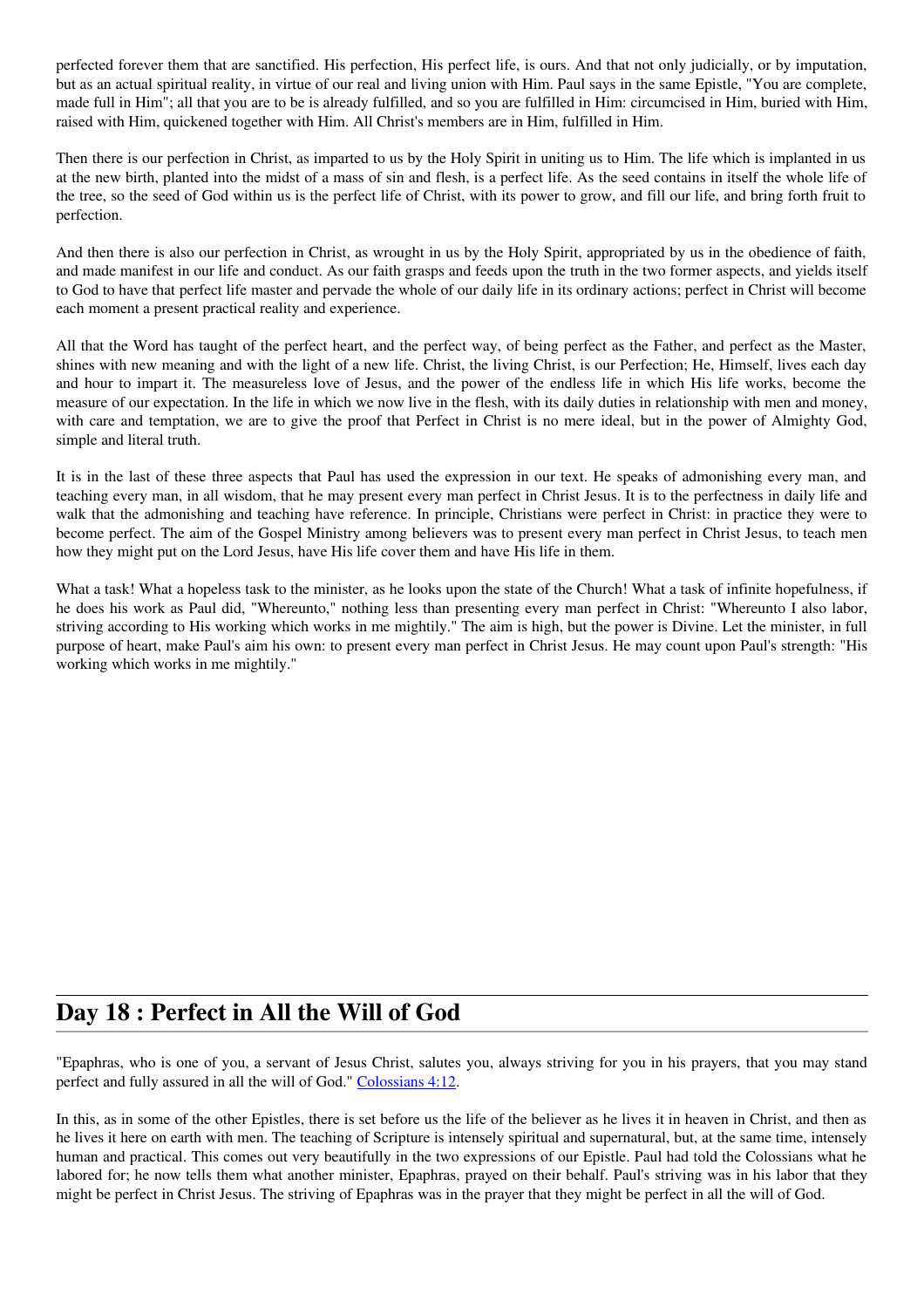First we have "Perfect in Christ Jesus." The thought is so unearthly and Divine, that its full meaning eludes our grasp. It lifts up to life in Christ and heaven. Then we have "Perfect in all the will of God." This word brings us down to earth and daily life, placing all under the rule of God's will, and calling us in every action and disposition to live in the will of God.

"That you may stand perfect in all the will of God." "The perfection of the creature consists in nothing but willing the will of the Creator." The will of God is the expression of the Divine perfection. Nature has its beauty and glory in being the expression of the Divine will. The angels have their place and bliss in heaven in doing God's will. The Son of God was perfected in learning obedience, in giving Himself up unto the will of God. His redemption has but one object, to bring man into that only place of rest and blessedness—the will of God. The prayer of Epaphras shows how truly he had entered into the spirit of his Master. He prays for his people, that they may stand in the will of God; and that in all the will of God—nothing in their life excepted, in which they were not in God's will. And that again, perfect in all the will of God; at each moment, with a perfect heart walking in a perfect way. Perfect in all the will of God, is ever his one thought of what ought to be asked and could be found in prayer.

Paul prayed for the Colossians, "that they might be filled with the knowledge of God's will in all wisdom and spiritual understanding." These two servants of God were of one mind, that young converts must be reminded that their knowledge of God's will is very defective, that they need to pray for a Divine teaching to know that Will, and that their one aim should be to stand perfect in all that will.

Let all seekers after perfection, let all who would be like-minded with Paul, note well the lesson. In the joy of a consecration sealed by the Holy Spirit, in the consciousness of a wholehearted purpose, and of serving God with a perfectheart, the believer is often tempted to forget how much there may be in which he does not yet see God's will. There may be grave defects in his character, serious shortcomings from the law of perfect love in his conduct, which others can observe. The consciousness of acting up to the full light of what we know to be right is a most blessed thing, one of the marks of the perfect heart. But it must ever be accompanied with the remembrance of how much there may be that has not yet been revealed to us.

This sense of ignorance as to much of God's will, this conviction that there is still much in us that needs to be changed, and sanctified, and perfected, will make us very humble and tender, very watchful and hopeful in prayer. So far from interfering with our consciousness that we serve God with a perfect heart, it will give it new strength, while it cultivates that humility which is the greatest beauty of perfection. Without it, the appeal to the consciousness of our uprightness becomes superficial and dangerous, and the doctrine of perfection a stumbling-block and a snare.

Perfect in all the will of God. Let this be our unceasing aim and prayer. Striking its roots deep in the humility which comes from the conviction of how much there is yet to be revealed to us; strengthened by the consciousness that we have given ourselves to serve Him with a perfect heart; full of the glad purpose to be content with nothing less than standing perfect in all the will of God; rejoicing in the confidence of what God will do for those who are before Him perfect in Christ Jesus: let our faith claim the full blessing. God will reveal to us how perfect in Christ Jesus, and perfect in all the will of God, are one in His thought, and may be so in our experience.

Paul prayed for the Colossians "without ceasing," that they might be filled with the knowledge of God's will. Epaphras was "always striving in his prayers" for them, that they might stand perfect in all the will of God. It is by prayer, by unceasing striving in prayer, that this grace must be sought for the Church. It is before the throne, it is in the presence of God, that the life of perfection must be found and lived. It is by the operation of the mighty quickening power of God Himself, waited for and received in prayer, that believers can indeed stand perfect in all the will of God. God give us grace so to seek and so to find it.

#### Day 19 : Christ Made Perfect Through Suffering

"It became Him to make the Leader of their salvation perfect through sufferings." [Hebrews 2:10.](http://www.crossbooks.com/verse.asp?ref=Heb+2%3A10) "Though He was a Son, yet He learned obedience by the things which He suffered; and having been perfected, He became, for all them that obey Him, the Author of eternal salvation." [Hebrews 5:8,](http://www.crossbooks.com/verse.asp?ref=Heb+5%3A8) [9.](http://www.crossbooks.com/verse.asp?ref=Heb+5%3A9) "But the word of the oath appointeth a Son, perfected forevermore." [Hebrews 7:28.](http://www.crossbooks.com/verse.asp?ref=Heb+7%3A28)

We have here three passages in which we are taught that Jesus Christ Himself, though He was the Son of God, had to be perfected. The first tells us that it was as the Leader of our salvation that He was perfected; that it was God's work to perfect Him;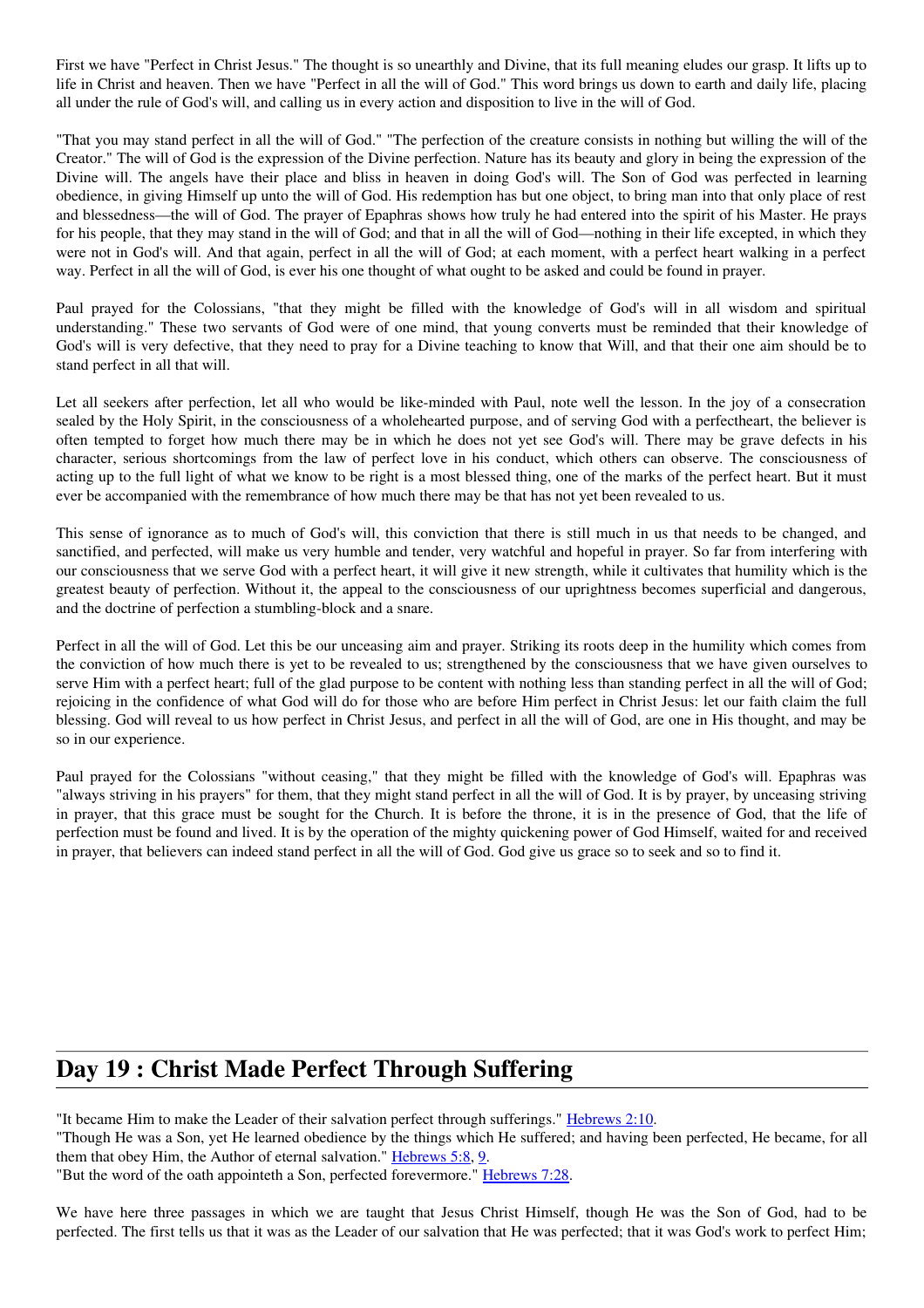that there was a need-be for it; "it became God" to do it; and that it was through suffering the work was accomplished. The second, what the power of suffering to perfect was, that in it He learned obedience to God's will; and that, being thus perfected, He became the Author of eternal salvation to all who obey Him. The third, that it is as the Son perfected for evermore that He is appointed High Priest in the heavens.

The words open to us the inmost secret of Christian perfection. The Christian has no other perfection than the perfection of Christ. The deeper his insight into the character of his Lord, as having been made perfect by being brought into perfect union with God's will through suffering and obedience, the more clearly will he apprehend wherein that redemption which Christ came to bring really consists, and what the path is to its full enjoyment.

In Christ there was nothing of sinful defect or shortcoming. He was from His birth the perfect One. And yet He needed to be perfected. There was something in His human nature which needed to grow, to be strengthened and developed, and which could only thus be perfected. He had to follow on, as, step by step, the will of God opened up to Him, and in the midst of temptation and suffering to learn and prove what it was at any cost to do that will alone. It is this Christ who is our Leader and Forerunner, our High Priest and Redeemer.

And it is as this perfection of His, this being made perfect through obedience to God's will, is revealed to us, that we will know fully what the redemption is that He brings.

We learn to take Him as our example. Like Him we say, "I am come, not to do my own will, but the will of Him that sent me." We accept the will of God as the one thing we have to live for and to live in. In every circumstance and trial we see and bow to the will of God. We meet every providential appointment, in every ordinary duty of daily life, as God's will. We pray to be filled with the knowledge of His will, that we may enter into it in its fulness, that we may stand complete in all the will of God. Whether we suffer or obey God's will, we seek to be perfected as the Master was.

We not only take Christ as our example and law in the path of perfection, but as the promise and pledge of what we are to be. All that Christ was and did as Substitute, Representative, Head and Savior, is for us. All He does is in the power of the endless life. This perfection of His is the perfection of His life, His way of living; this life of His, perfected in obedience, is now ours. He gives us His own Spirit to breathe, to work it in us. He is the Vine; we are the branches; the very mind and disposition that was in Him on earth is communicated to us.

Yes, more; it is not only Christ in heaven who imparts to us somewhat of His Spirit; Christ Himself comes to dwell in our heart: the Christ who was made perfect through learning obedience. It is in this character that He reigns in heaven: "He became obedient unto death; therefore God highly exalted Him." It is in this character that He dwells and rules in the heart. The real character, the essential attribute of the life Christ lived on earth, and which He maintains in us, is this: a will perfect with God, and ready at any cost to be perfected in all His will. It is this character He imparts to His own: the perfection with which He was perfected in learning obedience. As those who are perfect in Christ, who are perfect of heart towards God, and are pressing on to be made perfect, let us live in the will of God, our one desire to be even as He was, to do God's will, to stand perfect in all the will of God.

## Day 20 : Let Us Press On to Perfection

"But solid food is for the perfect, even those who by reason of use have their senses exercised to discern goad and evil. For this reason, let us cease to speak of the first principles of Christ, and press on unto perfection." [Hebrews 5:14;](http://www.crossbooks.com/verse.asp?ref=Heb+5%3A14) [6:1.](http://www.crossbooks.com/verse.asp?ref=Heb+6%3A1)

The writer had criticized the Hebrews for being dull of hearing; for having made no progress in the Christian life; for still being as little children who needed milk. They could not bear solid food, the deeper and more spiritual teaching in regard to the heavenly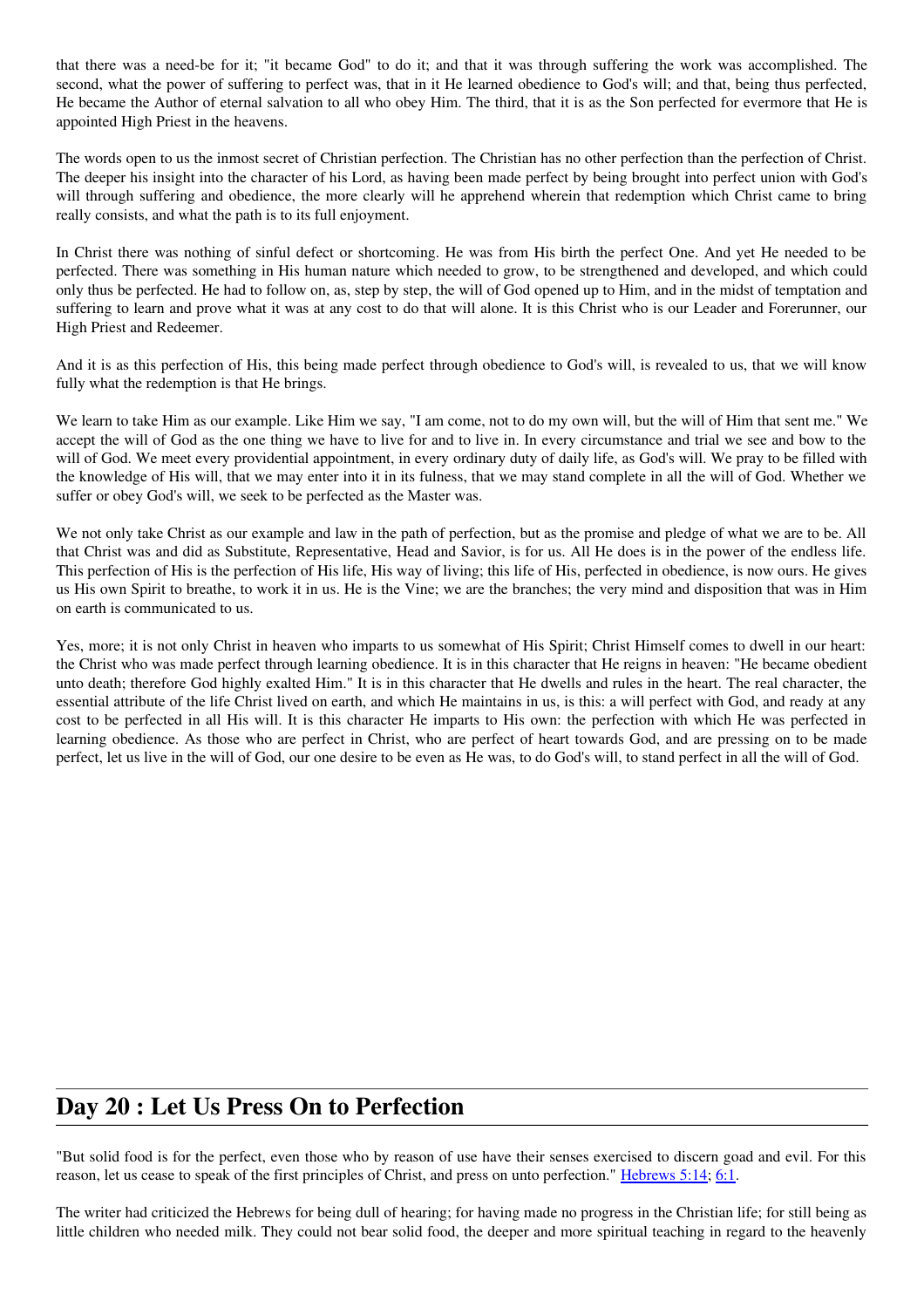state of life into which Christ had entered, and into which He gives admission to those who are ready for it. Such our writer calls the perfect, mature or full-grown men of the house of God. We must not connect the idea of mature or full-grown with time. In the Christian life it is not as in nature: a believer of three years old may be counted among the mature or perfect, while one of twenty years' standing may be but a babe, unskilled in the word of righteousness. Nor must we connect it with power of intellect or maturity of judgment. These may be found without that insight into spiritual truth, and that longing after the highest attainable perfection in character and fellowship with God, of which the writer is speaking.

We are told what the distinguishing characteristic of the perfect is: "even those who by reason of use have their senses exercised to discern good and evil." It is the desire after holiness, the tender conscience that longs above everything to discern good and evil, the heart that seeks only, and always, and fully to know and do the will of God, that marks the perfect. The man who has set his heart upon being holy, and in the pursuit after the highest moral and spiritual perfection exercises his senses in everything to discern good and evil, is counted the perfect man.

The Epistle has spoken of the two stages of the Christian life. It now calls upon the Hebrews to be no longer babes, no longer to remain content with the first principles, the mere elements of the doctrine of Christ. With the exhortation, "Let us press on to perfection"; it invites them to come and learn how Jesus is a Priest in the power of an endless life, who can save completely; how He is the Mediator of a better covenant, lifting us into a better life by writing the law in our heart; how the Holiest of all has been set open for us to enter in, and there to serve the living God. "Let us go on to perfection" is the landmark pointing all to that heavenly life in God's presence which can be lived even here on earth, to which the full knowledge of Jesus as our heavenly High Priest leads us.

"Let us press on to Perfection." It is not the first time we have the word in the Epistle. We read of God's perfecting Christ through suffering. Perfection is that perfect union with God's will, that blessed meekness and surrender to God's will, which the Father wrought in Christ through His suffering. We read of Christ's learning obedience, and so being made perfect. This is the true maturity or perfection, the true wisdom among the perfect, the knowing and doing God's will. We read of strong food for the perfect, who by reason of practice, have their senses exercised to discern good and evil. Here again perfection is, even as with Christ, the disposition, the character that is formed when a man makes conformity to God's will, fellowship with God in His holiness, the one aim of His life, to which everything else, even life itself, is to be sacrificed.

It is to this that Jesus, our High Priest, and the further teaching of the Epistle, would lead us on. The knowledge of the mysteries of God, of the highest spiritual truth, cannot profit us, because we have no inward capacity for receiving them, unless our inmost life is given up to receive as ours the perfection with which Jesus was perfected. When this disposition is found, the Holy Spirit will reveal to us how Christ has perfected forever, in the power of an endless life, those who are sanctified. He has prepared a life, a disposition, with which He clothes them. And we will understand that, "Let us go on to perfection," just means this, "Let us go on to know Christ perfectly, to live entirely by His heavenly life now that He is perfected, to follow wholly His earthly life, and the path in which He reached perfection." Union with Christ in heaven will mean likeness to Christ on earth in that lamb-like meekness and humility in which He suffered, in that Son-like obedience through which He entered into glory. Brethren, leaving the first principles, let us go on to Perfection.

## Day 21 : No Perfection by the Law

'Now, *if there was perfection through* the Levitical priesthood (for under it hath the people received *the law*), what further need that another priest should arise after the order of Melchisedek?... who hath been made, *not after the law* of a carnal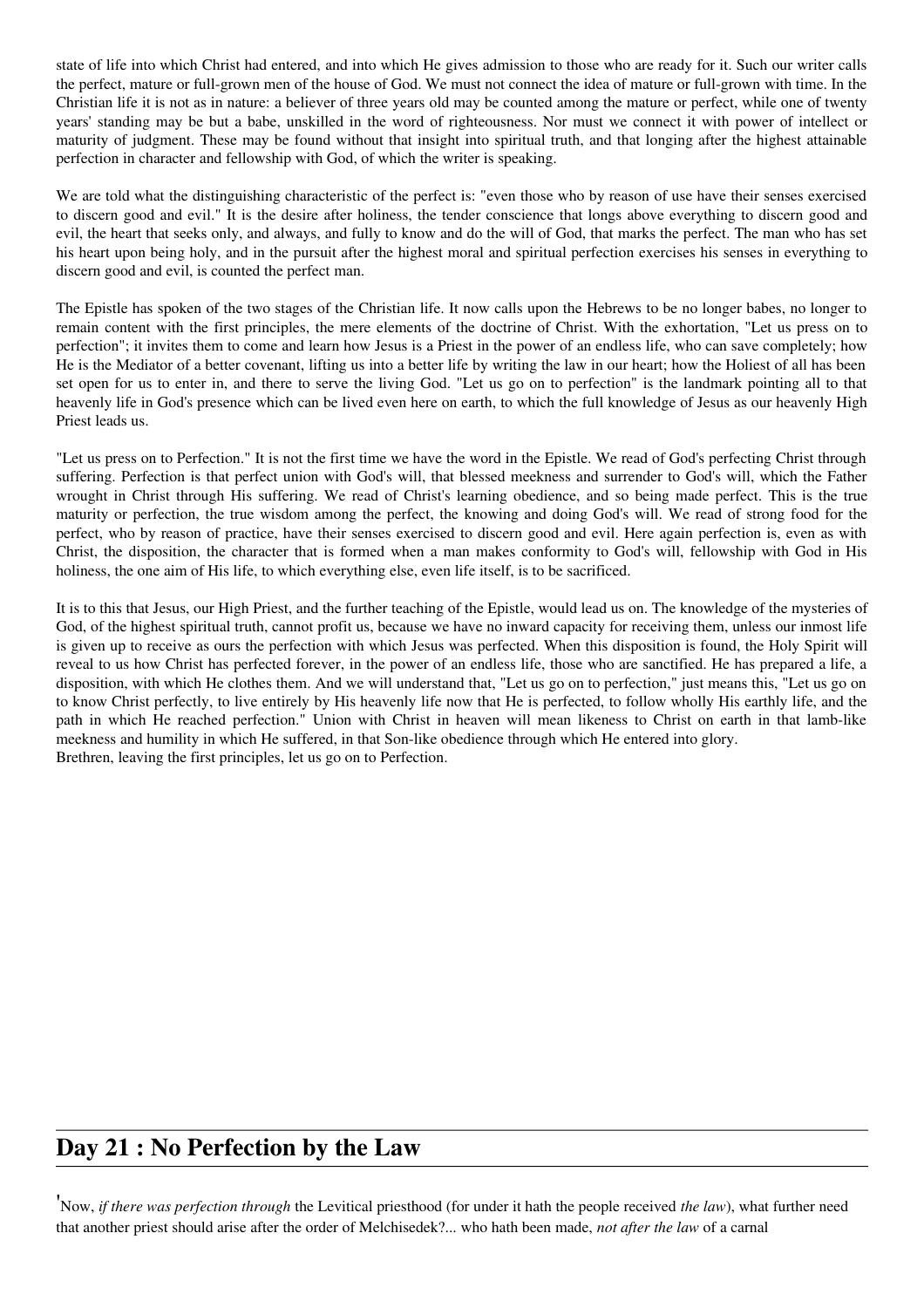commandment, but *after the power of an endless life*.... For there is a disannulling of a foregoing commandment, because of its weakness and unprofitableness, for *the law made nothing perfect*.'—Heb. 7:11-19. 'Gifts and sacrifices are offered, which *cannot,* as touching the conscience, *make the worshipper perfect,'*[—Heb. 9:9.](http://www.crossbooks.com/verse.asp?ref=Heb+9%3A9) 'For the law, having a shadow of the good things to come, can *never make perfect them that draw nigh.'*[—Heb. 10:1.](http://www.crossbooks.com/verse.asp?ref=Heb+10%3A1) 'That apart from us they should *not be made perfect.'*[—Heb. 11:40.](http://www.crossbooks.com/verse.asp?ref=Heb+11%3A40)

Of the Epistles of the New Testament there is none in which the word *Perfect* is used so often as that to the Hebrews. There is none that will help us more to see what Christian perfection is, and the way to its attainment. The word is used thrice of our Lord Jesus, and His being made perfect Himself. Twice of our subjective perfection. Five times of the perfection of which the law was the shadow, but which could not be till Jesus came. Thrice of Christ's work in perfecting us. And once of the work of God in perfecting us. These five thoughts will each give us a subject of meditation. Of the first two we have spoken already.

A careful perusal of the verses placed above, will show that the writer thought it of great importance to make it clear that the law could perfect no person or thing. It was all the more of consequence to press this, both because of the close connection in which the law stood to the true perfection, as its promise and preparation, and of the natural tendency of the human heart to seek perfection by the law. It was not only the Hebrews who greatly needed this teaching: among Christians in our days the greatest hindrance in accepting the perfection the gospel asks and offers, is that they make the law its standard, and then our impotence to fulfill the law, the excuse for not attaining, for not even seeking it. They have never understood that the law is but a preparation for something better; and that when that which is perfect is come, that which is in part is done away.

The Law demands; the Law calls to effort; the Law means self. It puts self upon doing its utmost. But it makes nothing perfect, neither the conscience nor the worshipper. This is what Christ came to bring. The very perfection which the law could not give He does give. The Epistle tells us that He was made a Priest, not as Aaron, after the law and in connection with the service of a carnal commandment, which had to be disannulled because of its weakness and unprofitableness, but after the power of an endless life. What Christ, as Priest, has wrought and now works, is all in the power of an inward birth, of a new life, of the eternal life. What is born into me, what is as a spirit and life within me, has its own power of growth and action. Christ's being made perfect Himself through suffering and obedience; His having perfected us by that sacrifice by which He was perfected Himself; and His communication of that perfection to us, is all in the power of an endless life. It works in us as a life power; in no other way could we become partakers of it.

Perfection is not through the law; let us listen to the blessed lesson. Let us take the warning. The law is so closely connected with perfection, was so long its only representative and forerunner, that we can hardly realise: the law makes nothing perfect. Let us take the encouragement: What the law could not do (x. 1), God, sending His Son, hath done. The Son, perfected for evermore, hath perfected us for ever. It is in Jesus we have our perfection. It is in living union with Him, it is when He is within us, not only as a seed or a little child, but formed within us, dwelling within us, that we shall know how far He can make us perfect. It is faith that leads us in the path of perfection. It is the faith that sees, that receives, that lives in Jesus the Perfect One, that will bear us on to the perfection God would have.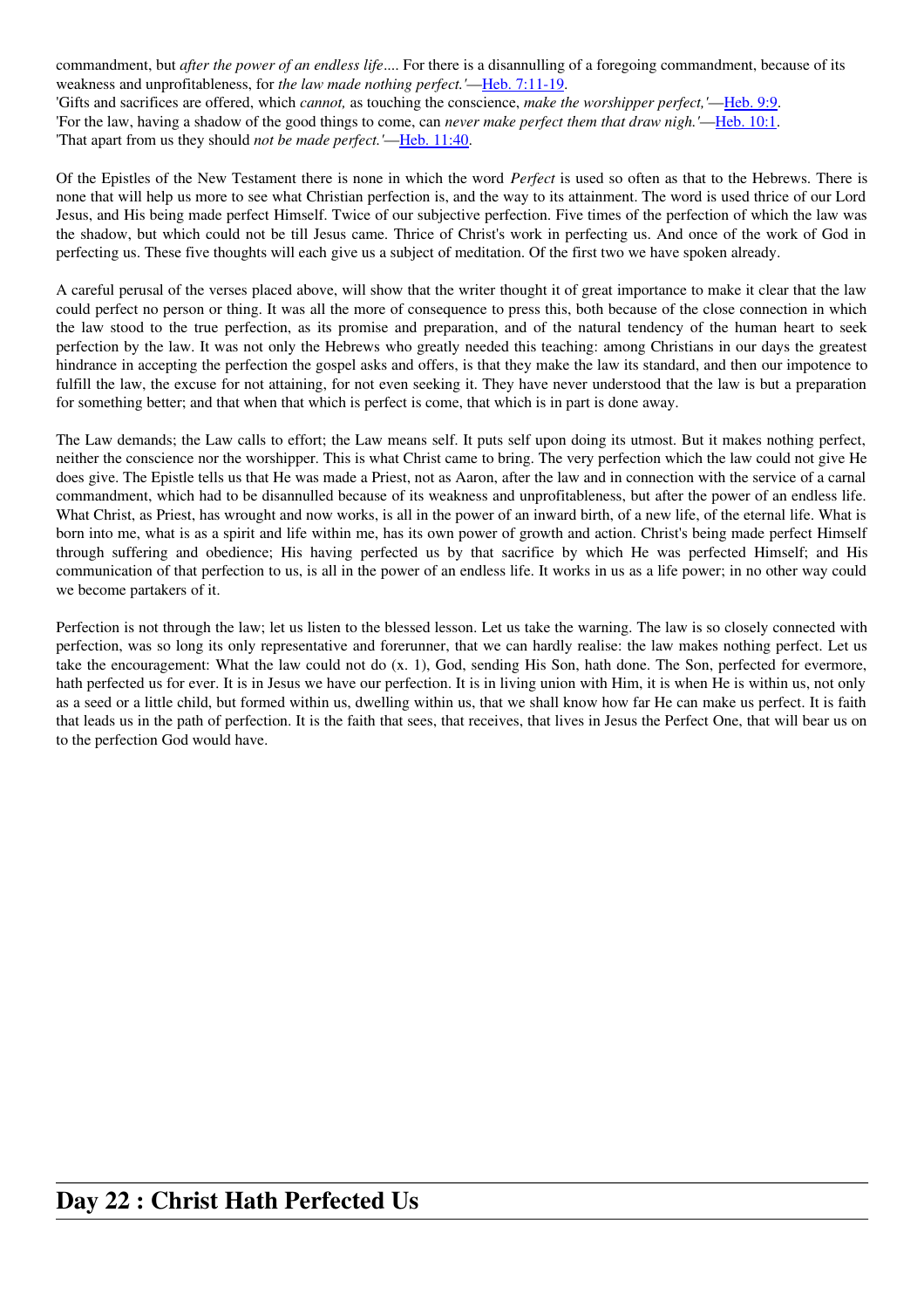'But Christ, through the greater and *more perfect* tabernacle, through His own blood, entered in once for all into the holy place.'— [Heb. 9:11,](http://www.crossbooks.com/verse.asp?ref=Heb+9%3A11) [12.](http://www.crossbooks.com/verse.asp?ref=Heb+9%3A12)

'By one offering *He hath perfected for ever* them that are sanctified.'—*Heb.* 10:14.

In Christ's work, as set before us in the Epistle to the Hebrews, there are two parts. In contrast with the worldly sanctuary, He is the minister of the true tabernacle. The Holiest of all is now open to us: Christ has opened the way through *a more perfect tabernacle* into the presence of God. He has prepared and opened up for us a place of perfect fellowship with God, of access, in a life of faith, which means a life in full union with Christ, into God's immediate presence.

There must be harmony between the place of worship and the worshipper. As He has prepared the perfect sanctuary, the Holiest of all, for us, He has prepared us for it too. 'By one offering He hath perfected for ever them that are sanctified.' For the sanctuary the sanctified ones; for the Holiest of all a holy priesthood; for the perfect tabernacle the perfected worshipper.

'By one sacrifice He hath perfected for ever them that are sanctified.' The word perfected cannot mean here anything different from what it meant in the three passages where it has been previously used of Him (ii. 11,  $\underline{v}$ . 9, vii. 28). They all point to that which constituted the real value, the innermost nature, of His sacrifice. He was Himself perfected for our sakes, that He might perfect us with the same perfection with which God had perfected Him. What is this perfection with which God perfected Him through suffering, in which He was perfected through obedience, in which as the Son, perfected for evermore, He was made our High Priest?

The answer is to be found in what the object was of Christ's redeeming work. The perfection of man as created consisted in this, that he had a will with power to will as God willed, and so to enter into inner union with the Divine life and holiness and glory. His fall was a turning from the will of God to do the will of self. And so this self and self-will became the source and the curse of sin. The work of Christ was to bring man back to that will of God in which alone is life and blessedness. Therefore it became God, it was proper and needful if He was to be the Leader of our salvation, that God should make Him perfect through suffering.

In His own person He was to conquer sin, to develop and bring to perfection a real human life, sacrificing everything that men hold dear, willing to give up even life itself, in surrender to God's will; proving that it is the meat, the very life of man's spirit, to do God's will. This was the perfection with which Christ was perfected as our High Priest, who brings us back to God. This was the meaning and the value of His sacrifice, that 'one sacrifice' by which 'He hath perfected for ever them that are sanctified.' In the same sacrifice in which He was perfected He perfected us. As the second Adam He made us partakers of His own perfection. Just as Adam in his death corrupted us and our nature for evermore, so Christ, in His death, in which He Himself was perfected, perfected us and our nature for evermore. He hath wrought out for us a new perfect nature, a new life.

With Him we died unto sin; in Him we live unto God.

And how do we become partakers of this perfection with which Christ hath perfected us? First of all the conscience is perfected so that we have no more conscience of sin, and enter boldly into the Holiest, the Presence of God. The consciousness of a perfect redemption possesses and fills the soul. And then, as we abide in this, God Himself perfects us in every good thing, to do His will, working in us that which is pleasing in His sight, *through Jesus Christ.* Through Christ, the High Priest in the power of the endless life, there comes to us in a constant stream from on high, the power of the heavenly life. So that day by day we may present ourselves perfect in Christ Jesus.

A soul that seeks to dwell in the Divine perfection of which the Epistle speaks; that holds fellowship with Him who in such intense human reality was perfected through suffering and obedience; that in faith turns to Him who has perfected us, and now holds our perfection in Himself to be communicated as a life in us day by day, for us to practise and put it into exercise in walking in His footsteps; may count most surely that He Himself will lead it into the promised inheritance.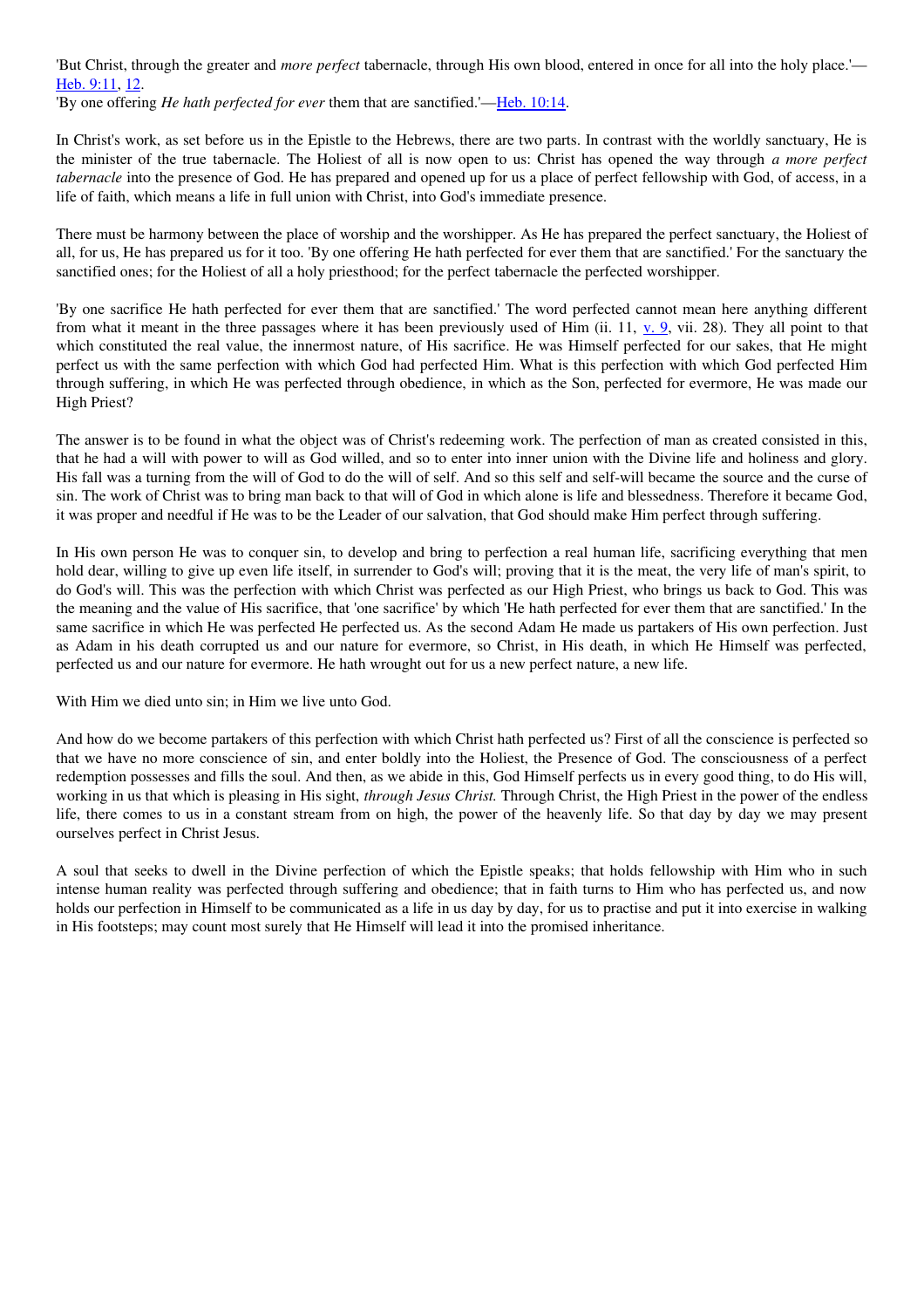## Day 23 : God Perfect You in Every Good Thing

'Now the God of peace, who brought again from the dead the Great Shepherd of the sheep, by the blood of the eternal covenant, even our Lord Jesus, *make you perfect* in every good thing to do His will, working in us that which is wellpleasing in His sight, through Jesus Christ; to whom be the glory for ever and ever. Amen.'[—Heb. 13:20,](http://www.crossbooks.com/verse.asp?ref=Heb+13%3A20) [21.](http://www.crossbooks.com/verse.asp?ref=Heb+13%3A21)

These two verses contain a summary of the whole Epistle in the form of a prayer. In the former of the two we have the substance of what was taught in the first or doctrinal half—what God *has done* for us in the redemption in Christ Jesus. In the second of the two verses we have a revelation and a promise of what this God of redemption will do for us; we see how God's one aim and desire is—*to make us perfect.* We have said before, the word *perfect* here implies the removal of all that is wrong, and the supply of all that is wanting. This is what God waits to do in us. '*God make you perfect in every good thing.'*

We need a large faith to claim this promise. That our faith may be full and strong we are reminded of what God has done for us; this is the assurance of what He will yet do in us. Let us look to Him as *the God of peace,* who has made peace in the entire putting away of sin; who now proclaims peace; who gives perfect peace. Let us look to *Jesus Christ, the Great Shepherd of the sheep,* our High Priest and King, who loves to care for and keep us. Let us remember *the blood of the eternal covenant,* in the power of which God raised Him and He entered heaven; that blood is God's pledge that that covenant with its promises will be fulfilled in our hearts. Let us think of God's *bringing Him again from the dead,* that our faith and hope might be in God: the power that raised Jesus is the power that works in us. Yes, let us look, and worship, and adore this God of peace, who has done it all, who raised Christ through the blood of the covenant, that we might know and trust Him.

And let us believe the message that tells us: This God of peace, He will perfect you in every good thing. The God who *perfected Christ* will *perfect you too.* The God who has worked out such a perfect salvation *for us,* will perfect it *in us.* The more we gaze upon Him who has done such wondrous things for us, will we trust Him for this wondrous thing He promises to do in us, to perfect us in every good thing. What God did in Christ is the measure of what He will do in us to make us perfect. The same Omnipotence that wrought in Christ to perfect Him, waits for our faith to trust its working in us day by day to perfect us in the doing of God's will. And on our part, the surrender to be made perfect will be the measure of our capacity to apprehend what God has done in Christ.

And now hear what this perfection is which this God promises to work in us. It is truly Divine, as Divine as the work of redemption: *the God of peace,* who brought again Christ from the dead, *perfect you.* It is intensely practical in every *good thing,* to do His will. It is universal, with nothing excluded from its operation: in *every* good thing. It is truly human and personal: God perfects us, so that *we do His will.* It is inward: God working *in us* that which is pleasing in His sight. And it is most blessed, giving us the consciousness that our life pleases Him, because it is His own work: He works in us *that which is pleasing in His sight.*

'God perfect you to do His will:' this is the conclusion of the whole Epistle. 'To do His will:' this is the blessedness of the angels in heaven. For this the Son became man: by this He was perfected: in this,—'in the which will,' as done by Him, 'we are sanctified.' It is 'TO DO HIS WILL' that God perfects us; that God works in us that which is pleasing in His sight.

Believer, let God's aim be yours. Say to God that you do desire this above everything. Give yourself, at once, entirely, absolutely, to this, and say with the Son, 'Lo, I come to do Thy will, O my God.' This will give you an insight into the meaning, and the need, and the preciousness of the promise, 'God perfect you to do His will.' This will fix your heart upon God in the wondrous light of the truth: He who perfected Christ is perfecting me too. This will give you confidence, in the fulness of faith, to claim this God as your God, the God who perfects in every good thing.

The perfecting of the believer by God, restoring him to his right condition to fit him for doing His will, may be instantaneous. A valuable piece of machinery may be out of order. The owner has spent time and trouble in vain to put it right. The maker comes: it costs him but a moment to see and remove the hindrance. And so the soul that has for years wearied itself in the effort to do God's will, may often in one moment be delivered from some misapprehension as to what God demands or promises, and find itself restored, perfected for every good thing. And what was done in a moment becomes the secret of the continuous life, as faith each day claims the God that perfects to do that which is wellpleasing in His sight.

Yes, the soul that dares say to God that it yields itself in everything to do His will, and through all the humiliation which comes from the sense of emptiness and impotence, abides by its vow in simple trust, will be made strong to rise and to appropriate and experience in full measure what God has offered in this precious word: The God of peace perfect you, in every good thing, to do His will, working in you that which is pleasing in His sight, through Jesus Christ.

And it will sing with new meaning, and in fulness of joy, the song of adoring love: To Him be glory for ever and ever. Amen.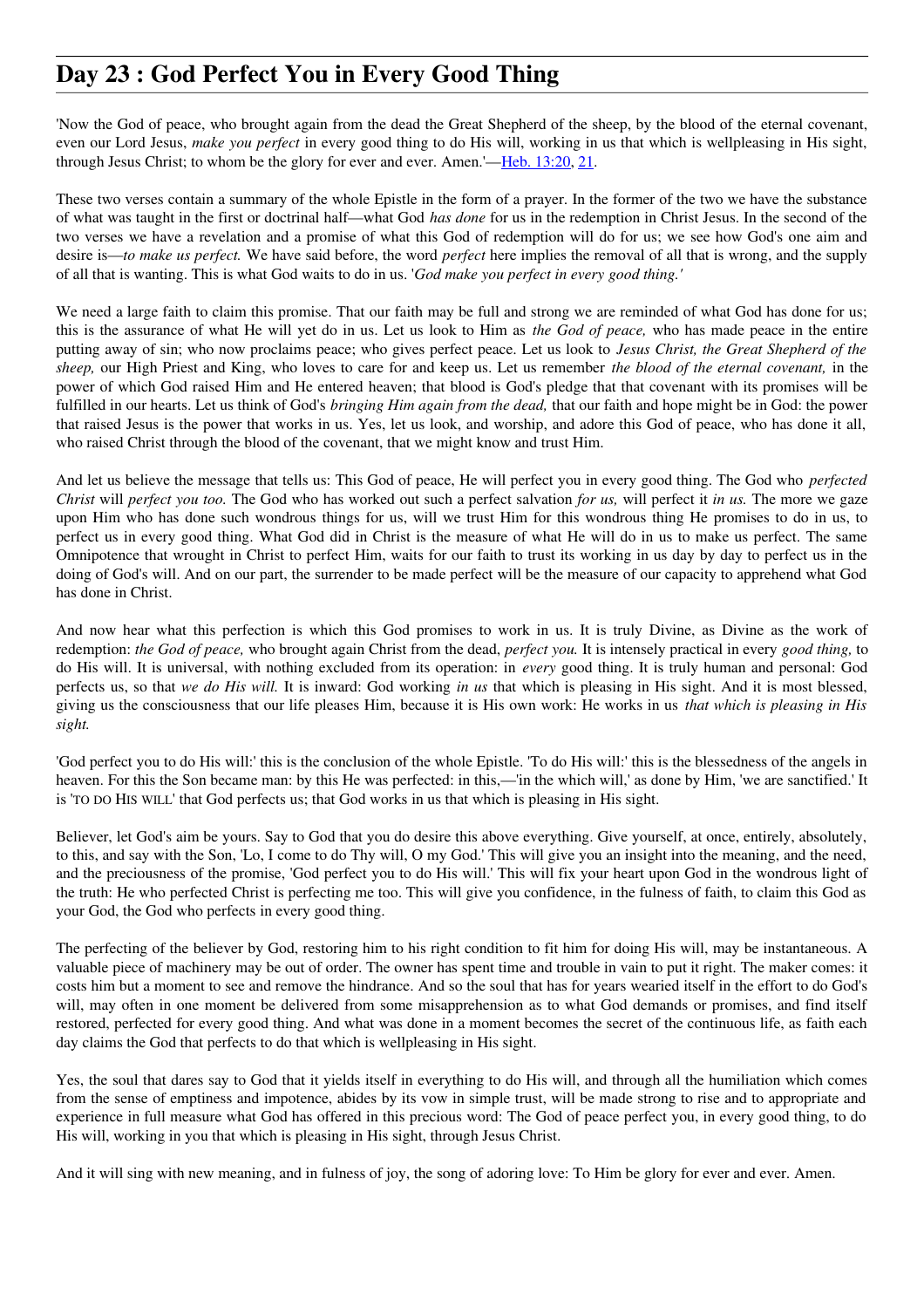## Day 24 : Perfect Patience Makes a Perfect Man

'And let patience have its *perfect* work, that ye may be *perfect* and entire, lacking in nothing.'[—Jas. 1:4.](http://www.crossbooks.com/verse.asp?ref=Jas+1%3A4)

Perfection is a seed. The life, given in regeneration, is a perfect life. Through ignorance and unbelief the soul may never get beyond knowing that it has life, and remain unconscious of what a wonderful perfect life it has.

Perfection is a seed. It is a blessed hour when the soul wakens up to know this, and with a perfect heart yields itself to appropriate all that God has given. The perfection of the perfect heart, a heart wholly yielded to seek God with all its strength, is again a seed, with infinite power of growth and increase.

Perfection is a growth. As the Christian awakens to the consciousness of what God asks and gives, and maintains the vow of a wholehearted surrender, he grows in his sense of need and his trust in the promise of a Divine life and strength, until all the promises of grace come to a focus in the one assurance, 'The God of all grace shall Himself perfect you'; that faith which was the fruit of previous growth, becomes the new seed of further growth. Perfection now develops into something riper and mellower. The overshadowing Presence of Him who perfects, rests abidingly on the spirit, and the whole character bears the impress of heavenliness and fellowship with the Unseen. The soul makes way for God, and gives Him time to do His work; the God of Peace, perfecting in every good thing, gets entire possession. The soul rests in the rest of God.

This is not the work of a day. Perfection is a growth. 'Ye have need *of patience,* that having done the will of God, ye may inherit the promise.' 'Be imitators of them who through faith *and patience* inherit the promises.' Man is the creature of time, is under the law of development. In the kingdom of heaven it is as in nature, from the seed first the blade, then the ear, then the full corn in the ear. There is nothing at times that appears more mysterious to the believer than the slowness of God. It is as if our prayers are not heard, as if His promises are not fulfilled, as if our faith is vain. And all the time God is hastening on His work with all speed. He will avenge His own elect speedily, though He bear long with them.

'Let patience have its *perfect* work.' We are so often impatient with ourselves, not content to trust God to do His work, and so hindering just when we want to hurry on His work. We are impatient with God; instead of the adoring trust of Him, the God of peace, who is perfecting us, we fret ourselves because we see not what we had thought out for ourselves. 'Rest in the Lord, and wait patiently for Him,' is the law of faith, not only in times of weal, but specially in the path of perfection. Faith is the law of the Christian life to an extent that very few realise. The assurance that rests in the unseen power that is working out its Holy Purpose will never be disappointed. As it has been said of an aged saint, 'She was sure that, however long any soul might have to continue in the path of humiliation, with self-emptying, the end, with all who were faithful, would one day be a filling to overflowing of all their inward being with the presence of the Holy One.'

'Let patience have *its perfect work.'* This is the command. To those who obey it the prospect held out is sure, 'that *ye* may be *perfect and entire,* lacking in nothing.' How words are heaped up to make us feel what the aim and expectation of the believer ought to be! Perfect, something finished, that answers its end; entire, that in which every part is in its place; and lacking in *nothing*, just all that the Father expects: such is the Christian character as God's Spirit sets it before us. There is a perfection which the Christian is to regard as his duty and his life. Where patience has its perfect work it will bring forth what the husbandman longs for, fruit unto perfection. 'God's work in man is *the man*. If God's teaching by patience have a perfect work in you, you are perfect.'

But where there is to be this perfect fruit, there must first be the perfect seed. And that seed is the perfect heart. Without this, whence could patience have its perfect work? With this, every trial, every difficulty, every failure even, is accepted as God's training school, and God is trusted as the Faithful One, who is perfecting His own work. Let there be first the perfect heart—that will lead to perfect patience, and that again to the fully perfected man.

Jesus Christ was Himself not perfected in one day: it took time; in Him patience had its perfect work. True faith recognises the need of time, and rests in God. And time to us means days and years. Let us learn each day to renew the vow: This day I would live for God as perfectly as His grace will enable me. This day I would, in the patience of hope, trust the God of all grace, who Himself is perfecting me. This day I would be perfect and entire, lacking nothing. With such a vow renewed day by day, with faith in Christ who has perfected us, and God who is perfecting us, patience will do its perfect work. And we shall be perfect and entire, lacking nothing.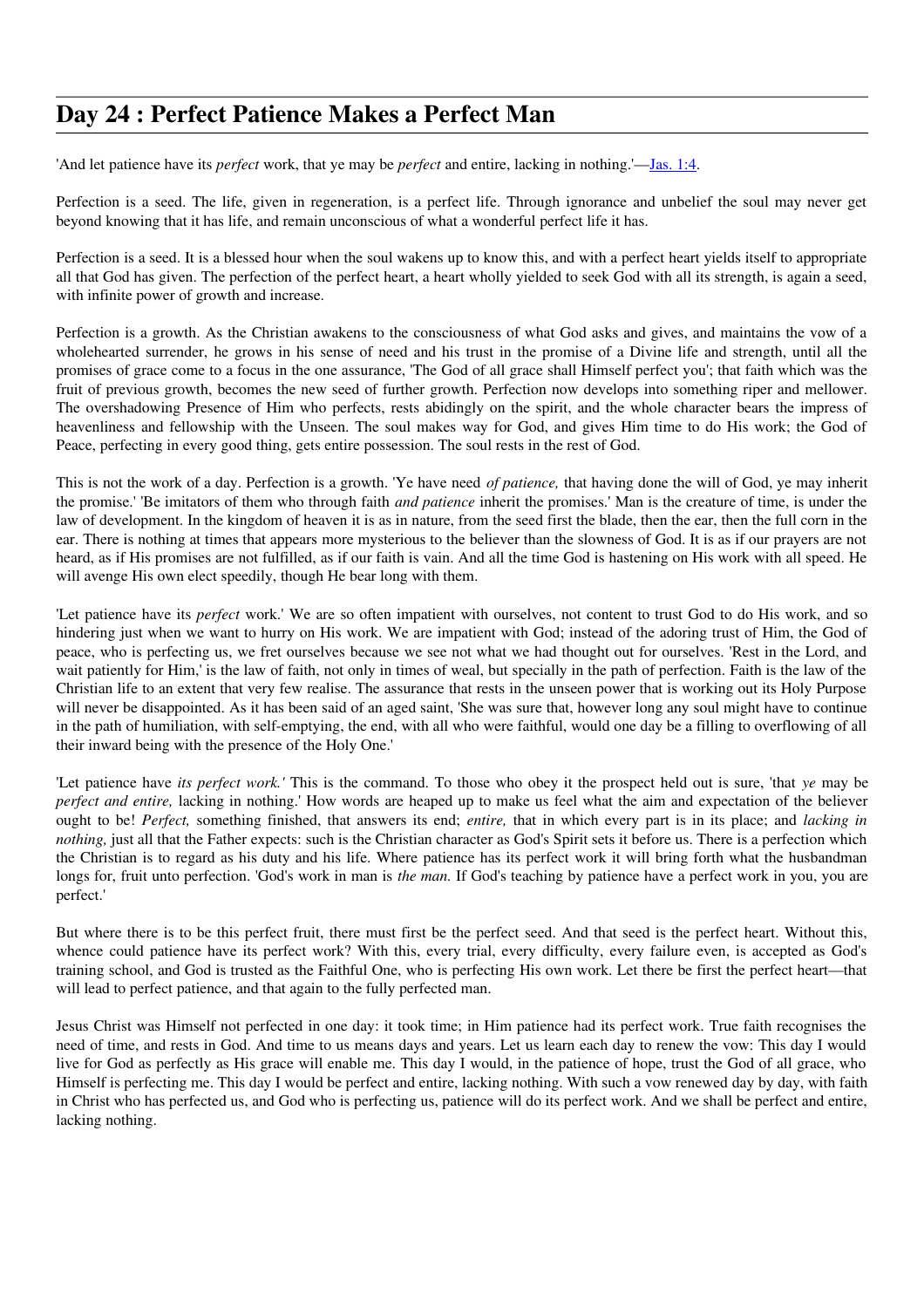## Day 25 : The Perfect Tongue Marks the Perfect Man

"In many things we all stumble. If anyone does not stumble in word, the same is a perfect man, able to bridle the whole body also." [James 3:2.](http://www.crossbooks.com/verse.asp?ref=Jas+3%3A2)

There can be no perfection in art or science without attention to little things. One of the truest marks of genius is the power, in presence of the highest ideal, to attend to even the least details. No chain is stronger than its feeblest link. The weakest point in the character of a Christian is the measure of his nearness to perfection. It is in the little things of daily life that perfection is attained and proved.

The tongue is a little member. A word of the tongue is, oh! such a little thing in the eyes of many. And yet we are told by none less than our blessed Lord: "By your words you will be justified." When the Son of man comes in the glory of His Father to repay to every man according to his deeds, every word will be taken into account. In the light of the great day of God, if any man stumble not in word, the same is a perfect man. This is the full-grown man, who has attained maturity, who has reached unto the measure of the stature of the fullness of Christ.

But is it possible for any man to be thus perfect, and not to stumble in a single word? Has not James just said, "In many things we all stumble?" Just think of all the foolish words one hears among Christians, the sharp words, the hasty, thoughtless, unloving words, the words that are only half honest and not spoken from the heart. Think of all the sins of the tongue against the law of perfect love and perfect truth, and we must admit the terrible force of James' statement: "In many things we all stumble." When he adds, "If any stumble not in word, the same is a perfect man," can he really mean that God expects that we should live so, and that we must seek and expect it too?

Let us think. With what objective does he use these words? In the beginning of his Epistle he had spoken of patience having its perfect work, that we may be perfect and entire, lacking in nothing. There, entire perfection, with nothing lacking, is set before us as a definite promise to those who let patience have its perfect work. His Epistle is written, as all the Epistles are, under the painful impression of how far ordinary Christian experience is from such perfection, but in the faith that it is not a hopeless task to teach God's people that they ought to be, that they can be, perfect and entire, lacking in nothing. Where he begins to speak of the tongue, the two sides of the truth again rise up before him. The ordinary experience he expresses in the general statement: "In many things we all stumble." The will of God and the power of grace he sets forth in the blessed and not impossible ideal of all who seek to be perfect and entire: "If any man stumble not in word, the same is a perfect man." James speaks of it in all simplicity as a condition as actual as the other condition of everyone stumbling.

The question is again asked: But is it really a possible ideal? Does God expect it of us? Is grace promised for it? Let us call in Peter as a witness, and listen to what God's Spirit says through him, as to that terrible necessity of always stumbling which some hold fast, as to the blessed possibility of being kept from stumbling. "Give the more diligence," he writes, "to make your calling and election sure; for if you do these things, you will never stumble." "Never"—that includes, not even in word. Let us hear what Jude says, "Now unto Him, who is able to guard you from stumbling through Jesus Christ our Lord, be glory, majesty, dominion, and power, before all time, and now, and forevermore. Amen." It is the soul that knows and without ceasing trusts God as a God who guards from stumbling, as a God who watches and keeps us every moment through Jesus Christ, that will without ceasing sing this song of praise.

The three texts on "stumbling" are the only ones in the New Testament in which the word occurs in reference to the Christian life. The text in James is heard quoted a hundred times for every time the texts in Peter and Jude are cited. And Christ has said, "According to your faith be it unto you." If our faith feeds only and always on, "In many things we all stumble," no wonder that we do stumble. If with that "stumble" we take the "stumble not" that follows, "If any man stumble not in word, the same is a perfect man," and the "not stumble" of Peter and Jude, the faith that embraces the promise will obtain it: God's power will translate it into our experience, and our life will be a living Epistle into which God's words have been transcribed. Out of the abundance of the heart the mouth speaks: out of a heart that is perfect towards God, in which the love of God is shed abroad, in which Christ dwells, the tongue will bring forth words of truth and uprightness, of love and gentleness, full of beauty and of blessing. God wills it: God works it: let us claim it.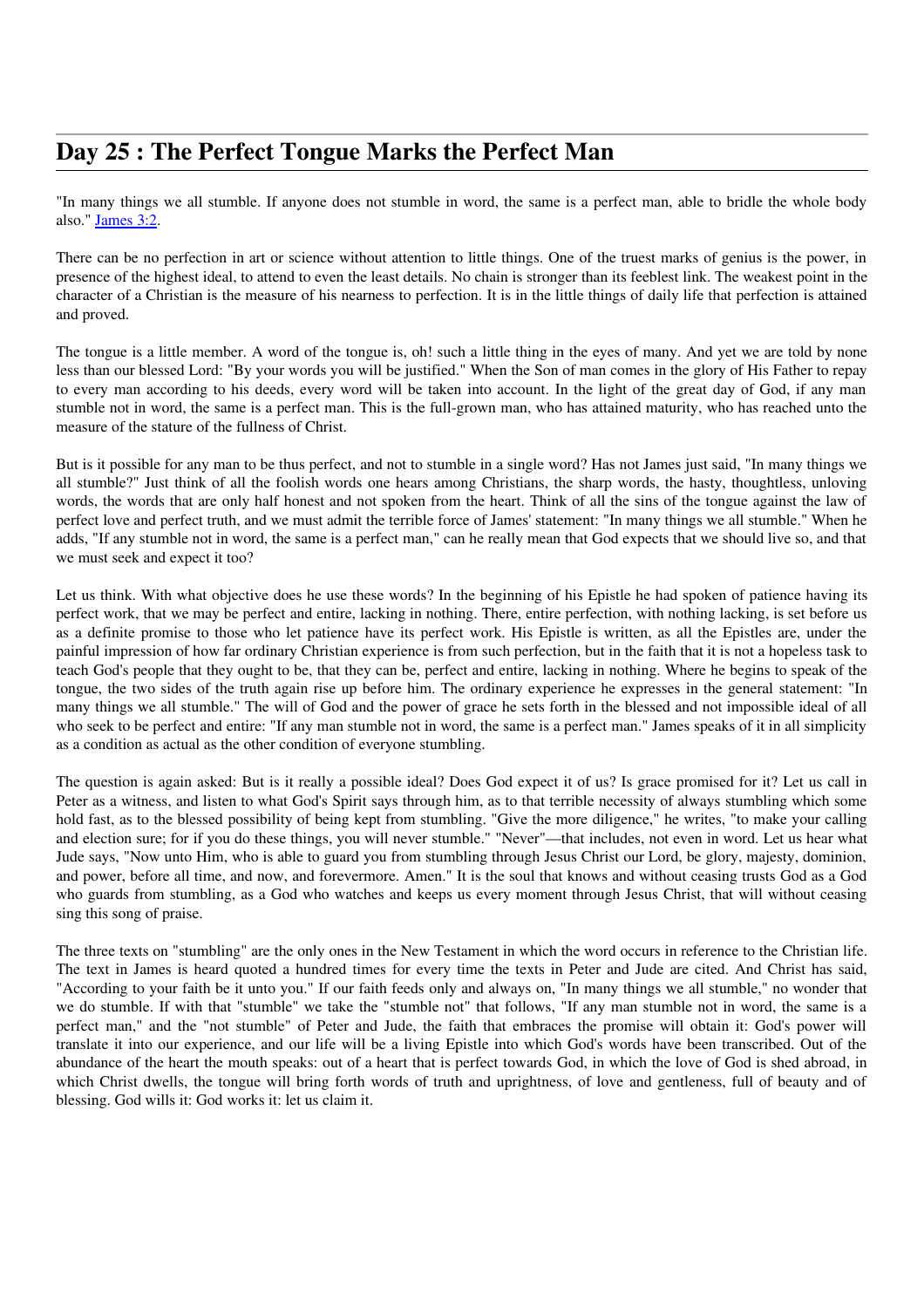## Day 26 : God Will Himself Perfect You

"The God of all grace, who called you unto His eternal glory in Christ, after you have suffered awhile, will Himself perfect, establish, and strengthen you. To Him be the dominion forever and ever. Amen." [\(1 Peter 5:10, 11\)](http://www.crossbooks.com/verse.asp?ref=1Pe+5%3A10-11).

Through suffering to glory: this is the keynote of the First Epistle of Peter. The word "suffer" occurs sixteen times, the word "glory" fourteen times. In its closing words the readers are reminded of all its teaching, as he writes to them: "The God of all grace, who has called you to His eternal glory, after you have suffered a little while." In no Epistle of the New Testament are the two aspects of Christ's death: that He suffered for us, and that we are to suffer with Him and like Him, so clearly and closely linked together. Fellowship with Christ, likeness to Christ, manifested in suffering, is the point of view from which Peter would have us look on life as the path to glory. To be a partaker of the sufferings and the glory of Christ is the Christian's privilege. He was perfected through suffering by God: the same God perfects us for suffering and glorifying Him in it.

"God will Himself perfect you!" In God alone is perfection. In Him is all perfection. And all perfection comes from Him. When we consider the wondrous perfection there is in the sun, in the laws it obeys, and in the blessings it dispenses, and remember that it owes all to the will of the Creator, we acknowledge that its perfection is from God. And so, through the whole of nature, to the tiniest insect that floats in the sunbeam, and the humblest little flower that basks in its light, everything owes its beauty to God alone. All His works praise Him. His work is perfect.

And have we not here in nature the open secret of Christian perfection? It is God who must perfect us! "God will Himself perfect you." What is revealed in nature, is the pledge of what is secured to us in grace. "It suited Him, for whom are all things, and of whom are all things, in leading many sons unto glory, to make the Leader of their salvation perfect through suffering." It was befitting that God should show that He is the God who works out perfection amid the weakness and suffering of a human life. This is what constitutes the very essence of salvation, to be perfected by God; to yield oneself to the God, for whom, and of whom are all things, Himself to perfect us.

God has planted deep in the heart of man the desire for perfection. Is it not this that stirs the spirit of the artist and the poet, of the discoverer and the artificer? Is it not the nearest possible approach to this that wakens admiration and enthusiasm? And is it only in grace that all thought and all joy of present perfection is to be banished? Certainly not, if God's word be true. The promise is sure and bright for this our earthly life: "God will Himself perfect you." Joined with the words, "establish, and strengthen you," the "Himself perfect you," can refer to nothing but the present daily life.

God shall Himself put you into the right position, and in that position then establish and strengthen you, so as to fit you perfectly for the life you have to live, and the work you have to do.

We find it so hard to believe this, because we do not know what it means. "You are not under the law, but under grace." The law demands what we cannot give or do. Grace never asks what it does not give; and so the Father never asks what we cannot do. He Himself, who raised Jesus from the dead, is always ready, in that same resurrection power, to perfect us to do His will. Let us believe, and be still, until our soul is filled with the blessed truth, and we know that it will be done to us.

O my soul, learn to know this God, and claim Him, in this His character, as yours: "God will Himself perfect you!" Worship and adore Him here, until your faith is filled with the assurance: My God Himself is perfecting me. Regard yourself as the clay in the hands of the Great Artist, spending all His thought and time and love to make you perfect. Yield yourself in voluntary, loving obedience to His will and His Spirit. Yield yourself in full confidence into His very hands, and let the word ring through your whole being: GOD SHALL HIMSELF PERFECT YOU; perfectly fit you for all He intends you to be or do. Let every perfect bud or flower you see whisper its message: Only let God work; only wait upon God; GOD SHALL HIMSELF PERFECT YOU.

Believer! have you desired this? O claim it, claim it now. Or rather, claim now in very deed this God as your God. Just as the writer to the Hebrews, and Peter in this Epistle, gather up all their varied teaching into this one central promise, "God shall Himself perfect you," so there may come in the life of the believer a moment when he gathers up all his desires and efforts, all his knowledge of God's truth, and all his faith in God's promises, concentrates them in one simple act of surrender and trust, and, yielding himself wholly to do His will, dares to claim God as the God that perfects him. And his life becomes one doxology of adoring love: To Him be the dominion for ever and ever. Amen.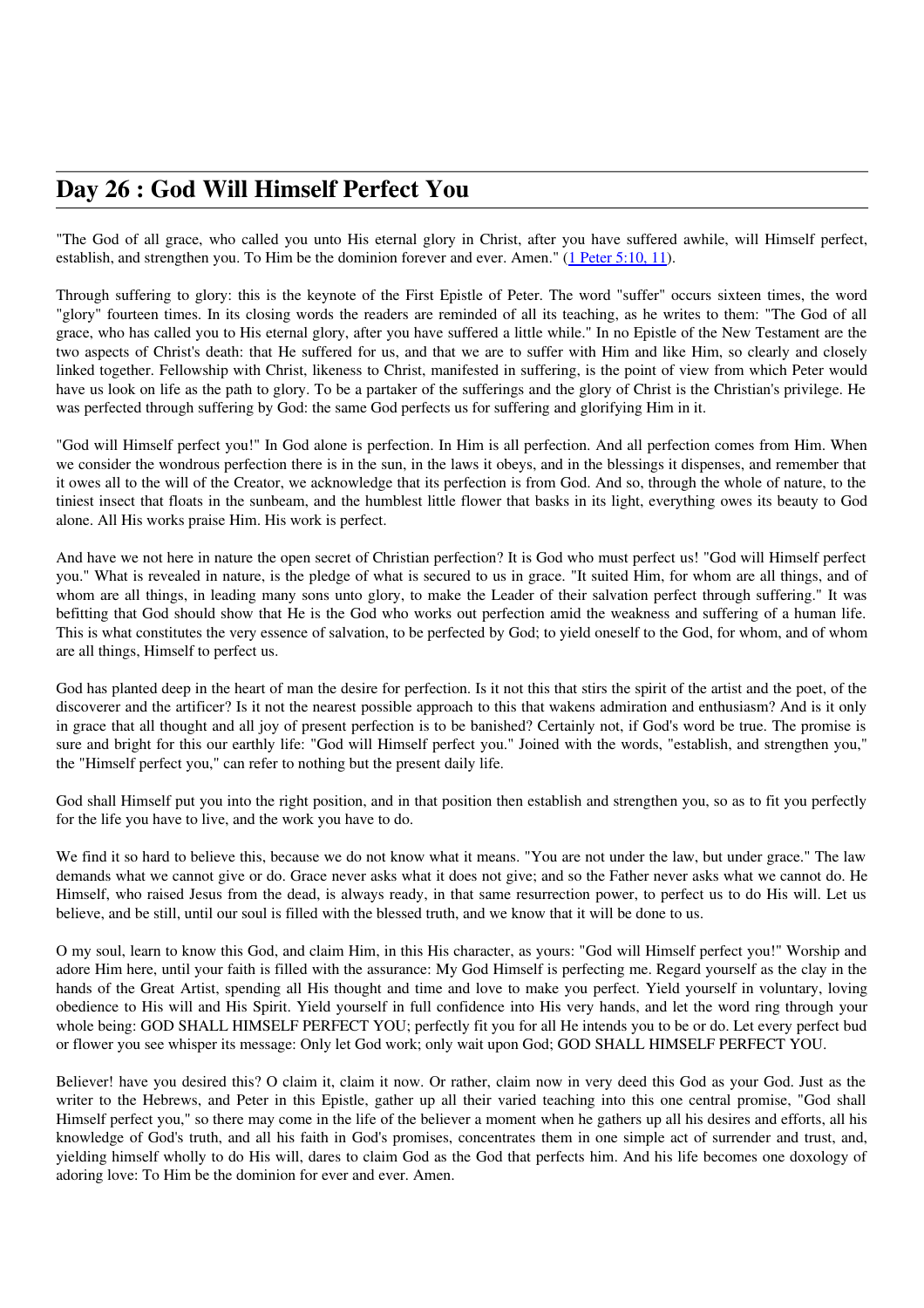## Day 27 : Perfect Love Is Keeping Christ's Word

"Whosoever keeps His words, in him truly has the love of God been perfected." [\(John 2:5\)](http://www.crossbooks.com/verse.asp?ref=Jn+2%3A5).

#### Tauler says of the Apostle John:

"In three ways, dear children, did the beloved Lord attract to Himself the heart of John. First, did the Lord Jesus call him out of the world to make him an apostle. Next, did He grant to him to rest upon His loving breast. Thirdly, and this was the greatest and most perfect nearness, when on the holy day of Pentecost He gave to him the Holy Ghost, and opened to him the door through which he should pass into the heavenly places. Thus, children, does the Lord first call you from the world and make you to be the messengers of God. And next, He draws you close to Himself, that you may learn to know His holy gentleness and lowliness, and His deep and burning love, and His perfect unshrinking obedience. And yet this is not all. Many have been drawn thus far, and are satisfied to go no further. And yet they are far from the perfect nearness which the heart of Jesus desires.

St. John lay at one moment on the breast of the Lord Jesus, and then he forsook Him and fled. If you have been brought so far as to rest on the breast of Christ, it is well. But yet there was to John a nearness still to come, one moment of which would be worth a hundred years of all that had gone before. The Holy Ghost was given to him—the door was opened. There is a nearness in which we lose ourselves, and God is all in all. This may come to us in one swift moment, or we may wait for it with longing hearts, and learn to know it at last. It was of this that St. Paul spoke when he said that the thing which the heart has not conceived, God has now revealed to us by His Holy Spirit. The soul is drawn within the inner chamber, and there are the wonders and the riches revealed." (Three Friends of God, by Mrs. Bevan.)

To understand a writer it is often needful to know his character and history. When John wrote the Epistle he had for fifty years been living in that inmost nearness of which Tauler speaks, in the inner chamber within the veil. While on earth Jesus had found in him a congenial spirit, receptive of His highest spiritual teaching, one to whom He felt drawn in special love. Fifty years of communing with the Son in the glory of the Father, and experiencing the power of the Holy Spirit to make the eternal life, the heavenly life of Jesus in fellowship with the Father, an everyday reality,—no wonder that when John testifies of it as a life of perfect love, the Church that is not living on this level can only speak of it as an ideal, in this life unattainable.

To one who thinks of what John was and knew of his Lord, and what a Church under his teaching would be, the words are simply descriptive of characters he saw around him; men to whom he could write: "Beloved, if our hearts condemn us not, we have boldness toward God... because we keep His commandments, and do the things that are pleasing in His sight." "Whosoever keeps His word, in him truly has the love of God been perfected."

John is the disciple whom Jesus loved! The words Jesus spoke about the love of God had a special attraction for him; the love with which Jesus loved him exercised its mighty influence; the Holy Spirit that came from the heart of the glorified Jesus intensified and spiritualized it all; and John became the Apostle of Love, who, gazing into the very depths of the Divine Glory and Being, found there that GOD IS LOVE. With this word, "Love," as the sum of his theology, he links to the word he found in the Old Testament and in the writings of his brother apostles, the word "Perfect," and tells us that this is perfection, this the highest type of Christian character, the highest attainment of the Christian life—for a man to have God's love perfected in him.

The condition and the mark of this being perfected in love Jesus had taught him: "If a man loves me, he will keep my word, and my Father will love him; and we will come to him, and make our abode with him." Keeping His word: this is the link between the love of the disciple and the love of the Father, leading to that wondrous union in which the Father's love draws Him to come and dwell in the loving heart. "If you keep my commandments," Jesus said, "you shall abide in my love: even as I have kept my Father's commandments, and abide in His love." And John confirms from his own experience what the Master spoke: "Whosoever keeps His word, in him has the love of God been perfected."

Thank God! this is a life to be found on earth: God's love can be perfected in us. Let not what we see in the Church around us make us doubt God's word. When John spoke of Perfect Love, and Paul of the love of God shed abroad in our hearts by the Holy Ghost, they testified from personal experience of what they had received in direct communication from the throne of glory. The words were to them the expression of a life of which we have little conception; to us they convey no more truth than our low experience can put into them. Oh! that our hearts might be roused to believe in their heavenly, supernatural, fulness of meaning, and not to rest until we know that the love that passes knowledge, the love that God is, the love of Christ, dwells within us as a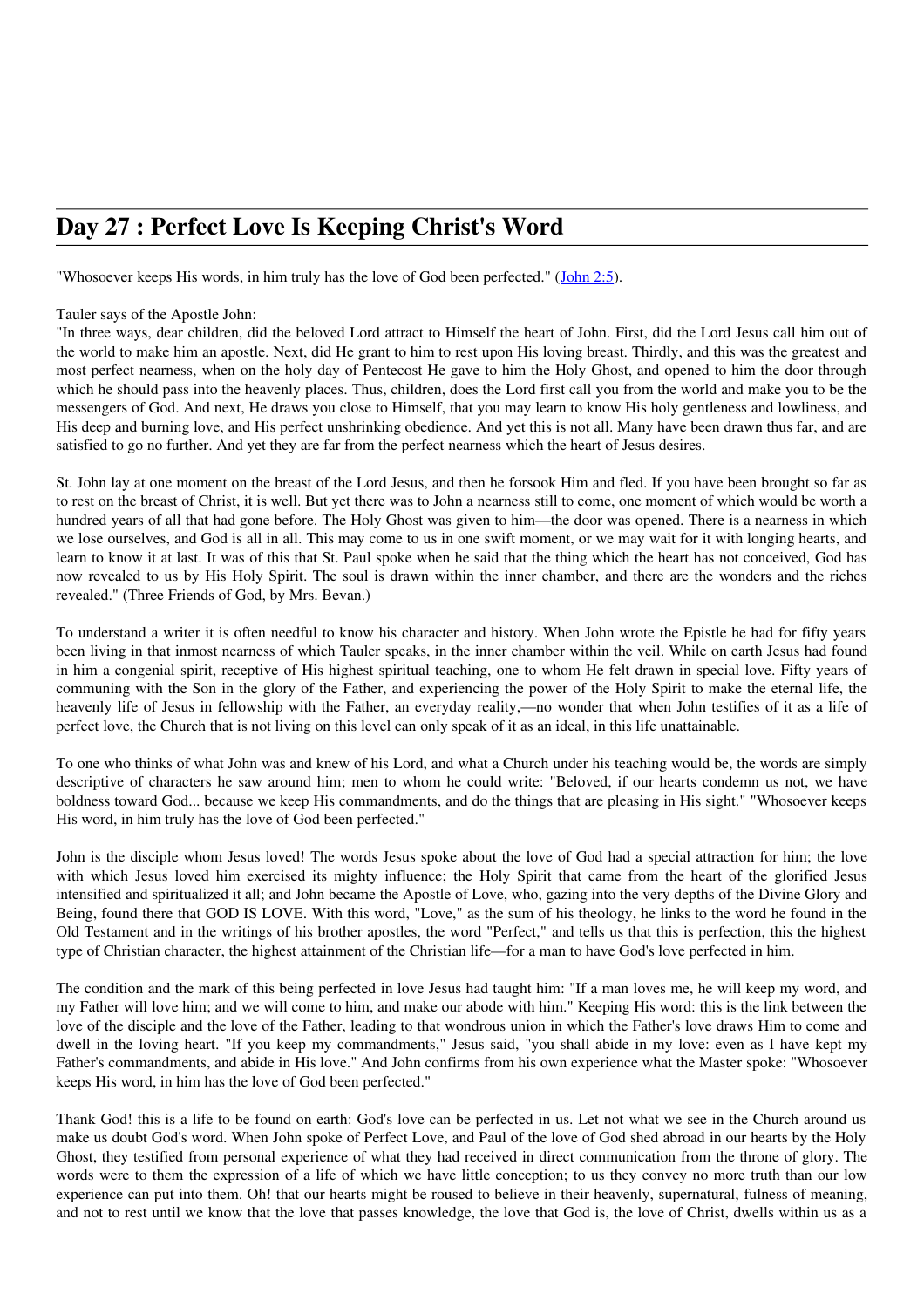fountain springing up unto everlasting life: "THE LOVE OF GOD PERFECTED IN US"—the prospect is sure to everyone who will allow the love of God in Christ to have the mastery, and to prove what God can do for them that love Him.

## Day 28 : Perfect Love Is Loving the Brethren

"Beloved! if God so loved us, we ought also to love one another. No man has beheld God at any time. If we love one another, God abides in us, and His love is perfected in us." [1 John 4:11,](http://www.crossbooks.com/verse.asp?ref=1Jn+4%3A11) [12.](http://www.crossbooks.com/verse.asp?ref=1Jn+4%3A12)

The first mark of a soul in whom the love of God is to be perfected is: keeping His word. The path of obedience, the loving obedience of the perfect heart, the obedience of a life wholly given up to God's will, is the path the Son opened up into the presence and the love of the Father. It is the only path that leads into perfect love.

The commandments of Christ are all included in the one word "Love," because "Love is the fulfilling of the law." "A new commandment I have given you, that ye love one another, even as I have loved you." This is Christ's word: he that keeps this word, keeps all the commandments. Love to the brethren is the second mark of a soul seeking to enter the life of perfect love.

In the very nature of things it cannot be otherwise. "Love seeks not her own:" love loses itself in going out to live in others. Love is the death of self: where self still lives there can be no thought of perfect love. Love is the very being and glory of God; it is His nature and property as God to give of His own life to all His creatures, to communicate His own goodness and blessedness. The gift of His Son is the gift of Himself to be the life and joy of man. When that love of God enters the heart it imparts its own nature —the desire to give itself to the very death for others. When the heart wholly yields itself to be transformed into this nature and likeness, then Love takes possession; there the love of God is perfected.

The question is often asked whether it be the love of God to us, or our love to God, that is meant by perfect love. The word includes both, because it implies a great deal more. The love of God is One, as God is One: His Life, His very Being. Where that Love descends and enters, it retains its nature; it is ever the Divine Life and Love within us. God's love to us, and our love to God and Christ, our love to the brethren and to all men—all these are but aspects of one and the same love. Just as there is one Holy Spirit in God and in us, so it is one Divine Love, the Love of the Spirit, that dwells in God and in us.

To know this, is a wonderful help to faith. It teaches us that to love God, or the brethren, or our enemies, is not a thing our efforts can attain We can only do it, because the Divine Love is dwelling in us; only as far as we yield ourselves to the Divine Love as a Living Power within, as a life that has been born into us, and that the Holy Spirit strengthens into action. Our part is first of all to rest, to cease from effort, to know that He is in us, and to give way to the love that dwells and works in us in a power that is from above.

How well John remembered the night when Jesus spoke so wonderfully of love in His parting words! How impossible it appeared to the disciples indeed to love as He had loved! How much there had been among them of pride, and envy, and selfishness; anything but love like His! How it had broken out among them that very night at the supper table! They never could love like the Master—it was impossible.

But what a change was wrought when the Risen One breathed on them, and said, "Receive the Holy Ghost!" And how that change was consummated when the Holy Spirit came down from heaven, and out of that wonderful Love which there flowed in holy interchange between the Father and the Son, when they met again in the glory, shed abroad in their hearts THE LOVE OF GOD! In the love of the day of Pentecost, the Perfect Love celebrated its first great triumph in the hearts of men.

The Love of God still reigns. The Spirit of God still waits to take possession of hearts where He has hitherto had too scanty room. He had been in the disciples all the time, but they had not known of what manner of spirit they were. He had come upon them on that evening when the Risen One breathed upon them. But it was on Pentecost He filled them so that Love Divine prevailed and overflowed, and they were perfected in Love.

Let every effort we make to love, and every experience of how feeble our love is, lead us and draw us on to Jesus on the Throne. In Him the Love of God is revealed and glorified, and rendered accessible to us. Let us believe that the Love of God can come down as a fire that will consume and destroy self, and make love to one another, fervent perfect love, the one mark of discipleship. Let us believe that this Love of God, Perfect Love, can be shed abroad in our hearts, in measure to us hitherto unknown, by the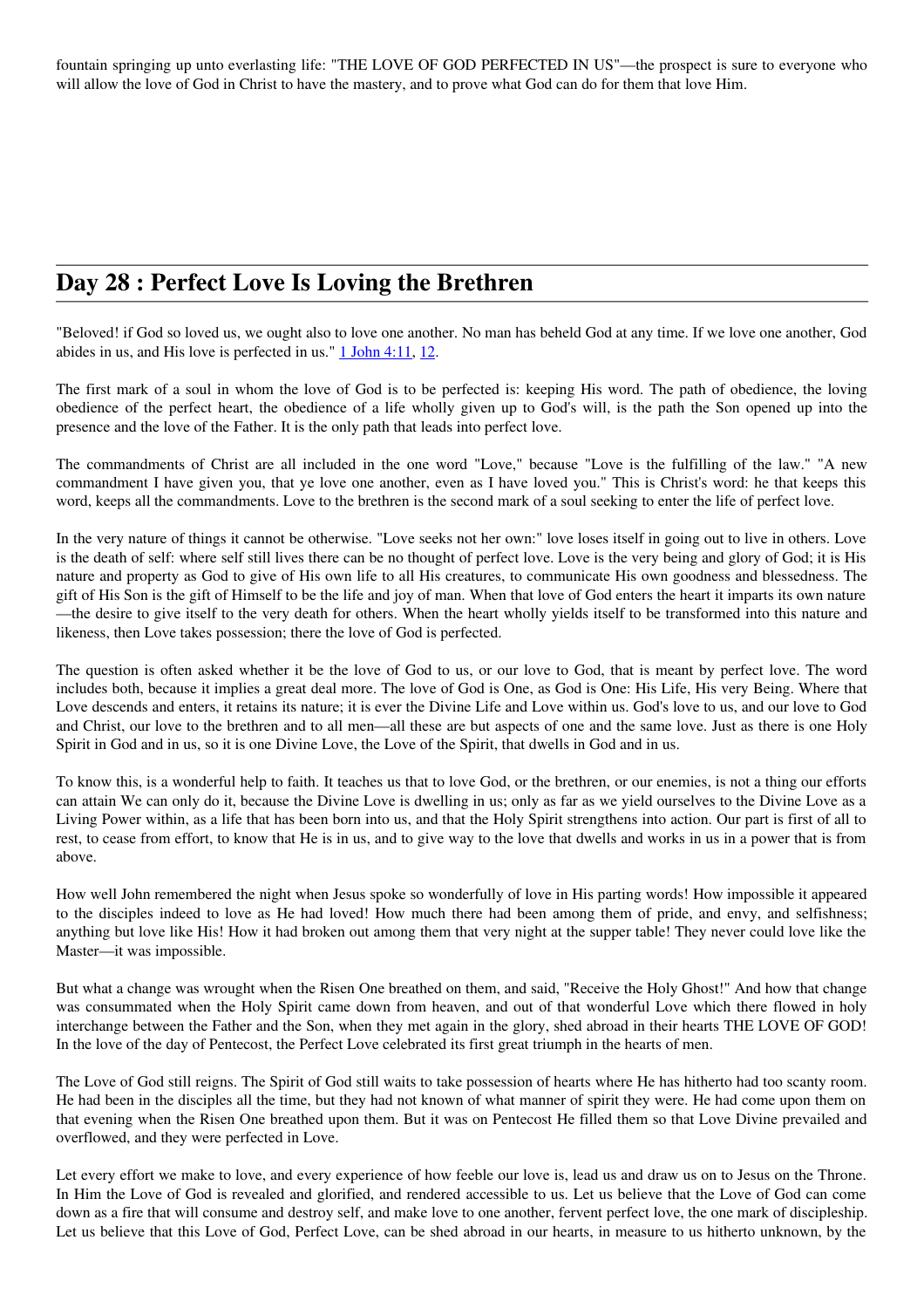Holy Ghost given to us. Our tongues and lives, our homes and Churches, will then prove to sinful, perishing fellow-men that there still are children of God in whom the Love of God is perfected.

Even as the whole Christian life, so love too has its two stages. There is love seeking, struggling, and doing its best to obey, and ever failing. And there is love finding, resting, rejoicing, and ever triumphing. This takes place when self and its efforts have been given into the grave of Jesus, and His Life and love have taken their place. When the birth of heavenly love in the soul has come; in the power of the heavenly life, loving is natural and easy; Christ dwells in the heart, now we are rooted and grounded in love, and know the love that transcends knowledge.

## Day 29 : Perfect Love: God Abiding in Us

"No man has seen God at any time: if we love one another, God abides in us, and His love is perfected in us. By this we know that we abide in Him, and He in us, because He has given us of His Spirit." [1 John 4:12,](http://www.crossbooks.com/verse.asp?ref=1Jn+4%3A12) [13.](http://www.crossbooks.com/verse.asp?ref=1Jn+4%3A13)

"No man has seen God at any time:" the vision of God we may not yet have. The all-consuming, all-absorbing fire of its glory, bringing death to all that is of nature, is not consistent with this our earthly state. But there is given to us in its stead an equivalent, that can prepare and train us for the beatific vision, and also satisfy the soul with all that it can contain of God. We cannot behold God, but we can have GOD ABIDING IN US, and HIS LOVE PERFECTED IN US. Though the brightness of God's glory is not now to be seen, the presence of what is the very essence of that glory—His Love—may now be known. God's love perfected in us, God Himself abiding in us: this is the heaven we can have on earth.

And the way to this blessedness? "God abides in us, and His love is perfected in us, if we love one another." We may not see God; but we see our brother, and, lo! in him we have an object that will repay us for the loss of the vision of God. An object that will awaken and call forth the Divine love within us; will exercise and strengthen and develop it; will open the way for the Divine love to do its beloved work through us, and so to perfect us in Love; will awaken the Divine complacency and draw it down to come and take up its abode within us. In my brother I have an object on which God bids me prove all my love to him. In loving him, however unlovely he may be, love proves that self no longer lives; that it is a flame of that fire which consumed the Lamb of God; that it is God's love being perfected in us; that it is God Himself living and loving within us.

"If we love one another, God abides in us. By this we know that we abide in Him, and He in us, because He has given us of His Spirit." The wondrous knowledge that God abides in us, and His love is perfected in us, is no result of reflection, a deduction from what we see in ourselves. No, Divine things, Divine Love, the Divine indwelling, are only seen in a Divine light. "By this we know them, because He has given us of His Spirit." John remembers how little the disciples understood or experienced of the words of Jesus until that nevertobe forgotten day when, in the light of the fire that came from heaven, all became luminous and real. It is the Holy Spirit alone, not in His ordinary gracious workings, such as the disciples also had before that day, but in His special bestowment, direct from the throne of the exalted Jesus, to make Him personally and permanently present to the soul that will rest content with nothing less—it is the Holy Spirit alone, by whom we know that God dwells in us, and we in Him, and that His love is perfected in us.

It is in the Christian life now still, even as it was then. It is the special work of the Holy Spirit to reveal the indwelling God and to perfect us in love. By slow steps we have to master now one side of truth and then another; to practise now one grace and then the very opposite. For a time our whole heart goes out in the aim to know and do His will. Then, again, it is as if there is but one thing to do—to love—and we feel as if in our own home, in all our dealings with men, in our outlook in the Church and the world, we needed but to practise love.

After a time we feel how we fail, and we turn to the word that calls us to faith, to cease from self and to trust in Him who works both to will and to do. Here once more we come short, and we feel that this alone can meet our need—a share in the Pentecostal gift—the Spirit given in power as not before. Let none faint nor be discouraged. Let us seek to obey, and to love, and to trust with a perfect heart. In that whereunto we have attained let us be faithful. But so let us press on to perfection: let us confidently expect that this portion also of the word will be made all our own: "If we love one another, God abides in us, and the love of God is perfected in us. By this we know it, because He has given us of His Spirit."

It is only in the path of love—love in practical exercise seeking to be perfect love—that this wondrous blessing can be found: God abiding in us, and we in Him. And it is only by the Holy Ghost that we can know that we have it. God abiding in us, and His love perfected in us: God is Love; how sure it is that He longs to abide with us! God is Love, who sends forth the Spirit of His Son to fill the hearts that are open to Him: how sure it is that we can be perfected in love. A perfect heart can count upon being filled with a perfect love: let nothing less than perfect love be our aim, that we may have God abiding in us, and His love perfected in us; we shall know it by the Spirit which He has given us.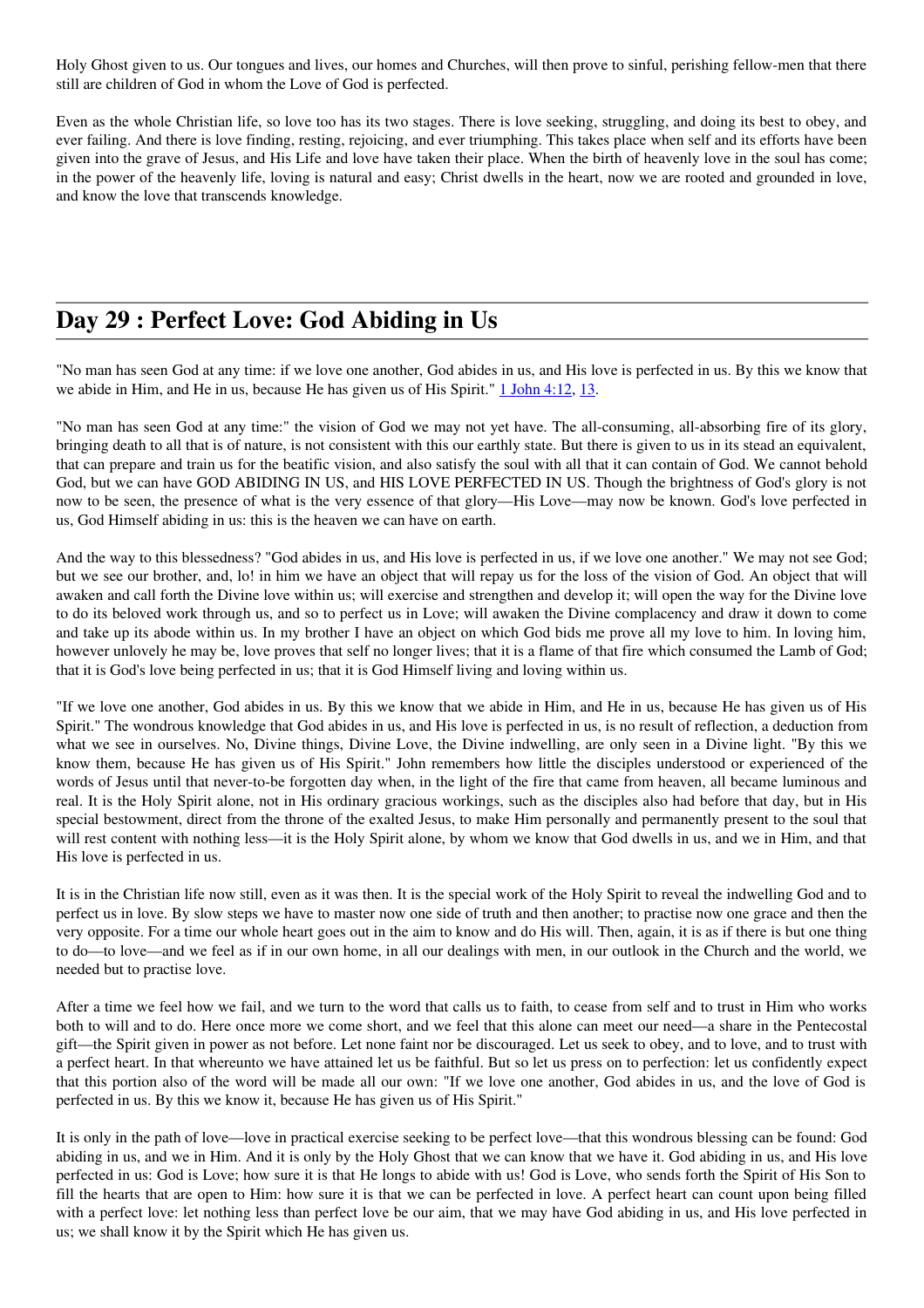## Day 30 : Perfect Love: As He Is, Even so Are We

"Herein is love made perfect in us, that we may have boldness in the day of judgment: because as He is, even so are we in this world." [1 John 4:17.](http://www.crossbooks.com/verse.asp?ref=1Jn+4%3A17)

Let us look back on the steps in the life of perfected love that have been set before as thus far. The Divine love entering the heart, manifests itself first in loving obedience to Christ. Of that obedience, love to the brethren in active exercise becomes the chief mark and manifestation. In this obedient love and loving obedience, the principle of fellowship with God, God abiding in us, is developed and strengthened. Of this fellowship the Holy Spirit gives the evidence and abiding consciousness. Such is the path in which love is perfected. Obedience to Christ: love to the brethren; the indwelling of God in us, and us in Him; the communication and revelation of all this by the Holy Spirit: all these are correlated ideas—they imply and condition each other. Together they make up the blessed life of perfect love.

The perfect heart began by seeking God wholly and alone. It found Him in the perfect way, of obedient love to the Lord, ministering and loving to the brethren. So it came in Christ to the Father, and fellowship with Him. So it was prepared and opened for that special illumination of the Spirit which revealed God's indwelling: the Father came to take up His abode. What was at first but a little seed—the perfect heart—has grown up and borne fruit; the perfect heart is now a heart in which the love of God is perfected. Love has taken full possession, and reigns throughout the whole being.

Has the apostle now anything more that he can say of perfect love? Yes; two things. He tells what is its highest blessing: "Herein is love made perfect in us, that we may have boldness in the day of judgment." And what is its deepest ground or reason? "Because as He is, even so are we in the world." The former of these two thoughts we find again in the next verse. Let us here consider the latter.

"Because as He is, even so are we in the world." It is in Christ we are perfect. It is with the same perfection with which Christ was perfected Himself that He made us perfect, that God now perfects us. Our place in Christ implies perfect unity of life and spirit, of disposition and character. John gathers up all the elements of the perfect love he has mentioned, and in view of the day of judgment, and the boldness perfect love will give us, combines them into this one, "Because as He is, even so are we in the world."

"As He is, so are we." In chapter 2 he had said, "He that says he abides in Him, ought himself also to walk even as He walked." Likeness to Christ in His walk of obedience on earth is the mark of perfect love.

In chapter 3 we read, "Everyone that has this hope set on Him (the hope of being like Him, when we will see Him as He is), perfects himself, even as He is pure." Likeness to Christ in His heavenly purity is the mark of perfect love.

In chapter 3 we read further, "Hereby know we love, because He laid down His life for us; and we ought to lay down our lives for the brethren." Likeness to Christ in His love to us is the mark of perfect love.

In the last night Jesus prayed, "That they may be one, even as we are one; I in them, and You in Me, that they may be made perfect in one." Likeness to Christ in His fellowship with the Father, God in us and we in Him, is the mark of perfect love. God gave Christ to save us, by becoming our life, by taking us up into union with Himself. God could have no higher aim, could bestow no higher blessing than that He should see Christ in us, that we may have boldness in the day of judgment. Herein is love made perfect, "because as He is, even so are we in the world."

"That we may have boldness in the day of judgment," God has committed judgment unto the Son, as the perfected Son of man. His judgment will be a spiritual one: Himself will be its standard; likeness to Him the fitness to pass in and reign with Him.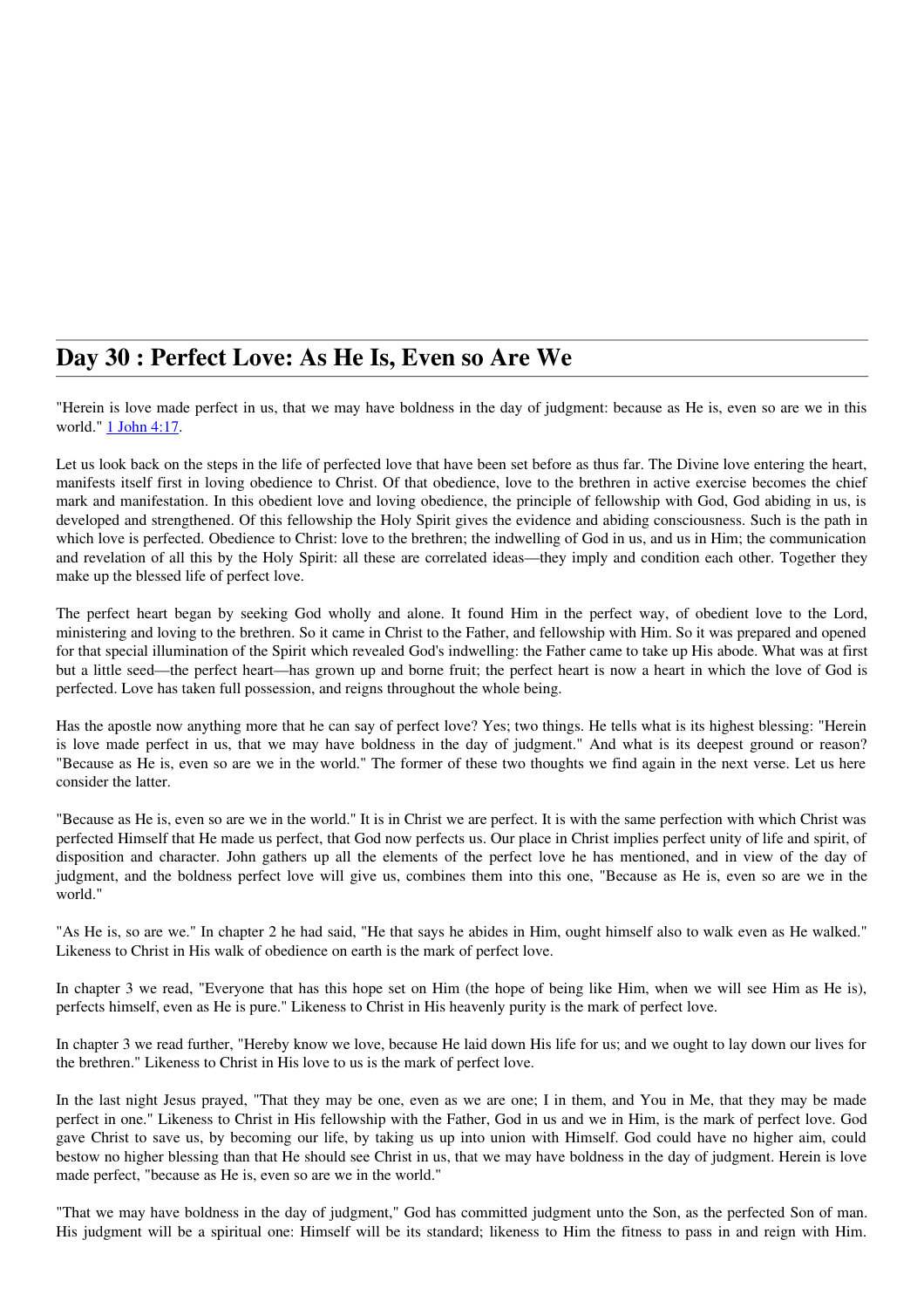Perfect love is perfect union and perfect likeness; we have boldness even in the day of judgment: because as He is, even so are we in this world. O ye seekers after perfection! it is in Christ it is to be found. In Him is God's love revealed; in Him and His life you enter into it, and it enters into you; in Him love takes possession, and transforms you into His likeness; in Him God comes to make His abode in you; in Him love is perfected. The prayer is fulfilled, "That the love wherewith You love Me may be in them, and I in them." The love of God is perfected in us; we are perfected in love; we have boldness in the day of judgment: because as He is, even so are we.

The Love of God, as a fire from the altar before the Throne, as the Presence of the God of love Himself living in us, makes itself felt in its Heavenly power, so that the world may know that God has loved us, as He loved His Son. The Love that flows from God to Christ rests on us also, and makes us one with Him. As He, the Son, is, in heaven, even so are we, in the world, living in the Father and in His love.

## Day 31 : Perfect Love: Casting Out Fear

"There is no fear in love; but perfect love casts out fear: because fear has punishment. And he that fears is not made perfect in love."  $(1$  John 4:18).

Bengel says that in the religious life there are four steps: serving God without fear or love; with fear without love; with fear and love; with love without fear. And Augustine: Fear prepares the way for love: where there is no fear, there is no opening for love to enter. Fear is the medicine, love the healing. Fear leads to love; when love is perfected fear is done. Perfect love casts out fear. Herein is love perfected, that we may have boldness in the day of judgment: because as He is, even so are we in this world.

The day of judgment! What a day that will be! Many have no fear of that day, because they trust that they have been justified. They imagine that the same grace which justified the ungodly will give the passage into heaven. This is not what Scripture teaches. The reality of our having obtained forgiveness will be tested in that day by our having bestowed forgiveness on others. Our fitness for entering the kingdom, by the way in which we have served Jesus in the ministry of love to the sick and the hungry. In our justification all this had no part: in the judgment it will be the all-important element. If we are to see Him as He is, and to be like Him, we must have purified ourselves as He is pure. It is perfect love, it is to be in this world even as He is, that casts out fear, and gives us boldness in the day of judgment. He that fears is not made perfect in love.

The day of judgment! What a day! What a blessed thing to have boldness in that day! To meet the burning, fiery furnace of God's holiness, to be ready to be judged by our conformity to Christ's likeness and image, and to have no fear, what blessedness! It is this that makes what Scripture reveals of perfection and of love perfected in us of such immediate and vital interest to each one of us.

We have come to the close of our meditations on what Scripture teaches of the perfection attainable in this life. We began with the perfect heart, the heart wholly set upon God, as the mark of the man whom God counts a perfect man. We saw the perfect man walking in a perfect way, "walking in all the commandments and ordinances of the Lord blameless." We found with the New Testament the standard at once infinitely raised. Perfect as the Father, the child's standard; perfected as the Master, the disciple's model; perfect in all the will of God, the Christian's aim and hope.

And then to meet this high demand, the word came to us: perfect in Christ, perfected by Christ, God Himself perfecting us in every good thing. And now John, the beloved disciple, has summed up all the teaching of the word with his perfect love. Keeping Christ's word, loving the brethren, abiding in God, filled with the Spirit, being even as Christ is, we can live perfected in love. With a heart that does not condemn us, we have boldness before God, because we keep His commandments, and do the things that are pleasing in His sight. With God's love perfected in us we have boldness in the day of judgment.

Beloved fellow-Christian! To have the love of God perfected in us; to be perfected in love; perfect love: these all are a Divine possibility, a Divine reality, the ripened fruit of the perfect life. We know now the tree on which this fruit grows. Its root is a heart perfect with God, walking before Him and being perfect. Let us be perfect in our surrender to Him in obedience and trust. Let deep dependence on Him, let faith in Him, let a patient waiting, having our expectation from Him alone, be the spirit of our daily life. It is God, Himself, who must give it. Let us count upon Him for nothing less than to be perfected in love and to have God abiding in us. This is what He longs to do for us.

The tree that grows on this root is a life in union with Christ, aiming at perfect conformity to Him. Perfect in Christ, perfected by Christ, perfected by God like Christ and through Christ: when these words, pregnant with the will and love of God and the mystery of redemption, become the daily life of the soul, the perfect heart rules the life, and the believer learns to stand perfect in all the will of God. The tree brings forth fruit abundantly.